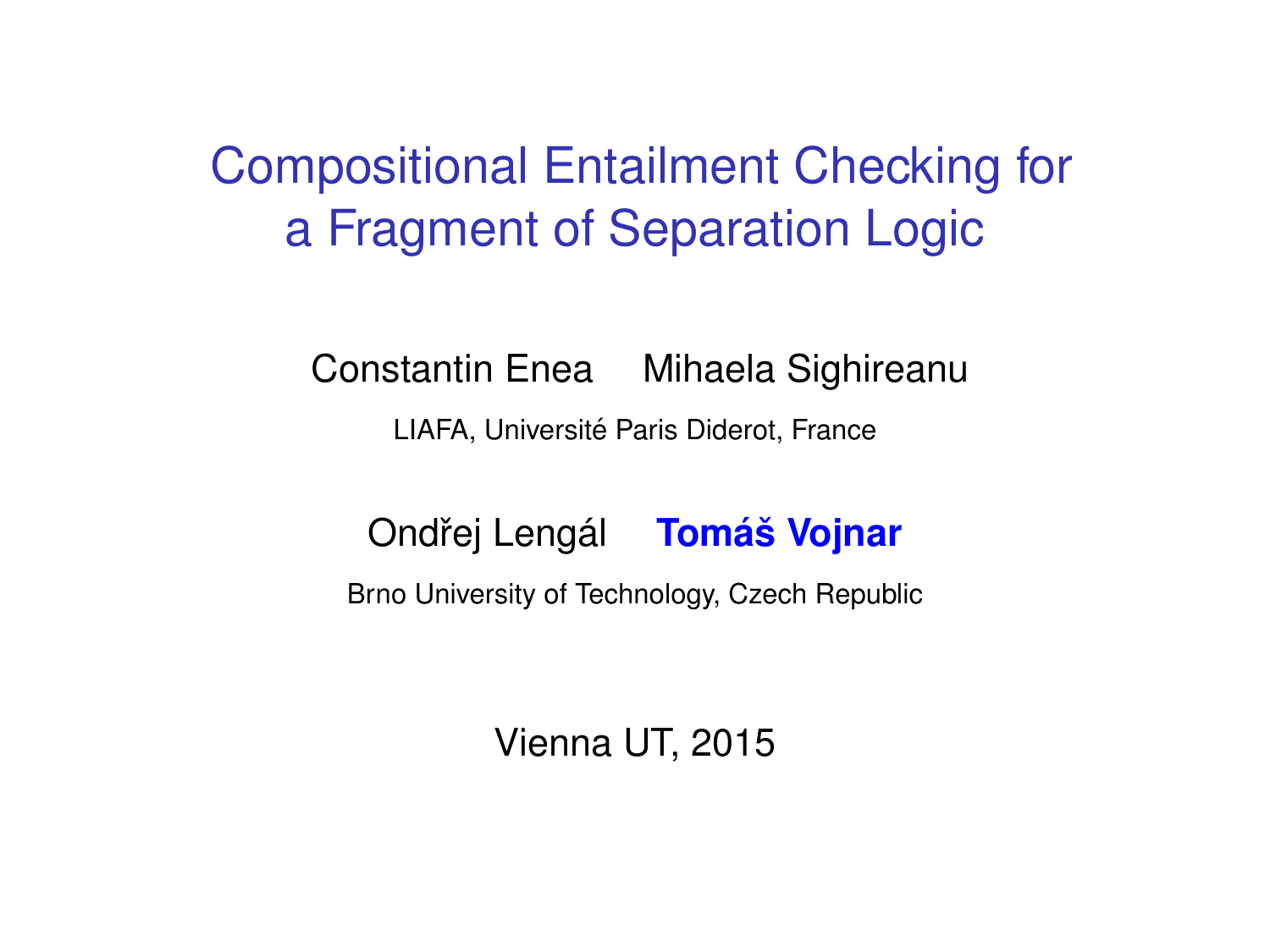# **Introduction**

**Procedure for checking entailments in separation logic.** 

■ Separation logic (SL):

- $\triangleright$  a formalism for reasoning about heaps,
- $\blacktriangleright$  allows for scalability: local reasoning,
- $\triangleright$  used, e.g., in Space Invader, Slayer, HIP/SLEEK, Predator, S2, ...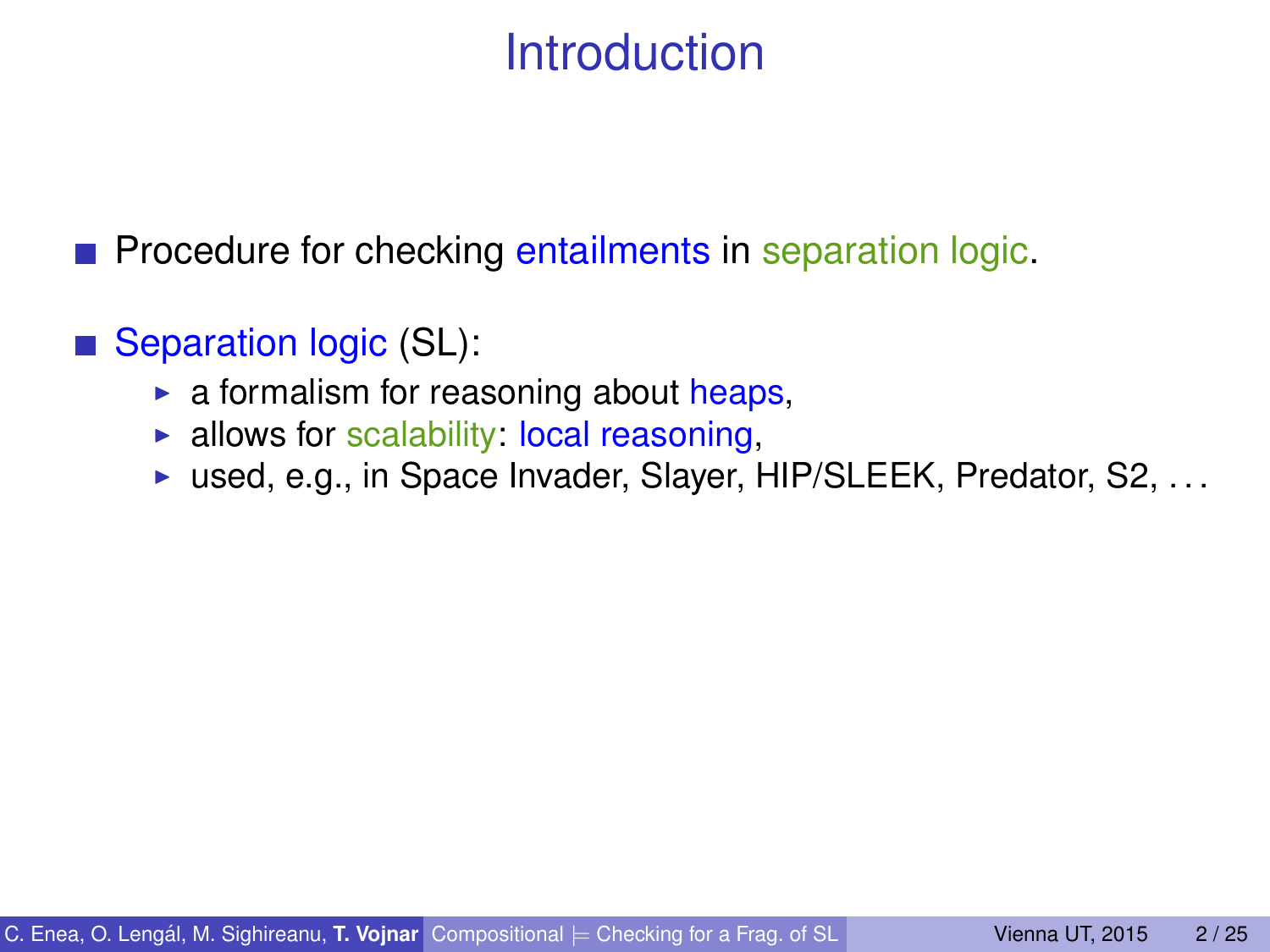# Introduction

**Procedure for checking entailments in separation logic.** 

- Separation logic (SL):
	- $\triangleright$  a formalism for reasoning about heaps,
	- $\blacktriangleright$  allows for scalability: local reasoning,
	- $\triangleright$  used, e.g., in Space Invader, Slayer, HIP/SLEEK, Predator, S2, ...
- Reasoning about heap-manipulating programs:
	- $\triangleright$  crucial for many program analysis tasks,
	- $\triangleright$  difficult:  $\infty$  sets of graphs,
	- $\blacktriangleright$  still under heavy research.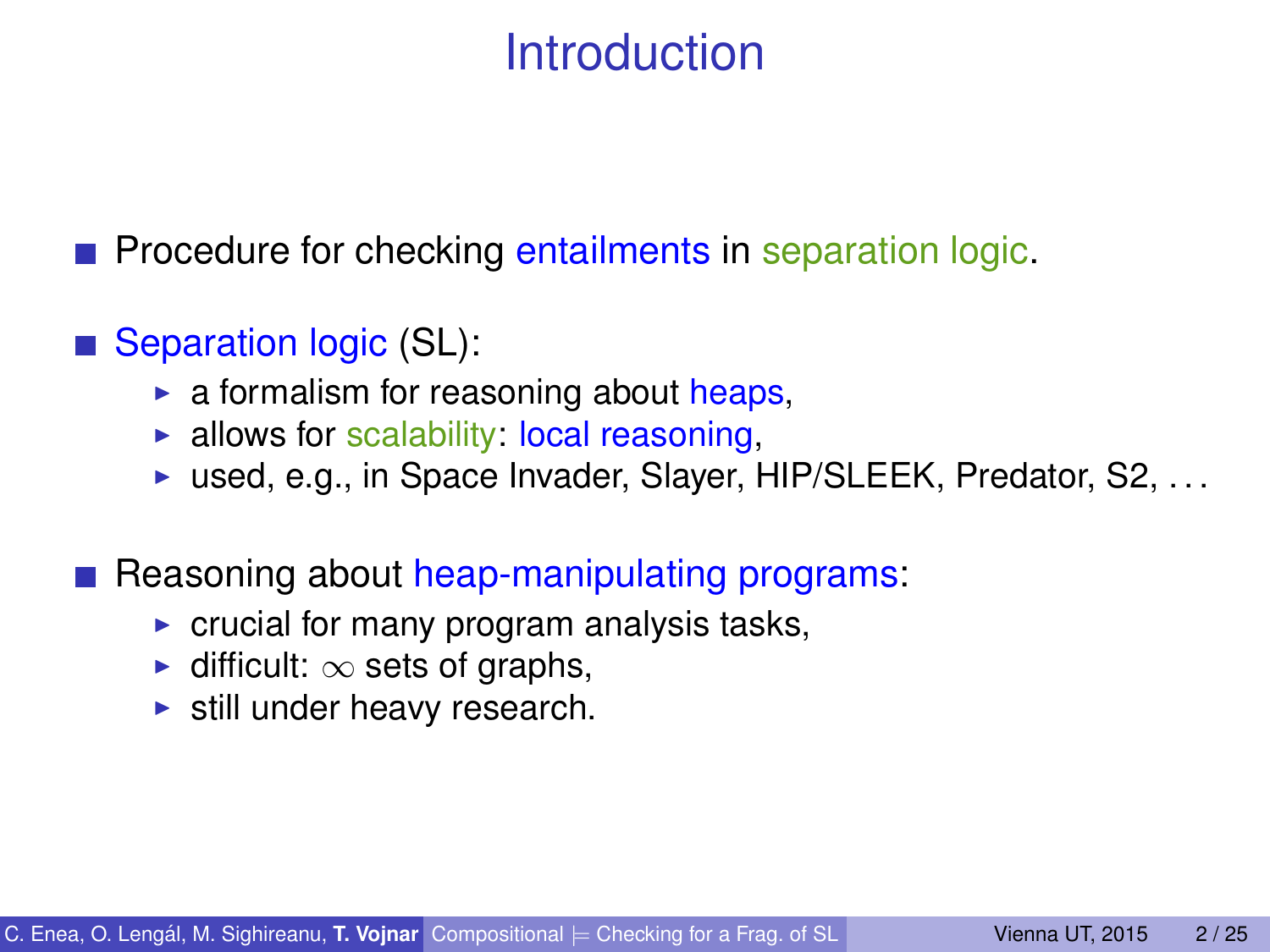## Separation Logic

■ Basic formulae of SL:

$$
\varphi ::= \exists x_1, ..., x_n \cdot \Pi \wedge \Sigma
$$
  
\n
$$
\Pi ::= x_1 = x_2 | x_1 \neq x_2 | x = \text{null} | \Pi_1 \wedge \Pi_2
$$
 pure part  
\n
$$
\Sigma ::= \text{emp} | x \mapsto \{(f_1, x_1), ..., (f_n, x_n)\} | \Sigma_1 * \Sigma_2
$$
 shape part

Example:

$$
\varphi = \exists x_1 \,.\, E \mapsto \{(\text{next},x_1)\} \ast x_1 \mapsto \{(\text{next},F)\}
$$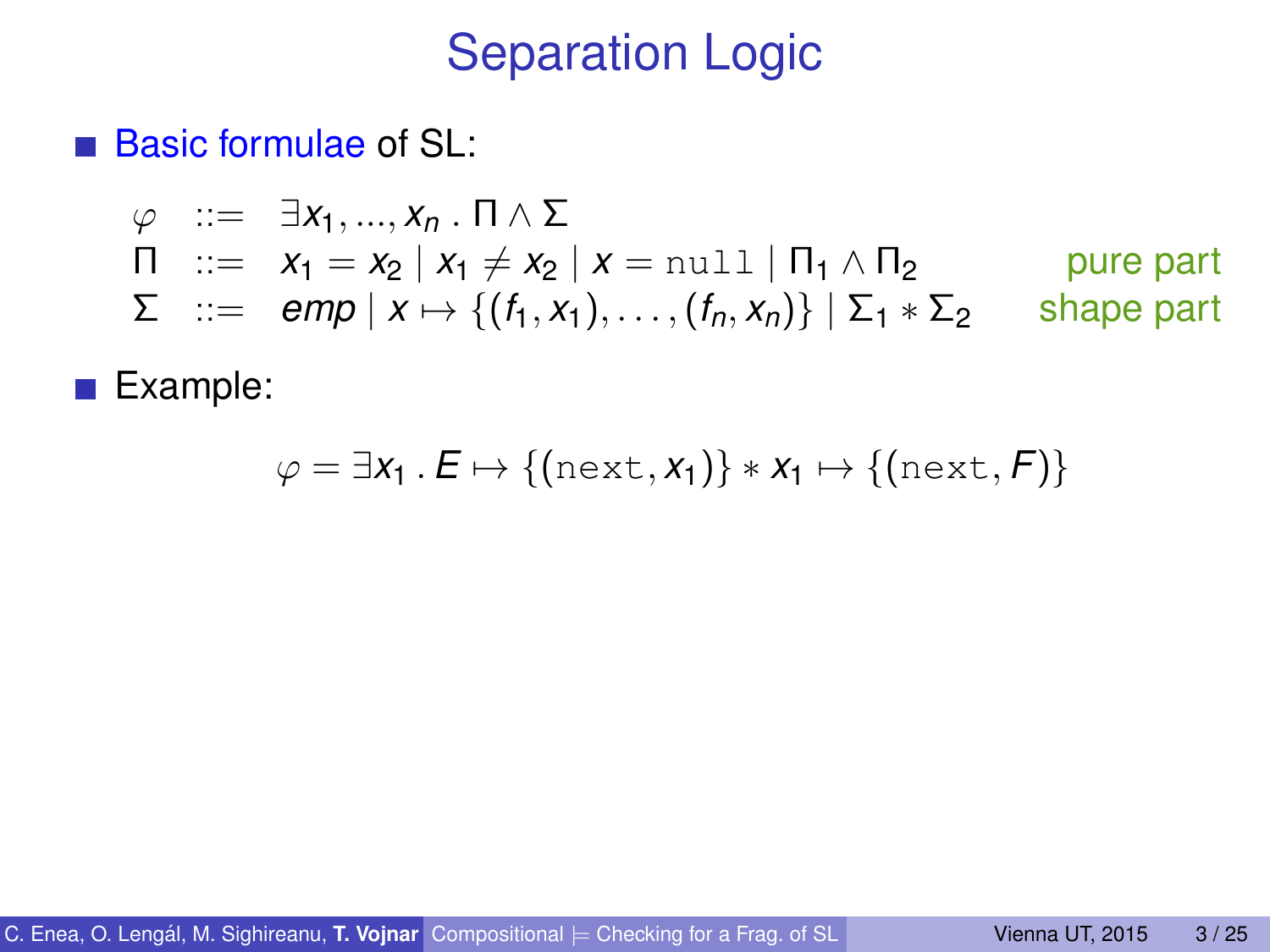# Separation Logic

■ Basic formulae of SL:

$$
\varphi ::= \exists x_1, ..., x_n \cdot \Pi \wedge \Sigma
$$
  
\n
$$
\Pi ::= x_1 = x_2 | x_1 \neq x_2 | x = \text{null} | \Pi_1 \wedge \Pi_2
$$
 pure part  
\n
$$
\Sigma ::= \text{emp} | x \mapsto \{ (f_1, x_1), ..., (f_n, x_n) \} | \Sigma_1 * \Sigma_2
$$
 shape part

Example:

$$
\varphi = \exists x_1 \, . \, E \mapsto \{(\text{next},x_1)\} \ast x_1 \mapsto \{(\text{next},F)\}
$$

#### Inductive predicates:

- $\blacktriangleright$  Abstraction:
	- a data structure of any length (size) via recursion.
- Example (singly linked list):

$$
\mathsf{sll}(E,F) \stackrel{\mathsf{def}}{=} (E = F \land \mathsf{emp}) \lor (E \neq F \land \exists X_{\mathsf{d}} \ldotp E \mapsto \{(\text{next},X_{\mathsf{d}})\} * \mathsf{sll}(X_{\mathsf{d}}\ldotp F))
$$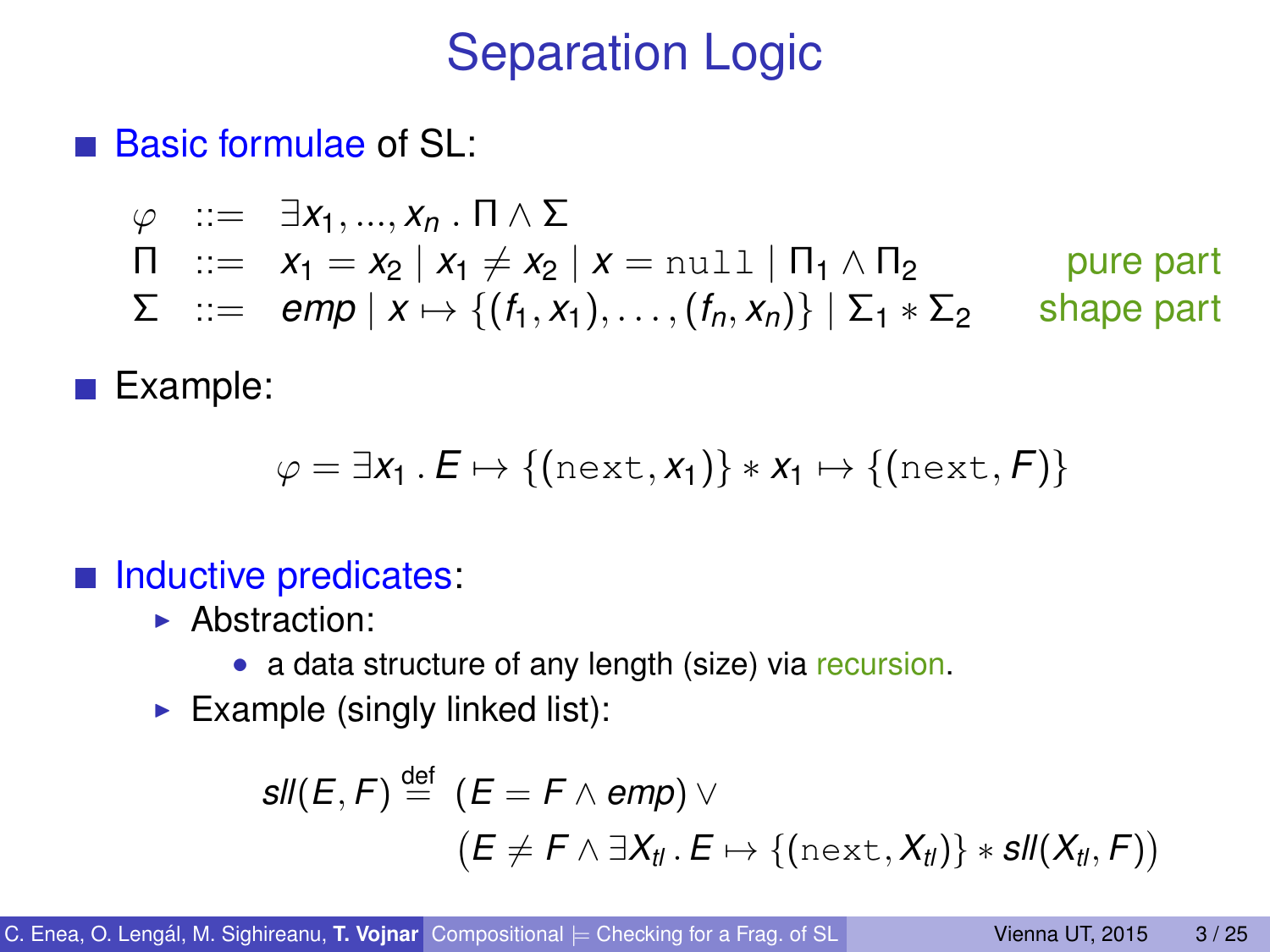# Entailments in Separation Logic (1/2)

 $\varphi$  $\stackrel{?}{\models}\psi$ 

Is  $\varphi$  an unfolding of  $\psi$ ?

Example:

$$
\exists x_1, x_2 \ldotp E \mapsto \{(\text{next}, x_1)\} * \mathit{sll}(x_1, x_2) * x_2 \mapsto \{(\text{next}, F)\}\
$$

$$
\models \mathit{sll}(E, F)
$$

**u** where

$$
\mathsf{sll}(E,F) \stackrel{\mathsf{def}}{=} (E = F \land \mathsf{emp}) \lor (E \neq F \land \exists X_{tl}.\, E \mapsto \{(\text{next}, X_{tl})\} * \mathsf{sll}(X_{tl}, F))
$$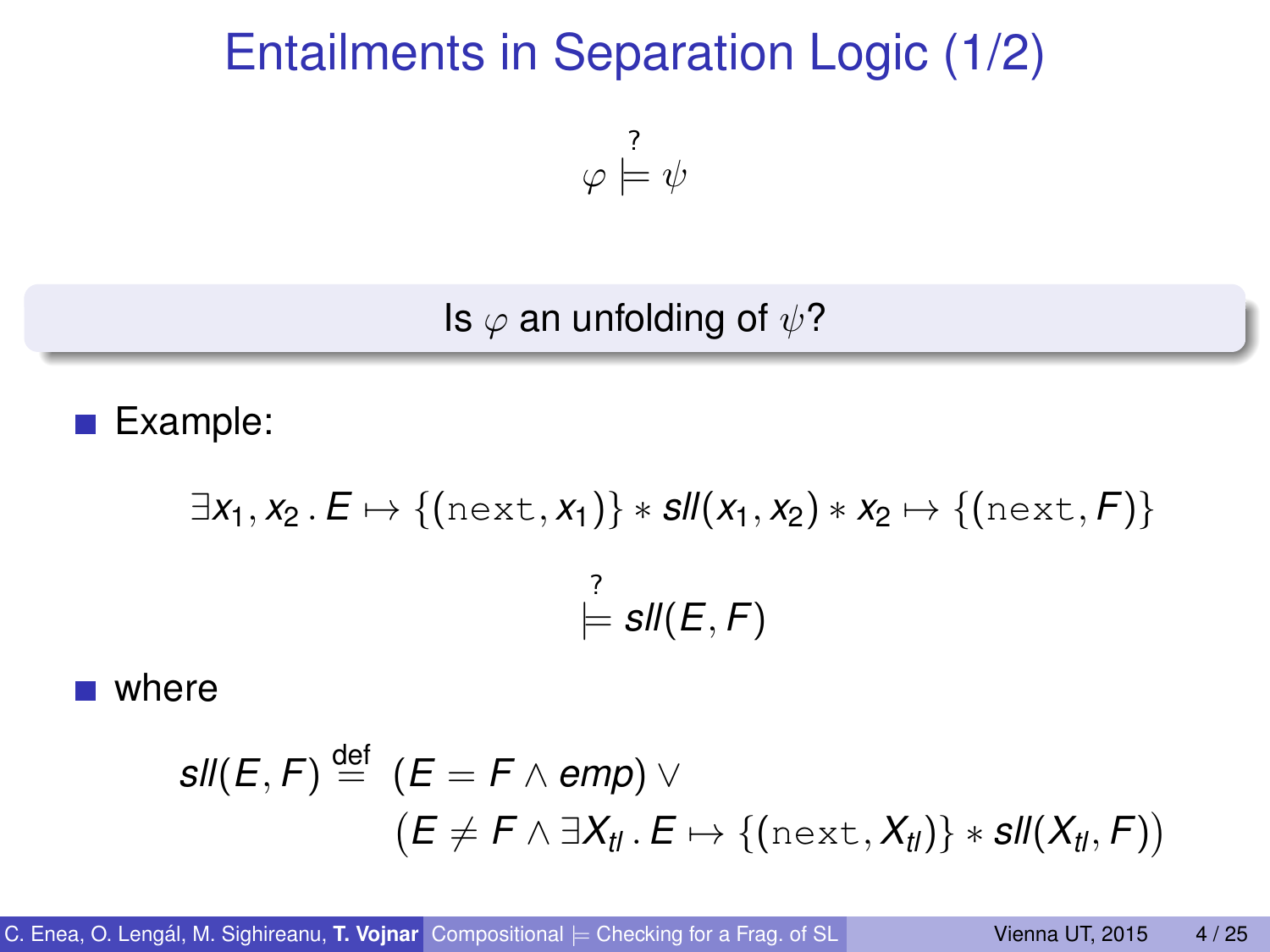# Entailments in Separation Logic (2/2)

Invariant checking for heap-manipulating programs:

- $\triangleright$  resolving verification conditions in deductive verification,
- $\blacktriangleright$  fixpoint checking in abstract interpretation-based approaches.
- $\blacksquare$  In general undecidable.
- **There exist decision procedures for various fragments.** 
	- $\blacktriangleright$  In what follows, one such fragment and a decision procedure are presented.
	- $\triangleright$  Originally published at APLAS'14.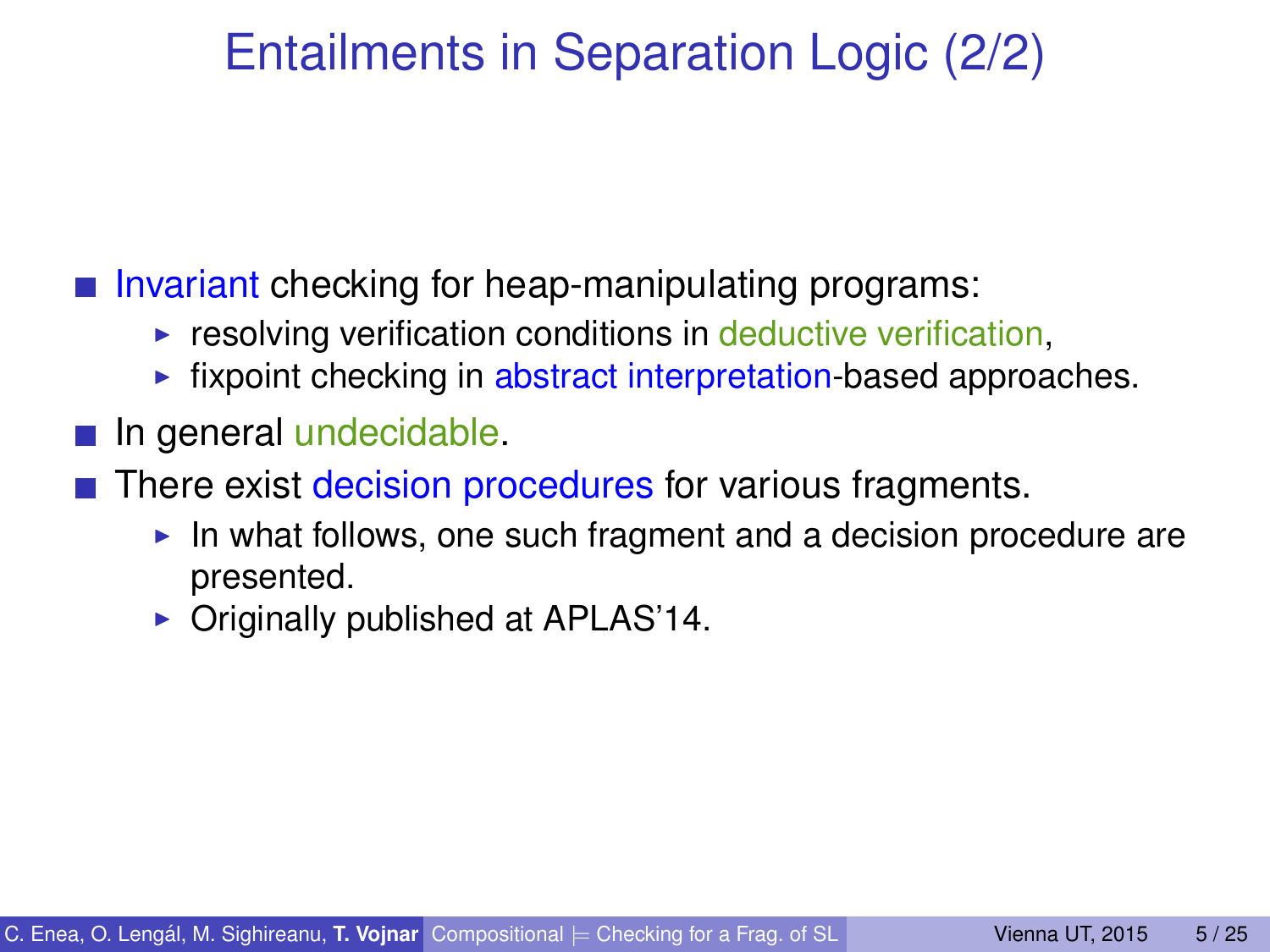### Considered Singly-Linked Fragment (1/3)

We start with various kinds of singly-linked lists expressible using the template:

$$
P(E, F, \overrightarrow{B}) = (E = F \wedge emp) \vee
$$
  

$$
(E \notin \{F\} \cup \overrightarrow{B} \wedge \exists X_{t} \exists \overrightarrow{Z} \cdot \Sigma(E, X_{t}, \overrightarrow{Z} \cup \overrightarrow{B}) * P(X_{t}, F, \overrightarrow{B}))
$$

This template allows us to express:

Simple singly-linked lists (SLLs):

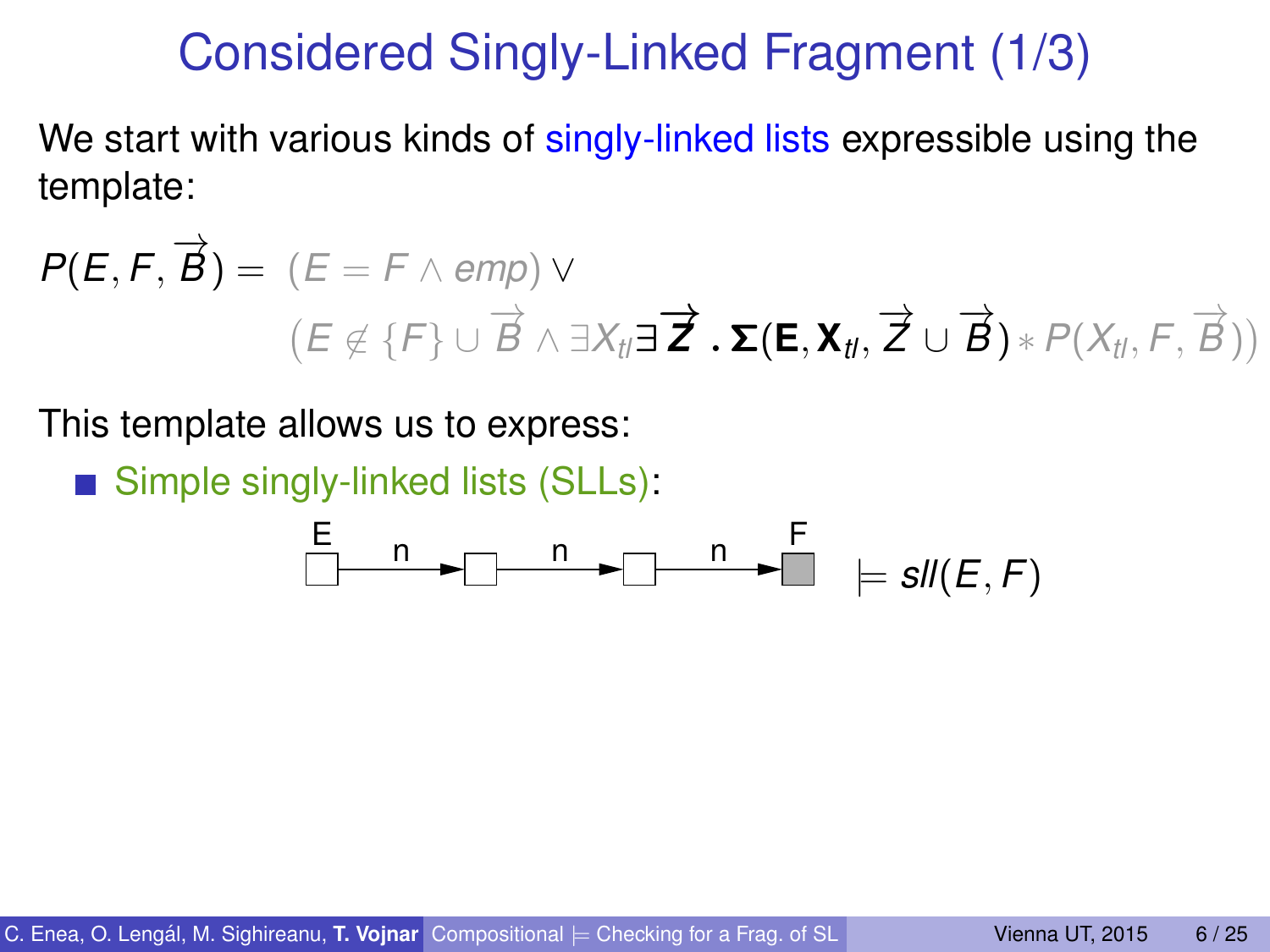## Considered Singly-Linked Fragment (1/3)

We start with various kinds of singly-linked lists expressible using the template:

$$
P(E, F, \overrightarrow{B}) = (E = F \wedge emp) \vee
$$
  

$$
(E \notin \{F\} \cup \overrightarrow{B} \wedge \exists X_{t} \exists \overrightarrow{Z} \cdot \Sigma(E, X_{t}, \overrightarrow{Z} \cup \overrightarrow{B}) * P(X_{t}, F, \overrightarrow{B}))
$$

This template allows us to express:

Simple singly-linked lists (SLLs):



SLLs with additional (e.g. head/tail) pointers:

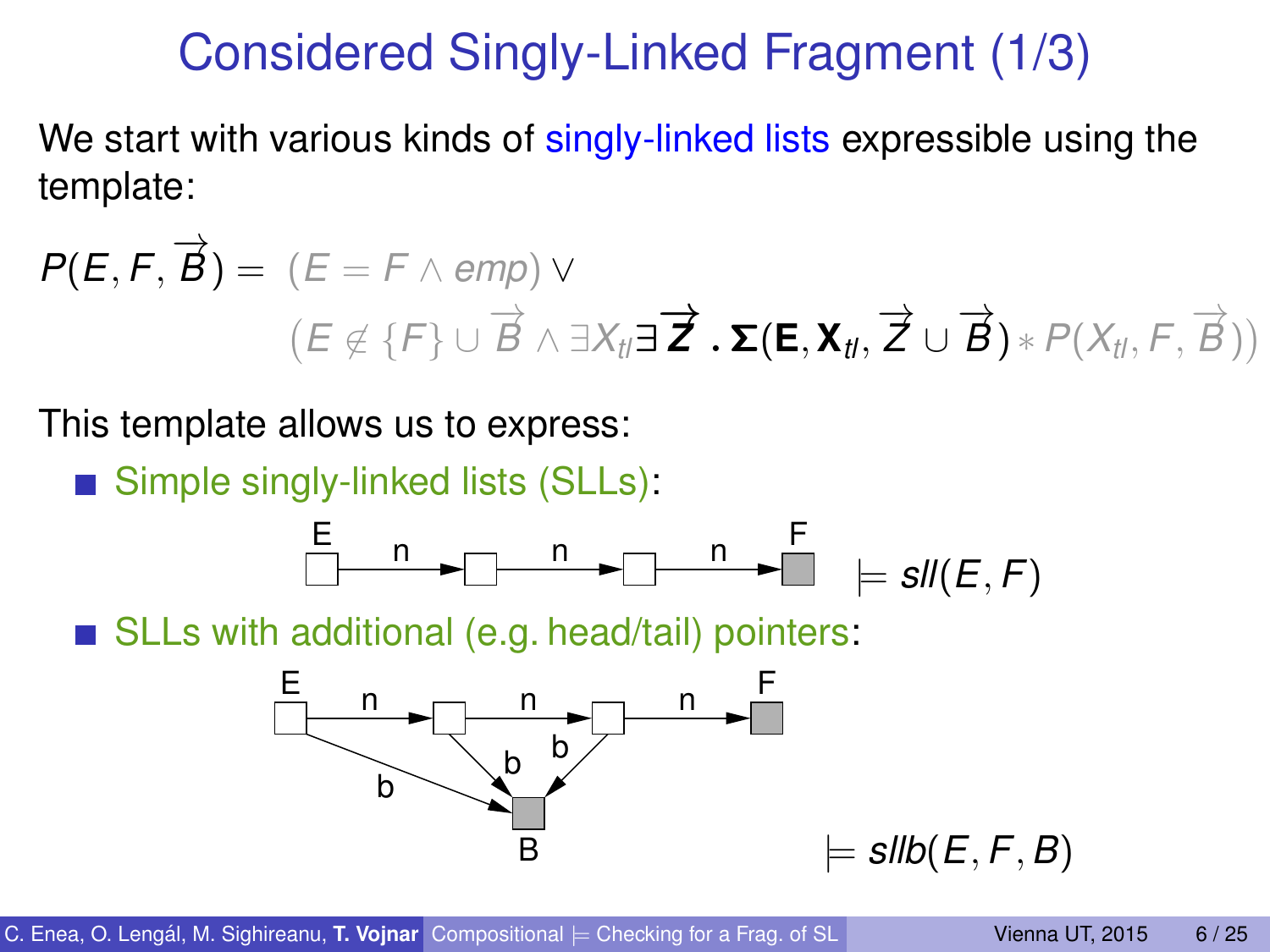## Considered Singly-Linked Fragment (2/3)

$$
P(E, F, \overrightarrow{B}) = (E = F \wedge emp) \vee
$$
  

$$
(E \notin \{F\} \cup \overrightarrow{B} \wedge \exists X_{t} \exists \overrightarrow{Z} \cdot \Sigma(E, X_{t}, \overrightarrow{Z} \cup \overrightarrow{B}) * P(X_{t}, F, \overrightarrow{B}))
$$

■ Cyclic lists:

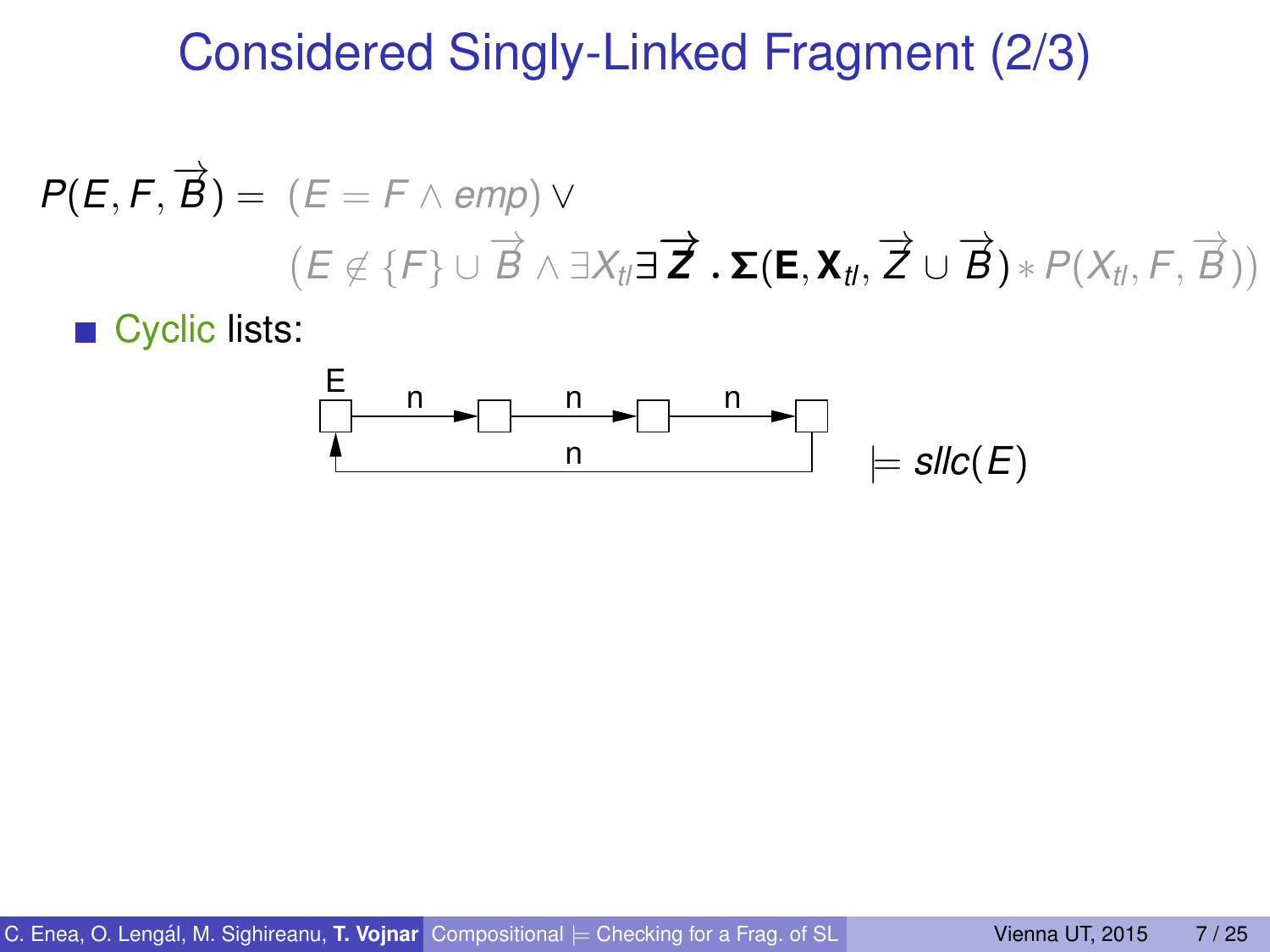## Considered Singly-Linked Fragment (2/3)

$$
P(E, F, \overrightarrow{B}) = (E = F \land emp) \lor (E \notin \{F\} \cup \overrightarrow{B} \land \exists X_{t} \exists \overrightarrow{Z} \cdot \Sigma(E, X_{t}, \overrightarrow{Z} \cup \overrightarrow{B}) * P(X_{t}, F, \overrightarrow{B}))
$$

■ Cyclic lists:



Skip lists:  $\mathcal{L}_{\mathcal{A}}$ 



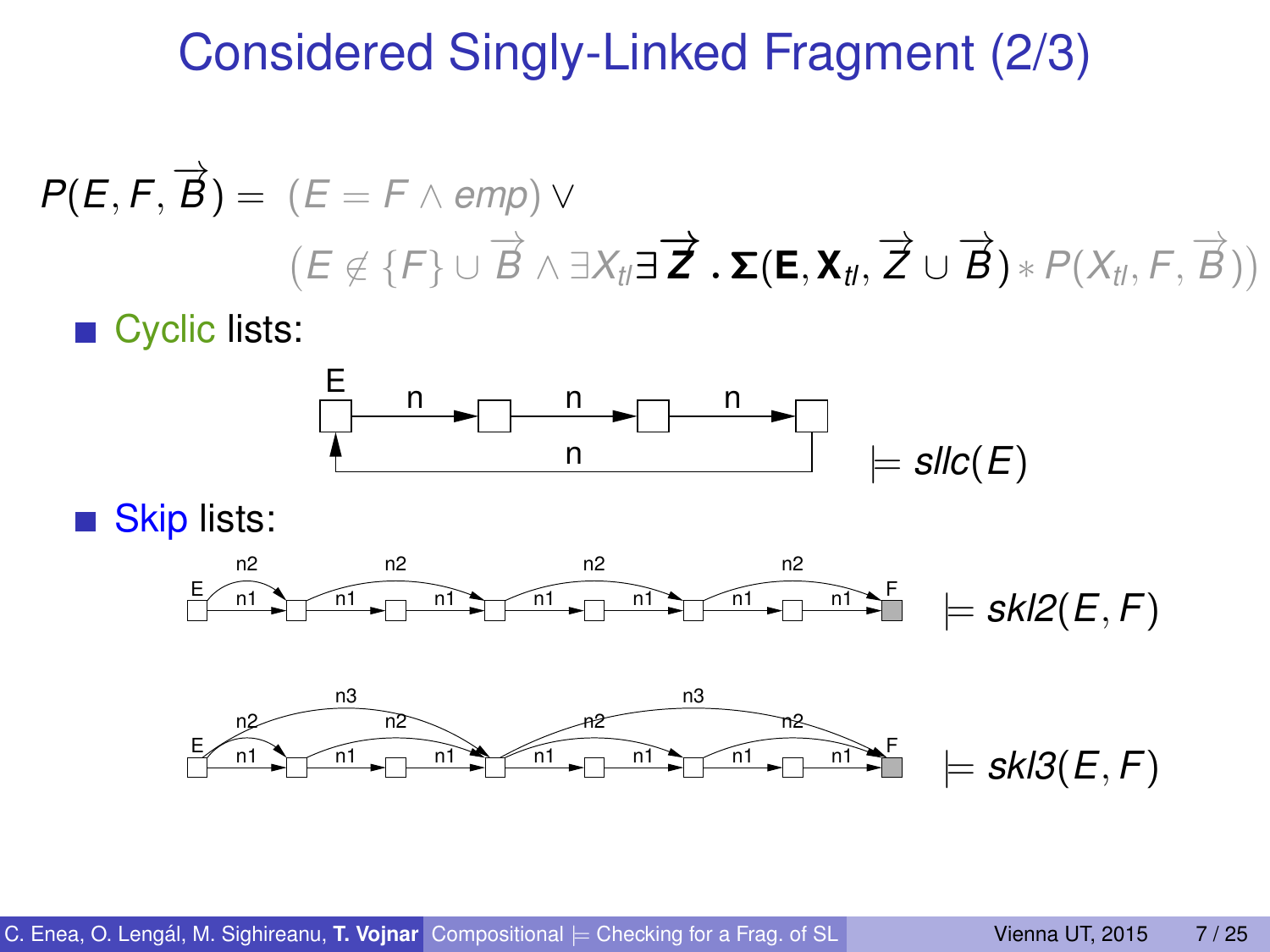#### Considered Singly-Linked Fragment (3/3)

$$
P(E, F, \overrightarrow{B}) = (E = F \wedge emp) \vee
$$
  

$$
(E \notin \{F\} \cup \overrightarrow{B} \wedge \exists X_{t} \exists \overrightarrow{Z} \cdot \Sigma(E, X_{t}, \overrightarrow{Z} \cup \overrightarrow{B}) * P(X_{t}, F, \overrightarrow{B}))
$$

#### Nested combinations of the above:

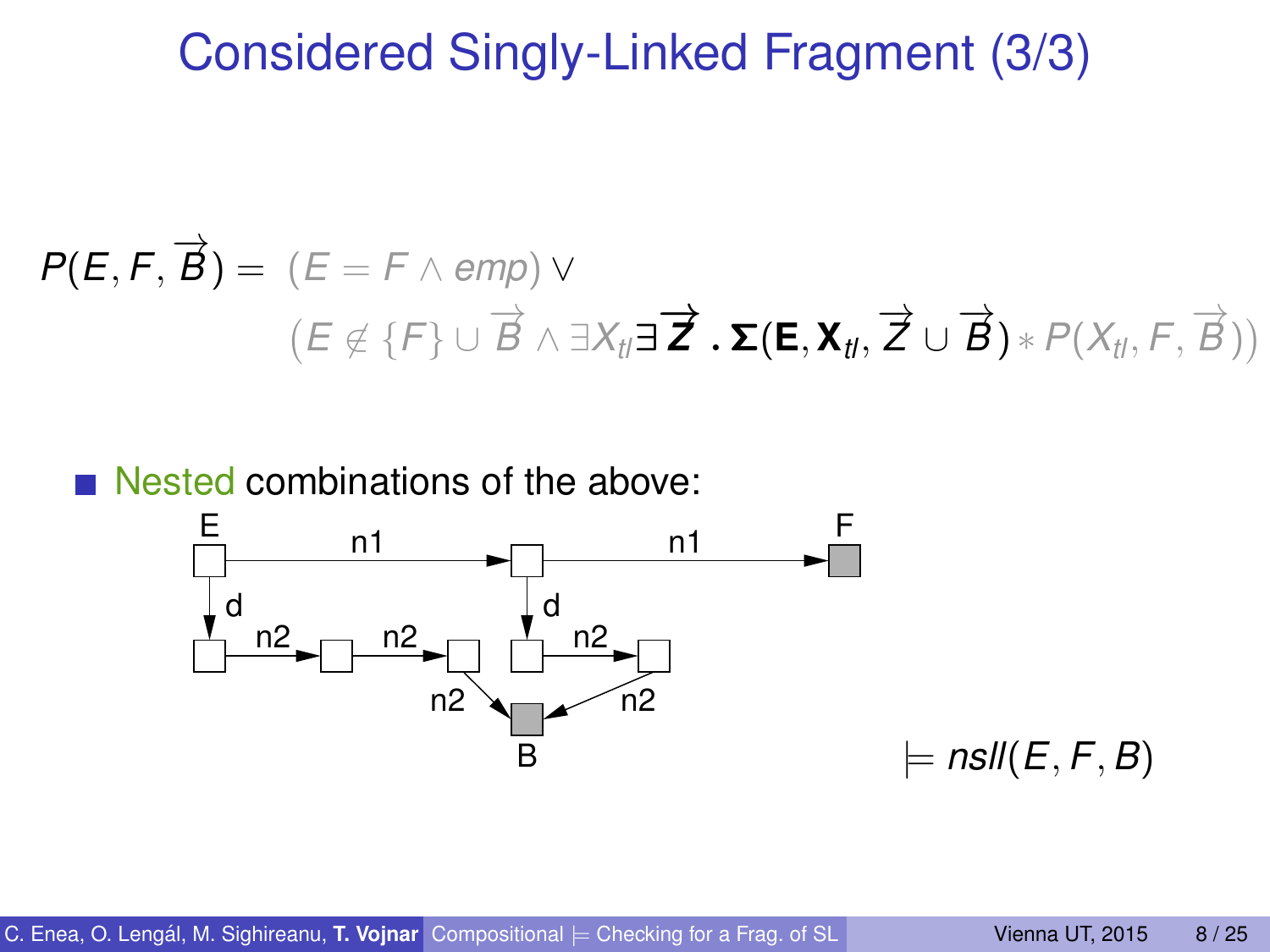$$
\underbrace{\exists \overrightarrow{X}.\, \Pi_{\varphi} \wedge \Sigma_{\varphi}}_{\varphi} \stackrel{?}{\models} \underbrace{\Pi_{\psi} \wedge \Sigma_{\psi}}_{\psi}
$$

- **1** Normalize  $\varphi$  and  $\psi$ :
	- $\blacktriangleright$  add implied (dis)equalities,
	- $\blacktriangleright$  remove empty inductive predicates.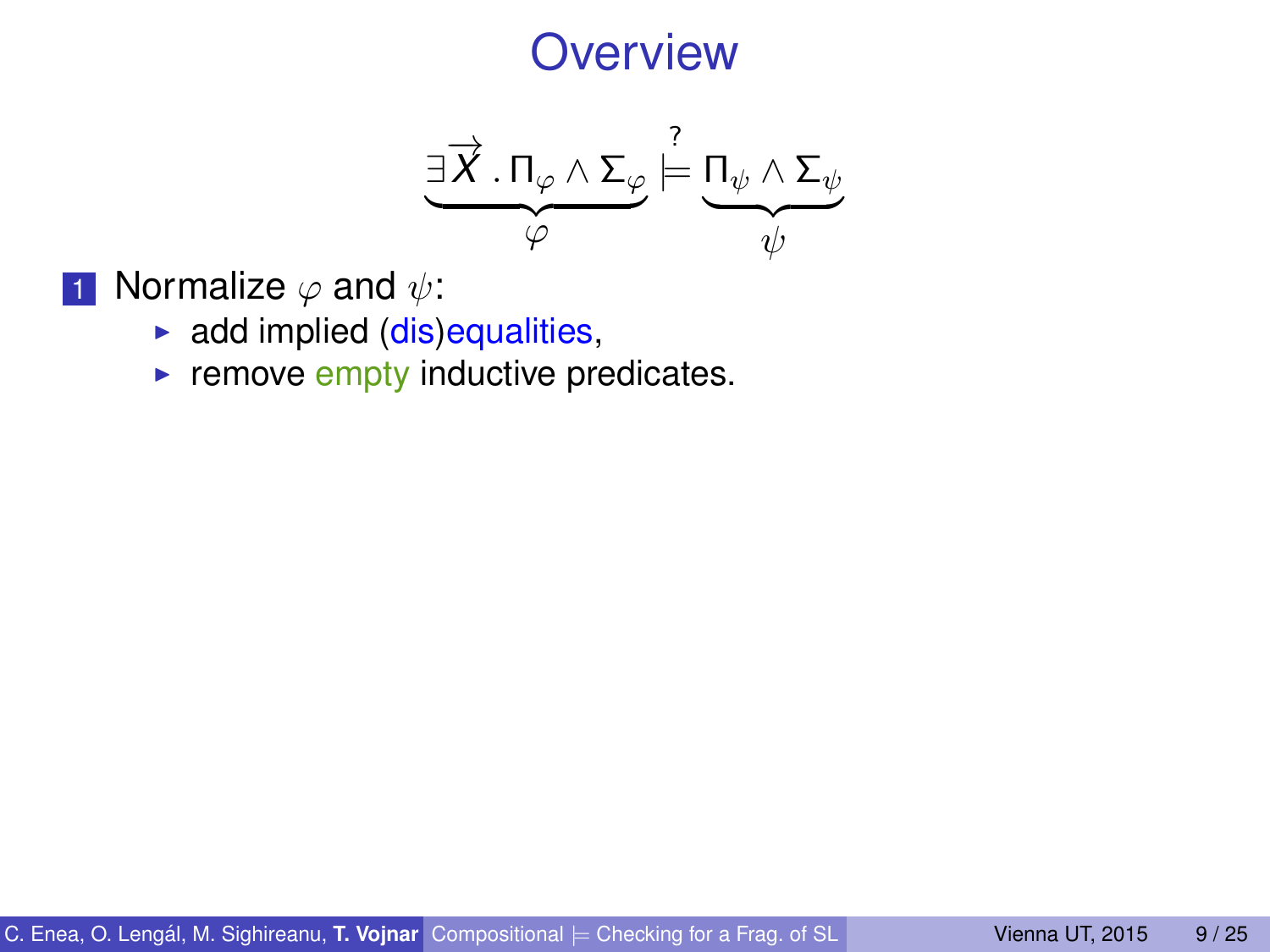$$
\underbrace{\exists \overrightarrow{X}.\, \Pi_{\varphi} \wedge \Sigma_{\varphi}}_{\varphi} \stackrel{?}{\models} \underbrace{\Pi_{\psi} \wedge \Sigma_{\psi}}_{\psi}
$$

- **1** Normalize  $\varphi$  and  $\psi$ :
	- $\triangleright$  add implied (dis)equalities,
	- $\blacktriangleright$  remove empty inductive predicates.
- 2 Test entailment of normalized pure parts (is  $\Pi_{\varphi} \Rightarrow \Pi_{\psi}$  SAT?).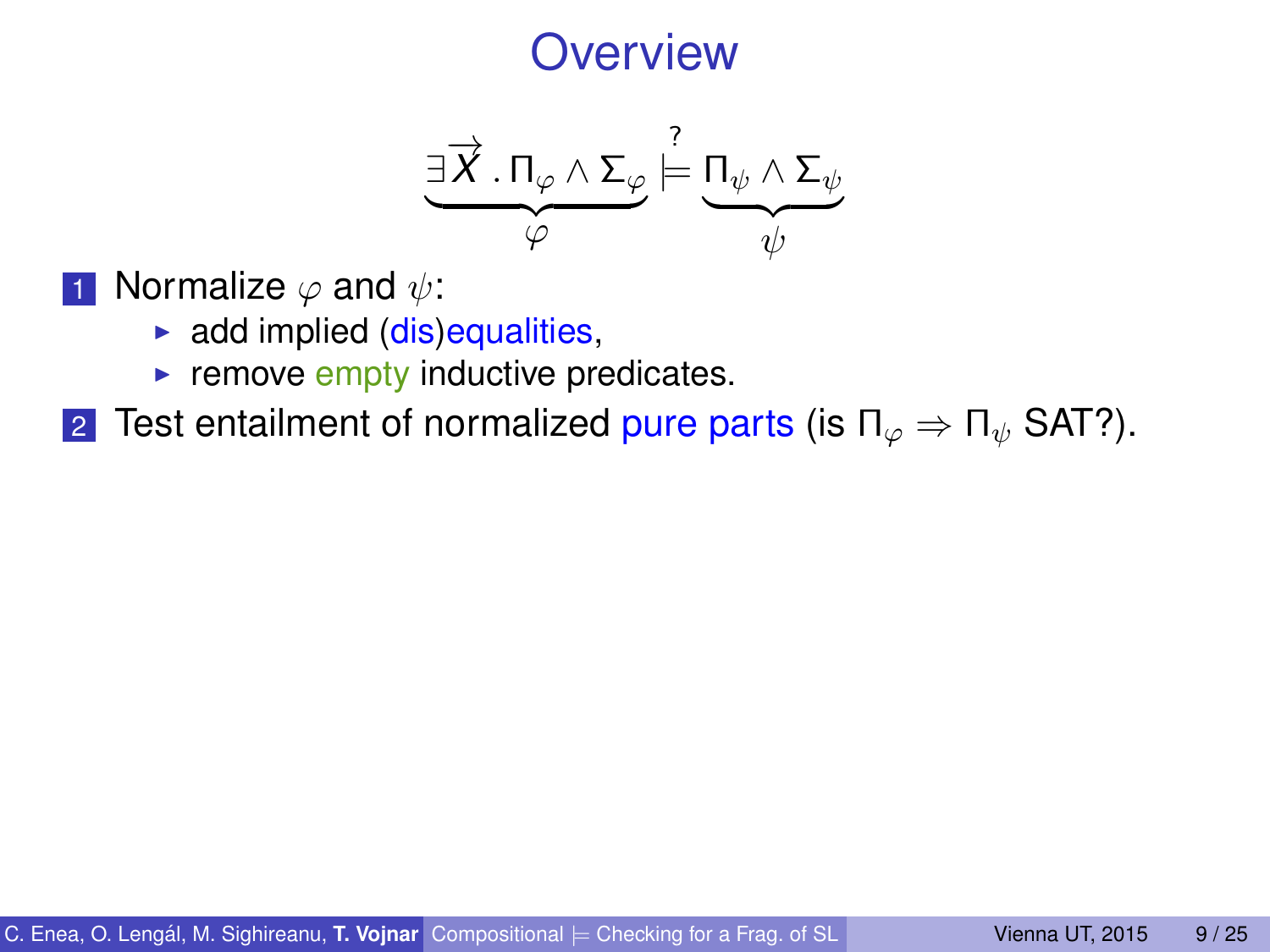$$
\underbrace{\exists \overrightarrow{X}.\, \Pi_{\varphi} \wedge \Sigma_{\varphi}}_{\varphi} \stackrel{?}{\models} \underbrace{\Pi_{\psi} \wedge \Sigma_{\psi}}_{\psi}
$$

- **1** Normalize  $\varphi$  and  $\psi$ :
	- $\triangleright$  add implied (dis)equalities,
	- $\blacktriangleright$  remove empty inductive predicates.
- 2 Test entailment of normalized pure parts (is  $\Pi_{\varphi} \Rightarrow \Pi_{\psi}$  SAT?).
- 3 Match every points-to  $x \mapsto \{ \dots \}$  in  $\Sigma_{\psi}$  with a points-to in  $\Sigma_{\varphi}$ .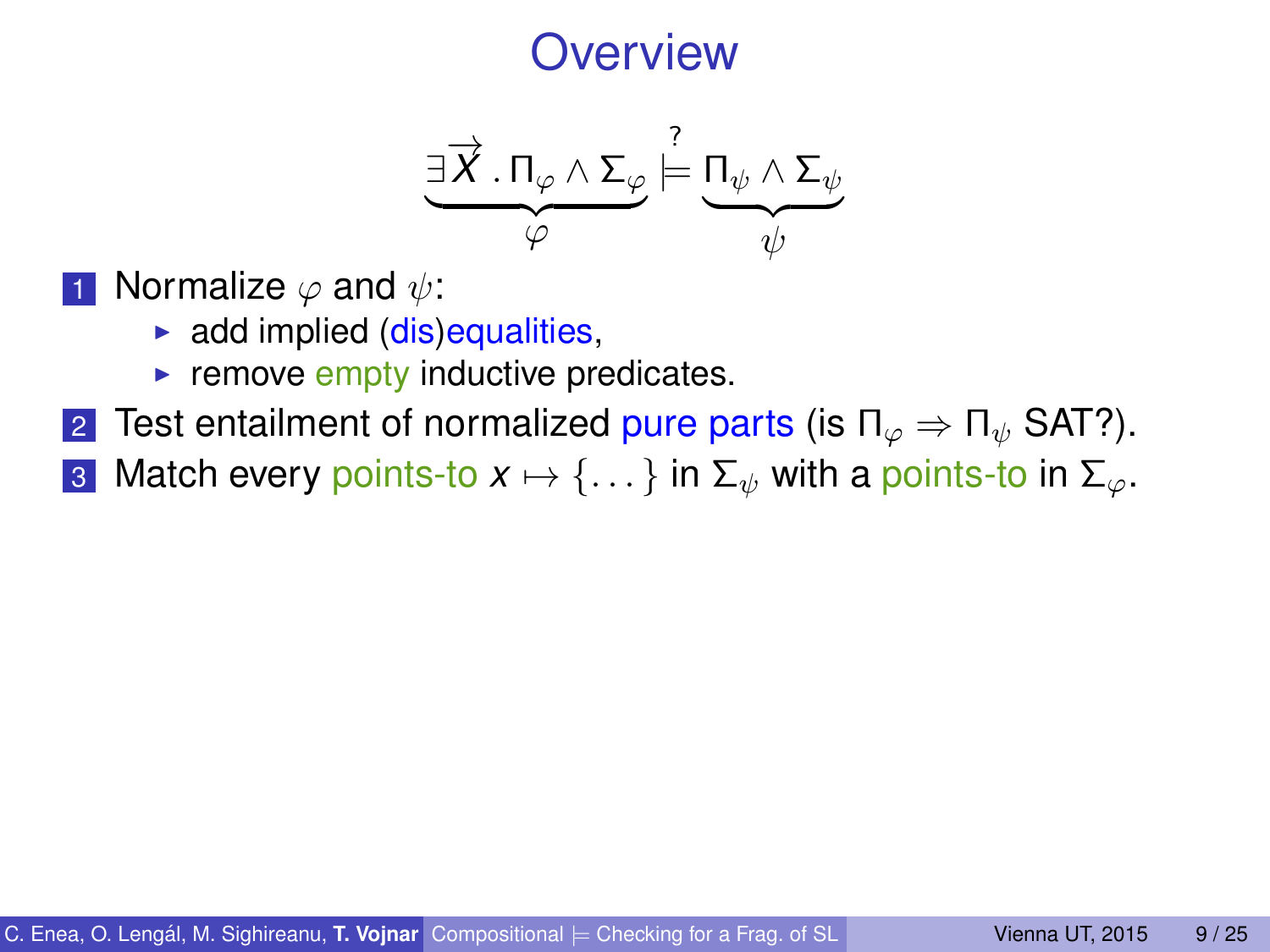$$
\underbrace{\exists \overrightarrow{X}.\, \Pi_{\varphi} \wedge \Sigma_{\varphi}}_{\varphi} \stackrel{?}{\models} \underbrace{\Pi_{\psi} \wedge \Sigma_{\psi}}_{\psi}
$$

- **1** Normalize  $\varphi$  and  $\psi$ :
	- $\triangleright$  add implied (dis)equalities,
	- $\blacktriangleright$  remove empty inductive predicates.
- 2 Test entailment of normalized pure parts (is  $\Pi_{\varphi} \Rightarrow \Pi_{\psi}$  SAT?).
- 3 Match every points-to  $x \mapsto \{ \dots \}$  in  $\Sigma_{\psi}$  with a points-to in  $\Sigma_{\varphi}$ .
- 4 Reduce the rest of  $\Sigma_{\varphi}$  and  $\Sigma_{\psi}$  to:

$$
\varphi_1 \models P_1 \quad \land \quad \varphi_2 \models P_2 \quad \land \quad \varphi_3 \models P_3 \quad \land \quad \dots
$$

**1** Transform  $\varphi_i \sim$  tree  $\mathcal{T}_{\varphi_i}$ :

• spanning tree + routing expressions.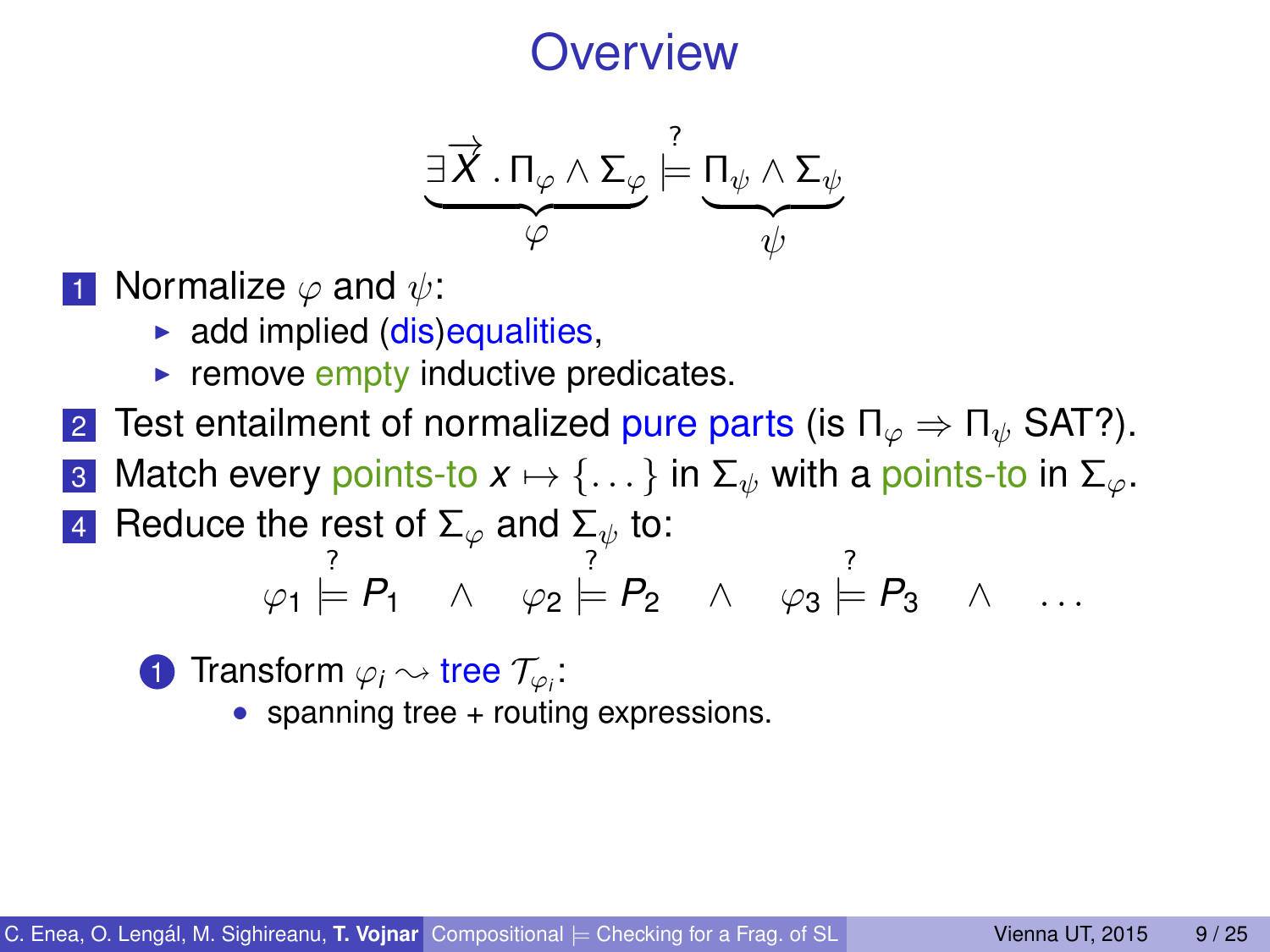$$
\underbrace{\exists \overrightarrow{X}.\, \Pi_{\varphi} \wedge \Sigma_{\varphi}}_{\varphi} \stackrel{?}{\models} \underbrace{\Pi_{\psi} \wedge \Sigma_{\psi}}_{\psi}
$$

- **1** Normalize  $\varphi$  and  $\psi$ :
	- $\triangleright$  add implied (dis)equalities,
	- $\blacktriangleright$  remove empty inductive predicates.
- 2 Test entailment of normalized pure parts (is  $\Pi_{\varphi} \Rightarrow \Pi_{\psi}$  SAT?).
- 3 Match every points-to  $x \mapsto \{ \dots \}$  in  $\Sigma_{\psi}$  with a points-to in  $\Sigma_{\varphi}$ .
- 4 Reduce the rest of  $\Sigma_{\varphi}$  and  $\Sigma_{\psi}$  to:

$$
\varphi_1 \models P_1 \quad \land \quad \varphi_2 \models P_2 \quad \land \quad \varphi_3 \models P_3 \quad \land \quad \dots
$$

- **1** Transform  $\varphi_i \sim$  tree  $\mathcal{T}_{\varphi_i}$ :
	- spanning tree + routing expressions.
- 2 Transform  $P_i \sim$  tree automaton  $A_{P_i}$ :
	- all unfoldings of *Pi*.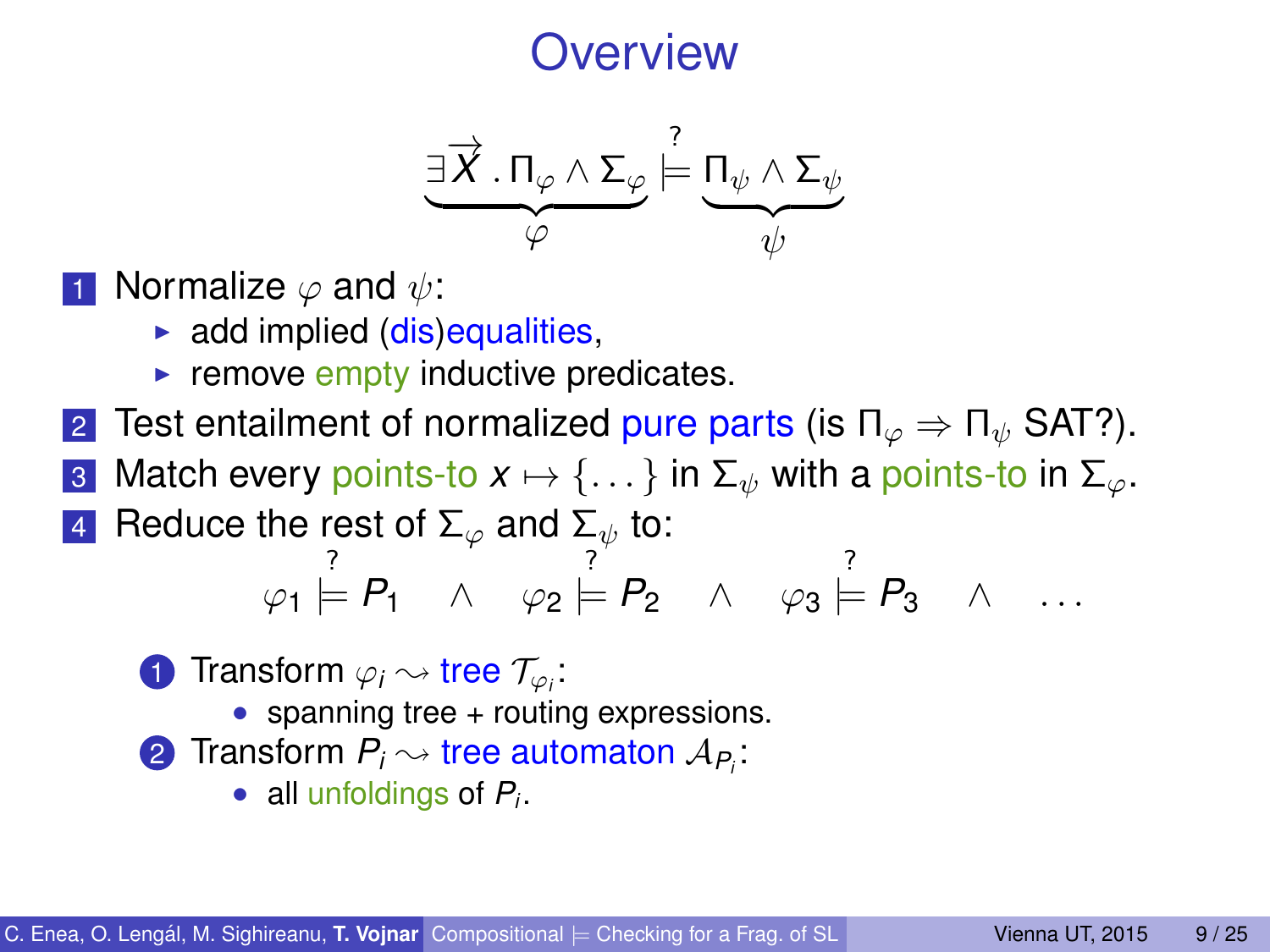$$
\underbrace{\exists \overrightarrow{X}.\, \Pi_{\varphi} \wedge \Sigma_{\varphi}}_{\varphi} \stackrel{?}{\models} \underbrace{\Pi_{\psi} \wedge \Sigma_{\psi}}_{\psi}
$$

- **1** Normalize  $\varphi$  and  $\psi$ :
	- $\triangleright$  add implied (dis)equalities,
	- $\blacktriangleright$  remove empty inductive predicates.
- 2 Test entailment of normalized pure parts (is  $\Pi_{\varphi} \Rightarrow \Pi_{\psi}$  SAT?).
- 3 Match every points-to  $x \mapsto \{ \dots \}$  in  $\Sigma_{\psi}$  with a points-to in  $\Sigma_{\varphi}$ .
- 4 Reduce the rest of  $\Sigma_{\varphi}$  and  $\Sigma_{\psi}$  to:

$$
\varphi_1 \models P_1 \quad \land \quad \varphi_2 \models P_2 \quad \land \quad \varphi_3 \models P_3 \quad \land \quad \dots
$$

**1** Transform  $\varphi_i \sim$  tree  $\mathcal{T}_{\varphi_i}$ :

- spanning tree + routing expressions.
- 2 Transform  $P_i \sim$  tree automaton  $A_{P_i}$ :
	- all unfoldings of *Pi*.

$$
\text{3 Test:} \quad \begin{array}{c} \gamma \\ \tau_{\varphi_i} \in \mathcal{L}(\mathcal{A}_{P_i}) \end{array}
$$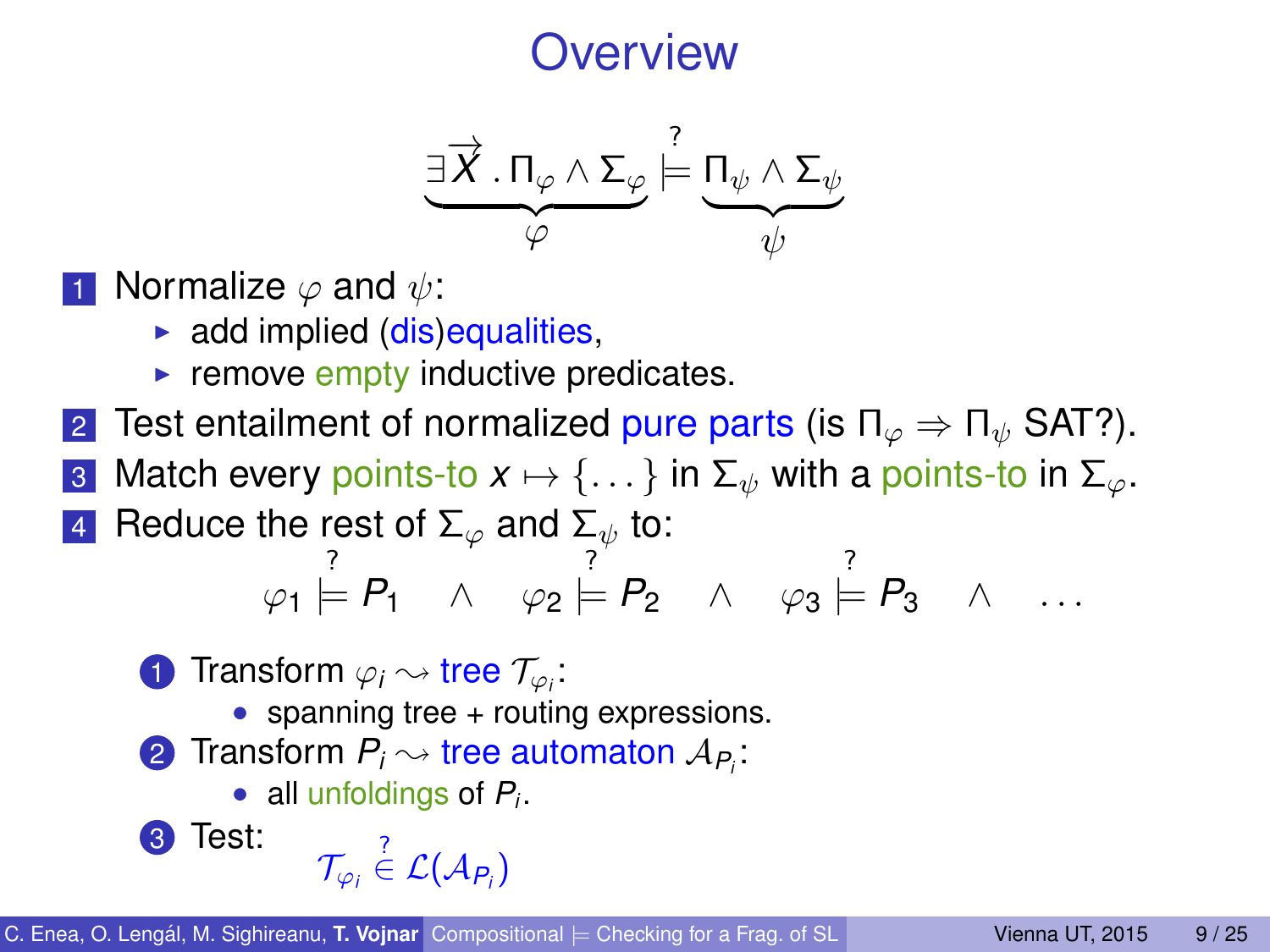# Normalization (1/3)



- A conjunctive formula constructed as follows:
- Start with ∅ and process the **pure** part first.  $\mathcal{L}_{\mathcal{A}}$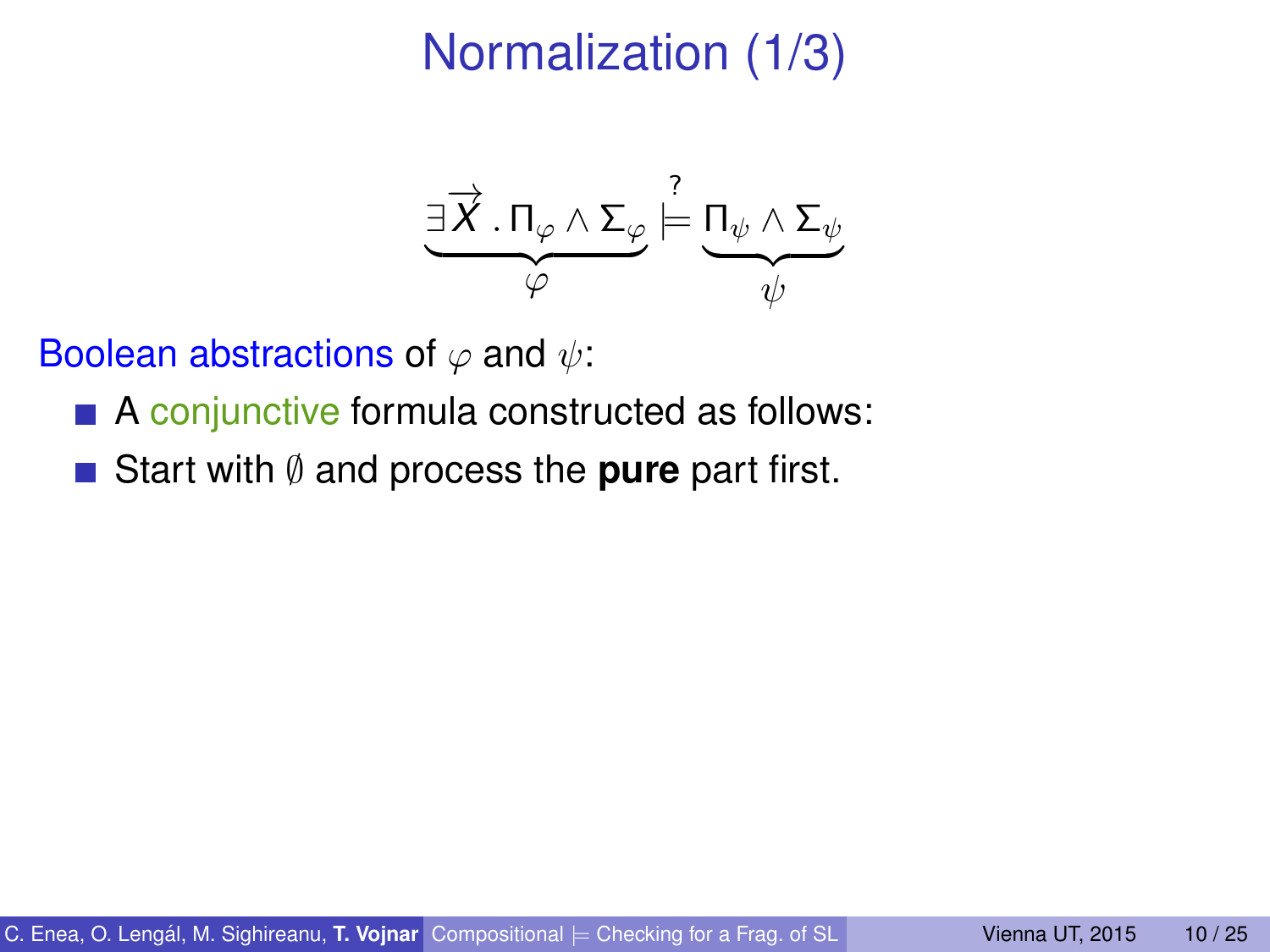# Normalization (1/3)



- A conjunctive formula constructed as follows:
- Start with ∅ and process the **pure** part first.
- $\blacksquare$  Add an encoding of  $\Pi$ :
	- For  $E = F$  in  $\Pi$ , add  $[E = F]$  for a Boolean variable  $[E = F]$ .
	- For  $E \neq F$  in  $\Pi$ , add  $\neg [E = F]$ .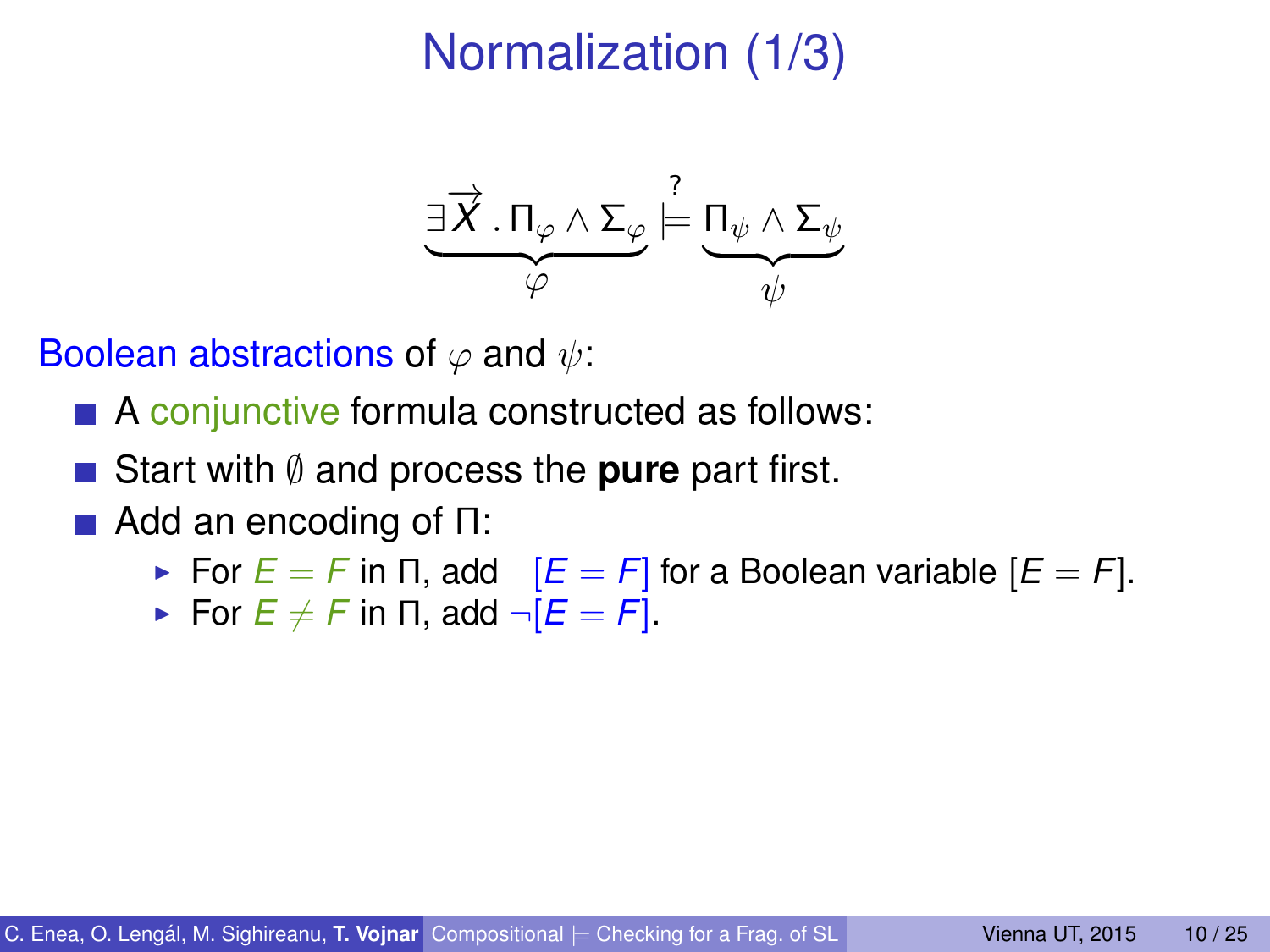# Normalization (1/3)



- A conjunctive formula constructed as follows:
- Start with ∅ and process the **pure** part first.
- $\blacksquare$  Add an encoding of  $\Pi$ :
	- For  $E = F$  in  $\Pi$ , add  $[E = F]$  for a Boolean variable  $[E = F]$ .
	- For  $E \neq F$  in  $\Pi$ , add  $\neg [E = F]$ .
- Add an encoding of **equality**:
	- reflexivity:  $[E = E]$  for all  $E$ ,
	- $\triangleright$  symmetry:  $[E = F] \Leftrightarrow [F = E]$  for all  $E, F$ ,
	- $\triangleright$  transitivity:  $[E = F] \wedge [F = G] \Rightarrow [E = G]$  for all *E*, *F*, *G*.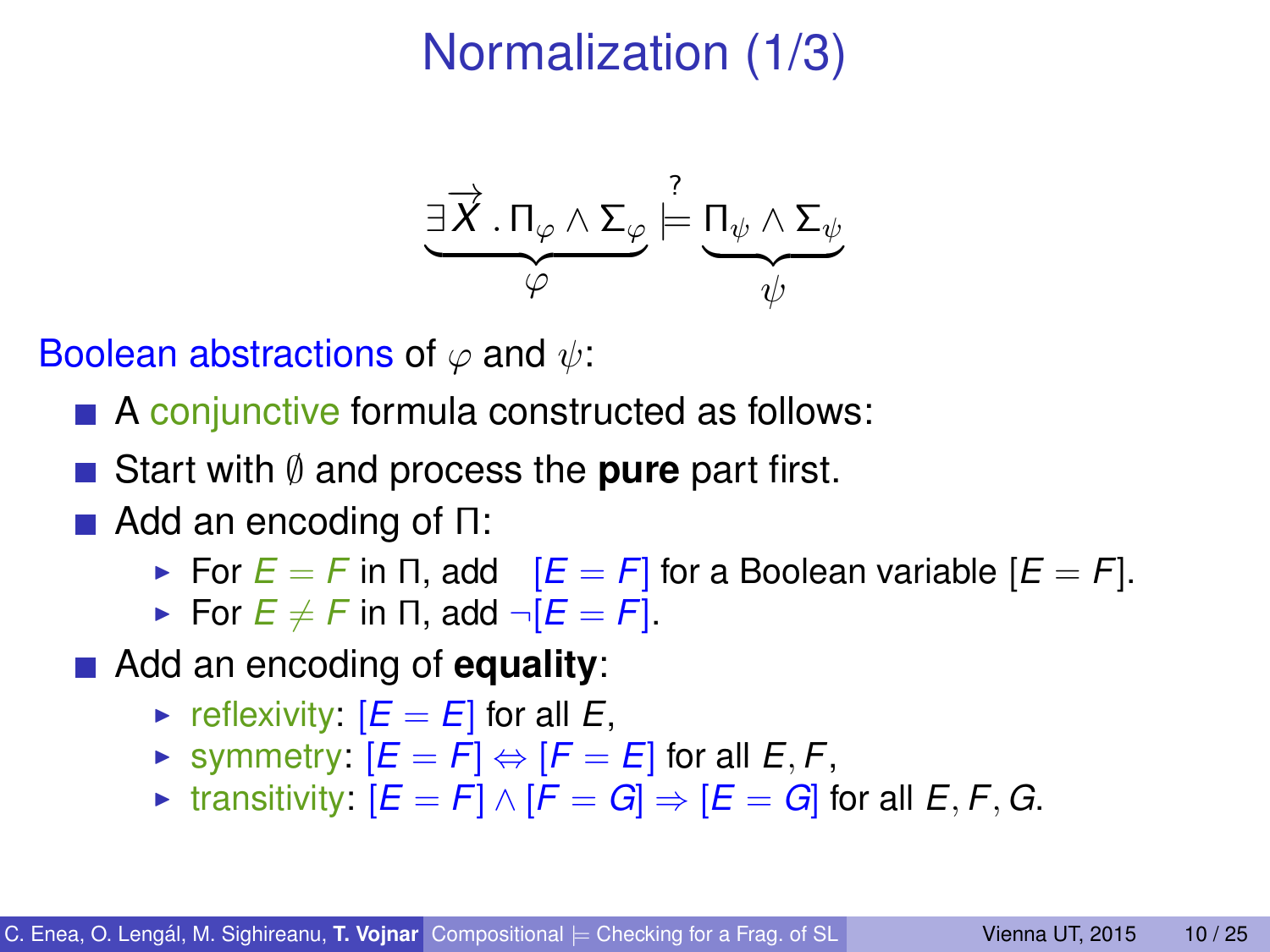# Normalization (2/3)

$$
\underbrace{\exists \overrightarrow{X}.\, \Pi_{\varphi} \wedge \Sigma_{\varphi}}_{\varphi} \stackrel{?}{\models} \underbrace{\Pi_{\psi} \wedge \Sigma_{\psi}}_{\psi}
$$

- *Pure part* Π *finished, now do the shape* Σ.
- $\blacksquare$  Add an encoding of Σ:
	- $\triangleright$  For *a* = *E*  $\mapsto$  {*f*<sub>1</sub>  $\mapsto$  *x*<sub>1</sub>, . . . } in Σ, add [*E*, *a*]. (*E* is allocated in *a*.)
	- $\triangleright$  For *a* = *P*(*E*, *F*,  $\overrightarrow{B}$ ) in Σ, add [*E*, *a*] ⊕ [*E* = *F*].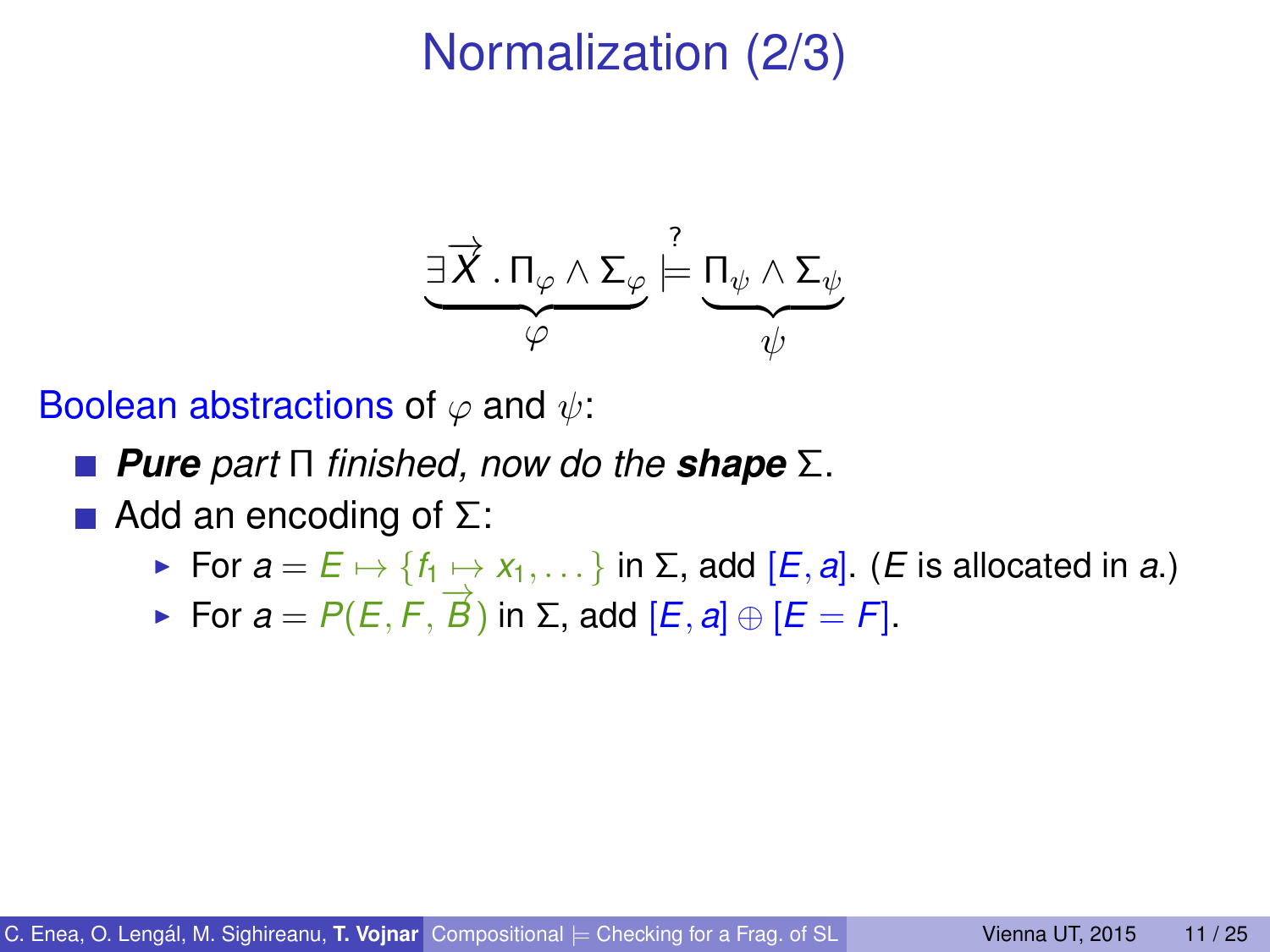# Normalization (2/3)

$$
\underbrace{\exists \overrightarrow{X}.\, \Pi_{\varphi} \wedge \Sigma_{\varphi}}_{\varphi} \stackrel{?}{\models} \underbrace{\Pi_{\psi} \wedge \Sigma_{\psi}}_{\psi}
$$

- *Pure part* Π *finished, now do the shape* Σ.
- Add an encoding of  $\Sigma$ :
	- $\triangleright$  For *a* = *E*  $\mapsto$  {*f*<sub>1</sub>  $\mapsto$  *x*<sub>1</sub>, . . . } in Σ, add [*E*, *a*]. (*E* is allocated in *a*.)
	- $\triangleright$  For *a* = *P*(*E*, *F*,  $\overrightarrow{B}$ ) in Σ, add [*E*, *a*] ⊕ [*E* = *F*].
- Add an encoding of **separating conjunction** ∗:
	- ►  $([E = F] \wedge [E, a]) \Rightarrow \neg [F, a']$  for all  $E, F, a \neq a'$ .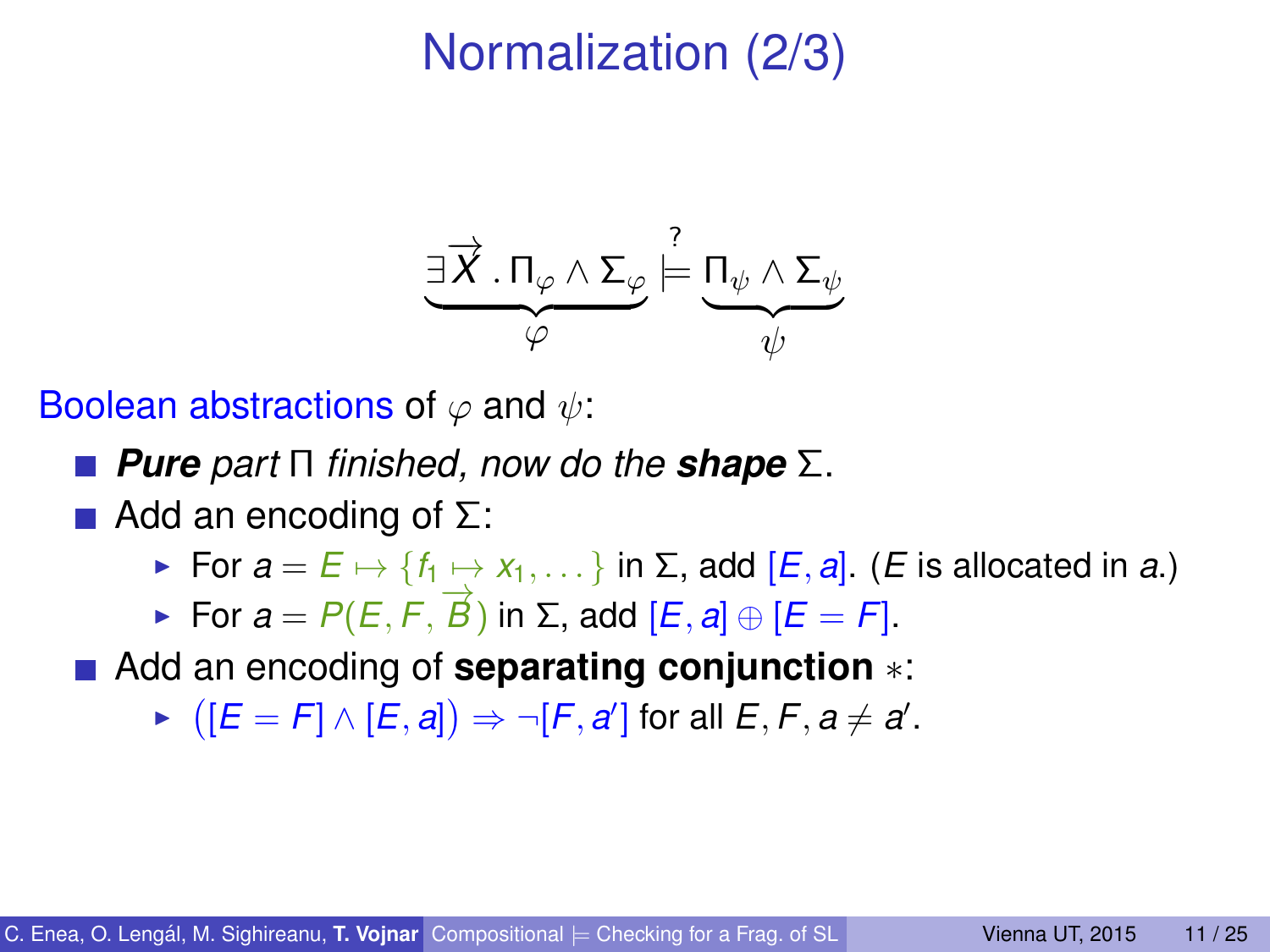# Normalization (3/3)

$$
\underbrace{\exists \overrightarrow{X}.\, \Pi_{\varphi} \wedge \Sigma_{\varphi}}_{\varphi} \stackrel{?}{\models} \underbrace{\Pi_{\psi} \wedge \Sigma_{\psi}}_{\psi}
$$

Boolean abstraction of  $\varphi$  (for  $\psi$  similar):

■ Properties of *BoolAbs*[ $\phi$ ]:

- $\rightarrow \varphi$  and *BoolAbs*[ $\varphi$ ] are equisatisfiable.
- $\triangleright \varphi \Rightarrow E = F$  iff *BoolAbs* $[\varphi] \Rightarrow [E = F]$ .
- $\triangleright \varphi \Rightarrow E \neq F$  iff *BoolAbs* $[\varphi] \Rightarrow \neg [E = F].$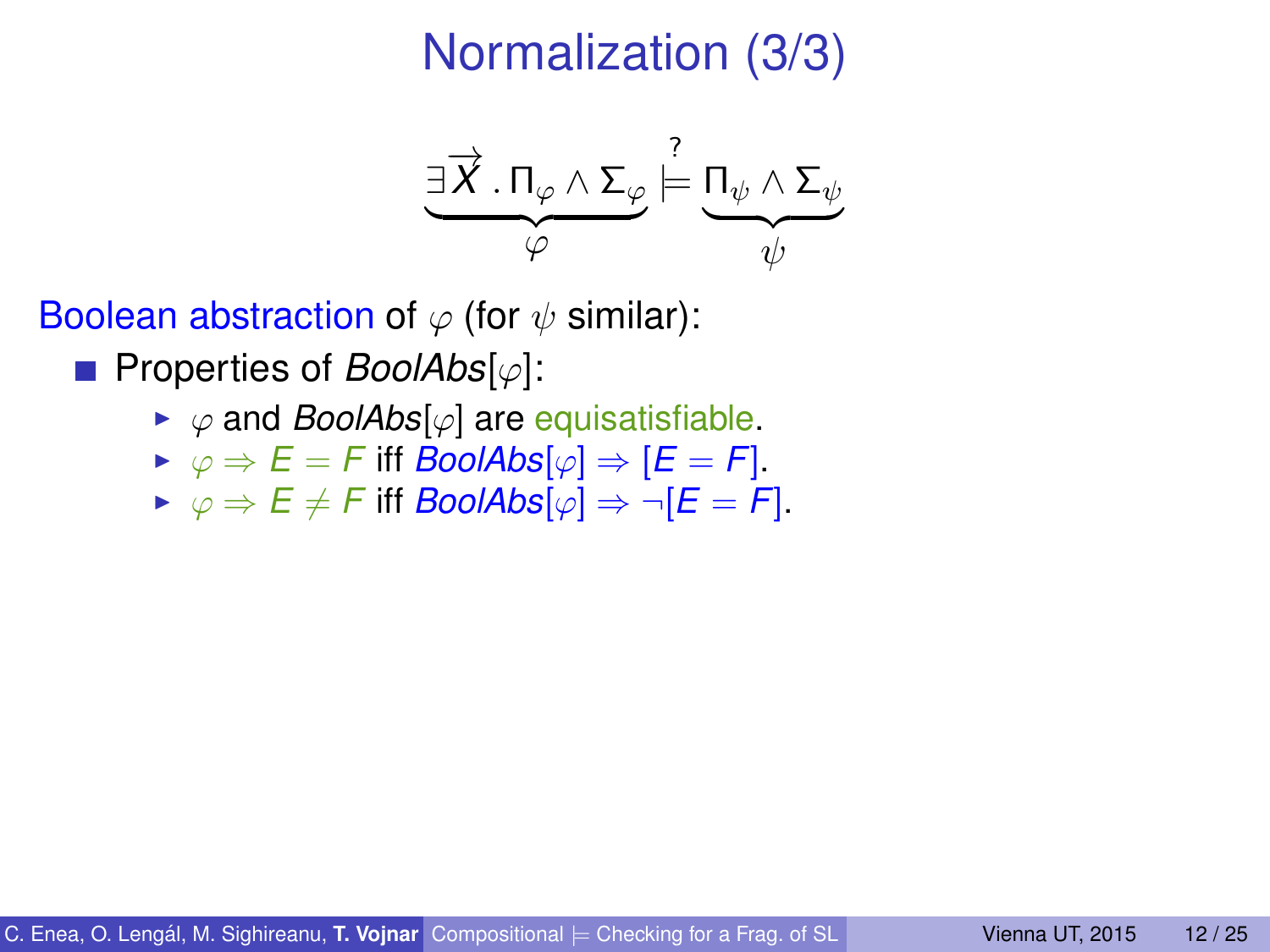# Normalization (3/3)

$$
\underbrace{\exists \overrightarrow{X}.\, \Pi_{\varphi} \wedge \Sigma_{\varphi}}_{\varphi} \stackrel{?}{\models} \underbrace{\Pi_{\psi} \wedge \Sigma_{\psi}}_{\psi}
$$

Boolean abstraction of  $\varphi$  (for  $\psi$  similar):

Properties of *BoolAbs*[ϕ]:

- $\triangleright \varphi$  and *BoolAbs*[ $\varphi$ ] are equisatisfiable.
- $\triangleright \varphi \Rightarrow E = F$  iff *BoolAbs* $[\varphi] \Rightarrow [E = F]$ .
- $\triangleright \varphi \Rightarrow E \neq F$  iff *BoolAbs* $[\varphi] \Rightarrow \neg [E = F].$

■ Normalization of  $\varphi$ :

► If *BoolAbs*[ $\varphi$ ] is UNSAT:

•  $\varphi'$  := false; return  $\varphi'$ ;

If *BoolAbs*[ $\varphi$ ] is SAT:

$$
\bullet \ \varphi' \ := \ \varphi \, ;
$$

- $\varphi' := \varphi' \cup \text{(dis)equalities implied by } \textit{BoolAbs}[\varphi];$
- $\varphi' := \varphi' \text{ empty inductive predicates}; \text{ // } P(E, F, \overrightarrow{B}) \text{ s.t. } E = F \text{ in } \varphi'$
- return  $\varphi'$ ;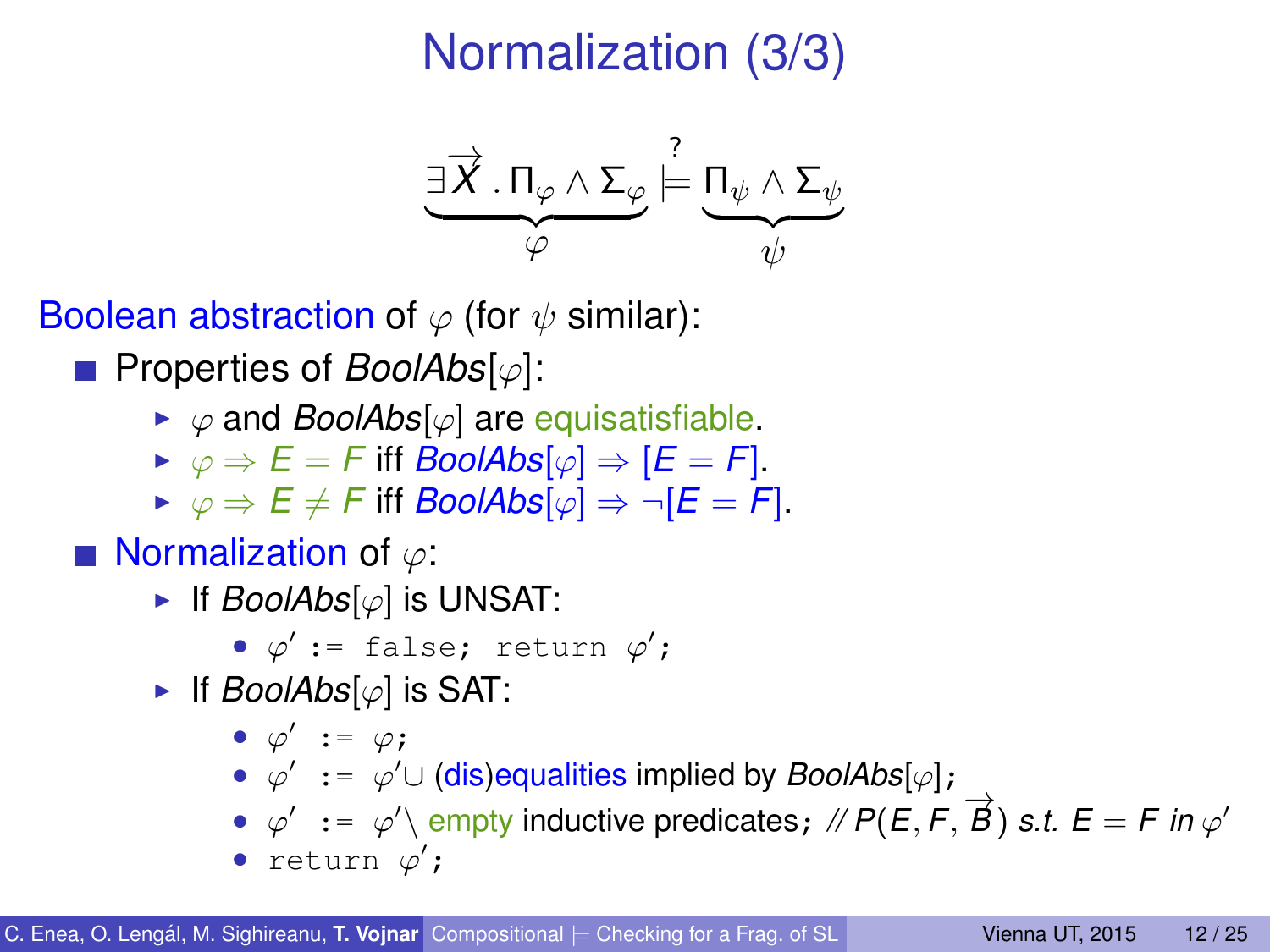#### A Complex Entailment Example  $\psi_1 \Rightarrow \psi_2$  (1/3)

$$
\psi_1 \equiv \exists Y_1, Y_2, Y_3, Y_4, Z_1, Z_2, Z_3. x \neq z \land Z_2 \neq z \land
$$
  
\n
$$
x \mapsto \{(s, Z_2), (h, Z_1)\} * Z_2 \mapsto \{(s, y), (h, Z_3)\} * 1s(Z_1, z) * 1s(Z_3, z)
$$
  
\n
$$
1s(y, Y_1) * s k 12(y, Y_3) * 1s(Y_1, Y_2) *\nY_3 \mapsto \{(t_2, t), (t_1, Y_4)\} * Y_4 \mapsto \{(t_2, \text{null}), (t_1, t)\} * t \mapsto \{(s, Y_2)\}
$$
  
\n
$$
\psi_2 \equiv y \neq t \land \text{null}(x, y, z) * s k 12(y, t) * t \mapsto \{(s, y)\}
$$

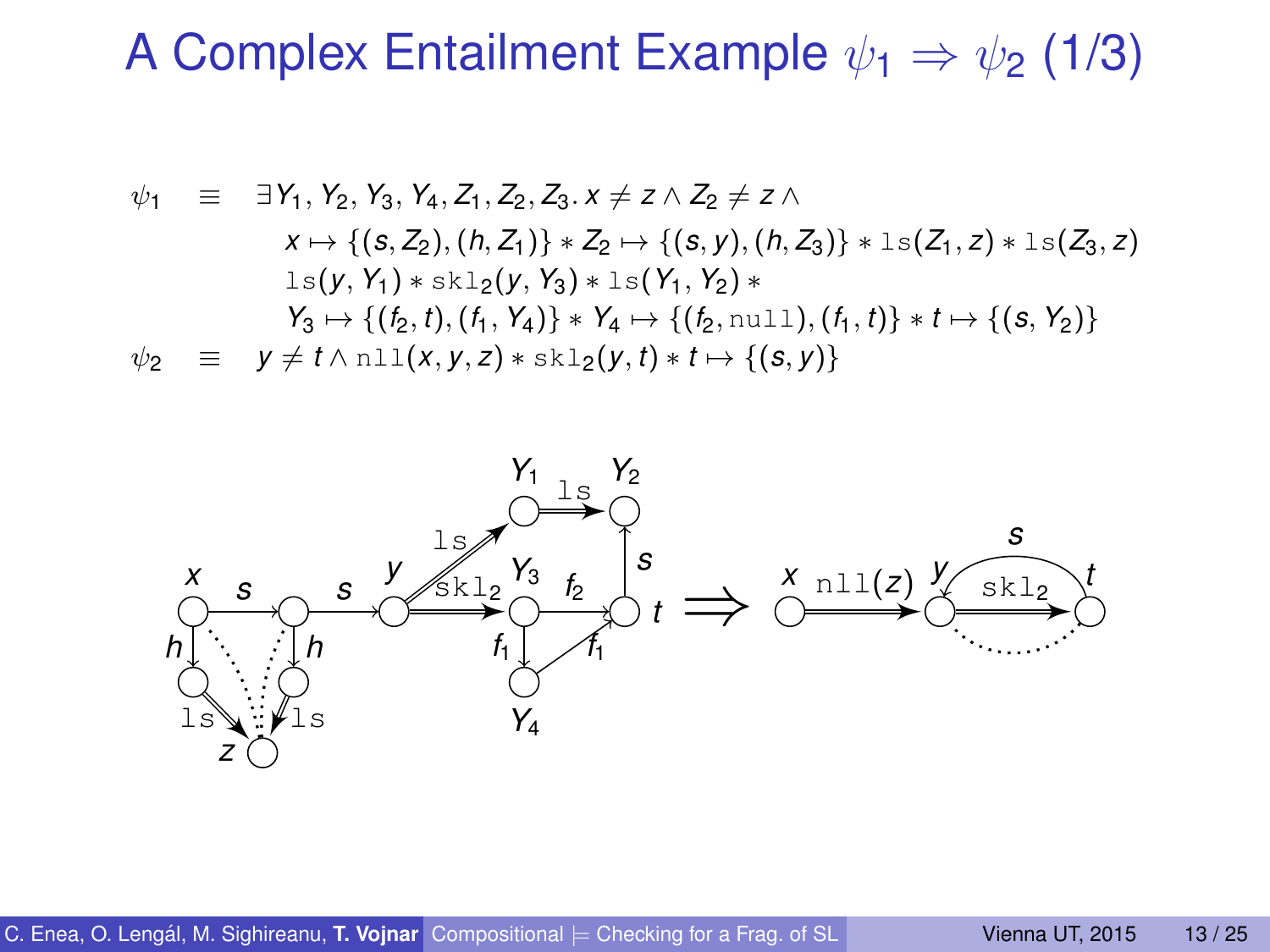## A Complex Entailment Example  $\psi_1 \Rightarrow \psi_2$  (2/3)



#### After normalization:

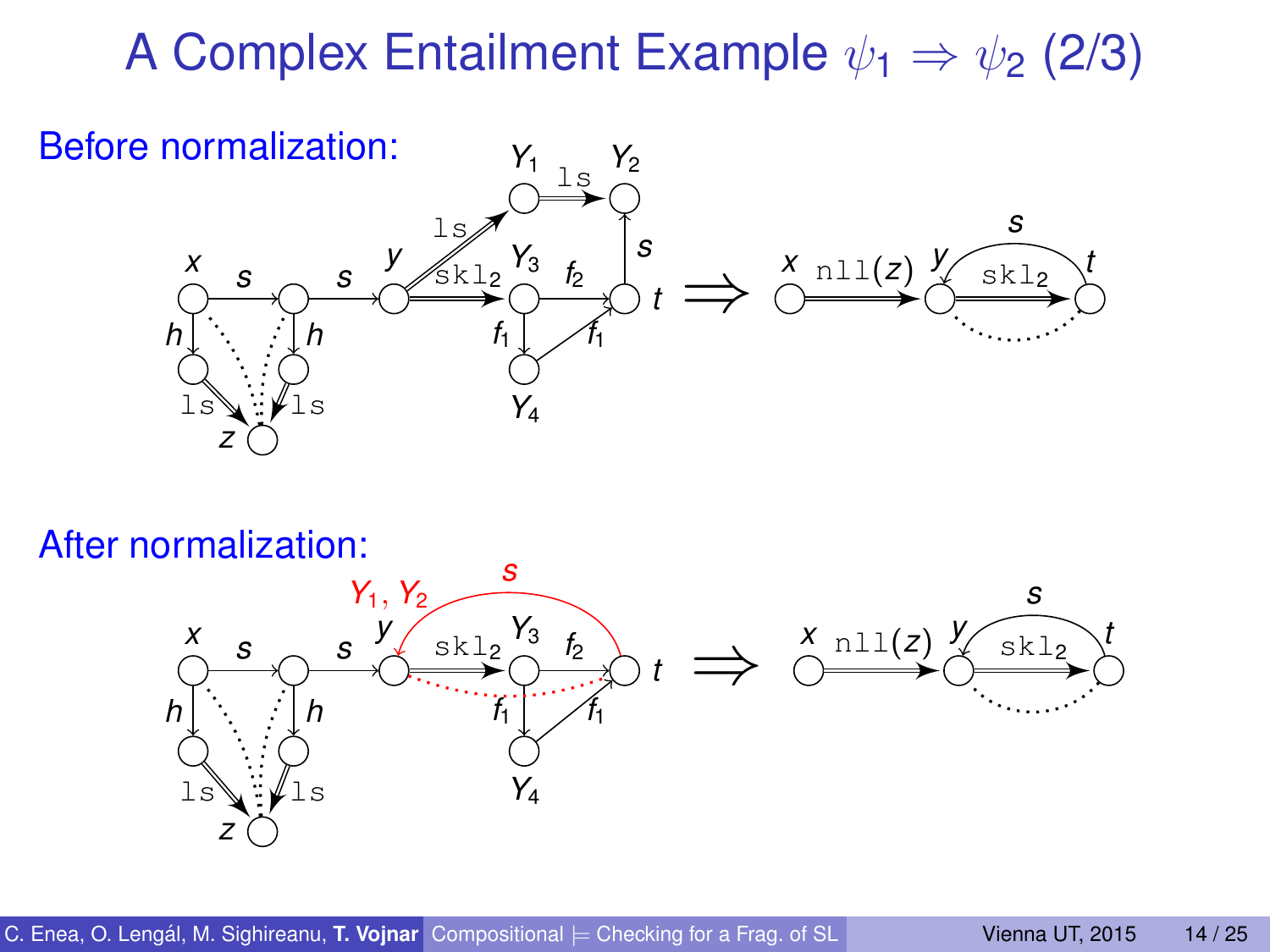

For every shape atom of  $\Sigma_{\psi'}$ , find a subformula of  $\Sigma_{\omega'}$ :

For each points-to  $E \mapsto \{(f_1, x_1), \dots\}$  in  $\Sigma_{\psi}$ :

• find 
$$
E \mapsto \{(f_1, x_1), \dots\}
$$
 in  $\Sigma_\varphi$ .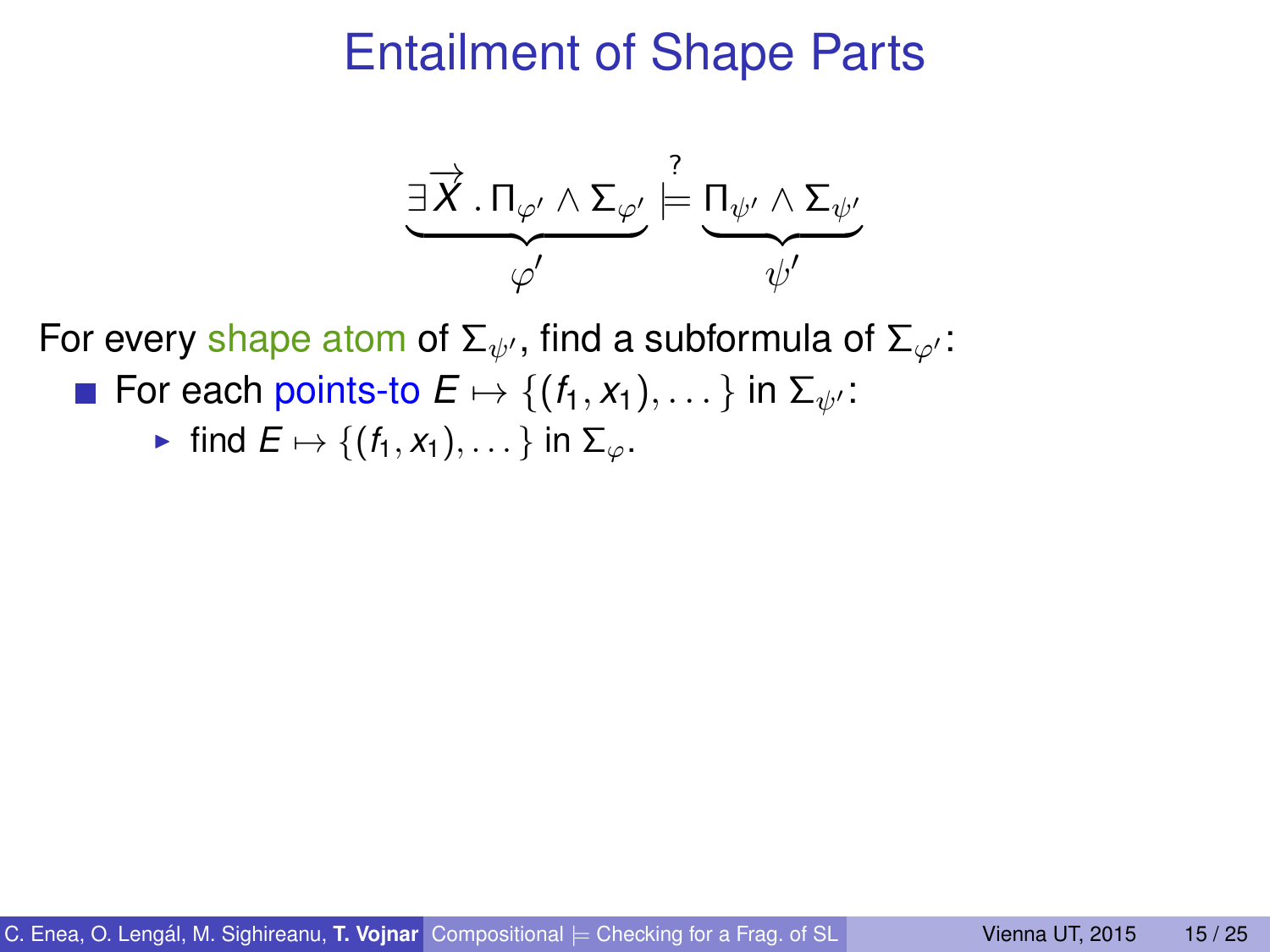

For every shape atom of  $\Sigma_{\psi'}$ , find a subformula of  $\Sigma_{\omega'}$ :

**For each points-to**  $E \mapsto \{(f_1, x_1), \dots\}$  **in**  $\Sigma_{\psi}$ **:** 

- For inductive predicates  $P(E, F, \overrightarrow{B})$  in  $\Sigma_{\psi'}$ :
	- $\blacktriangleright$  in the order from the most specialized to the most general,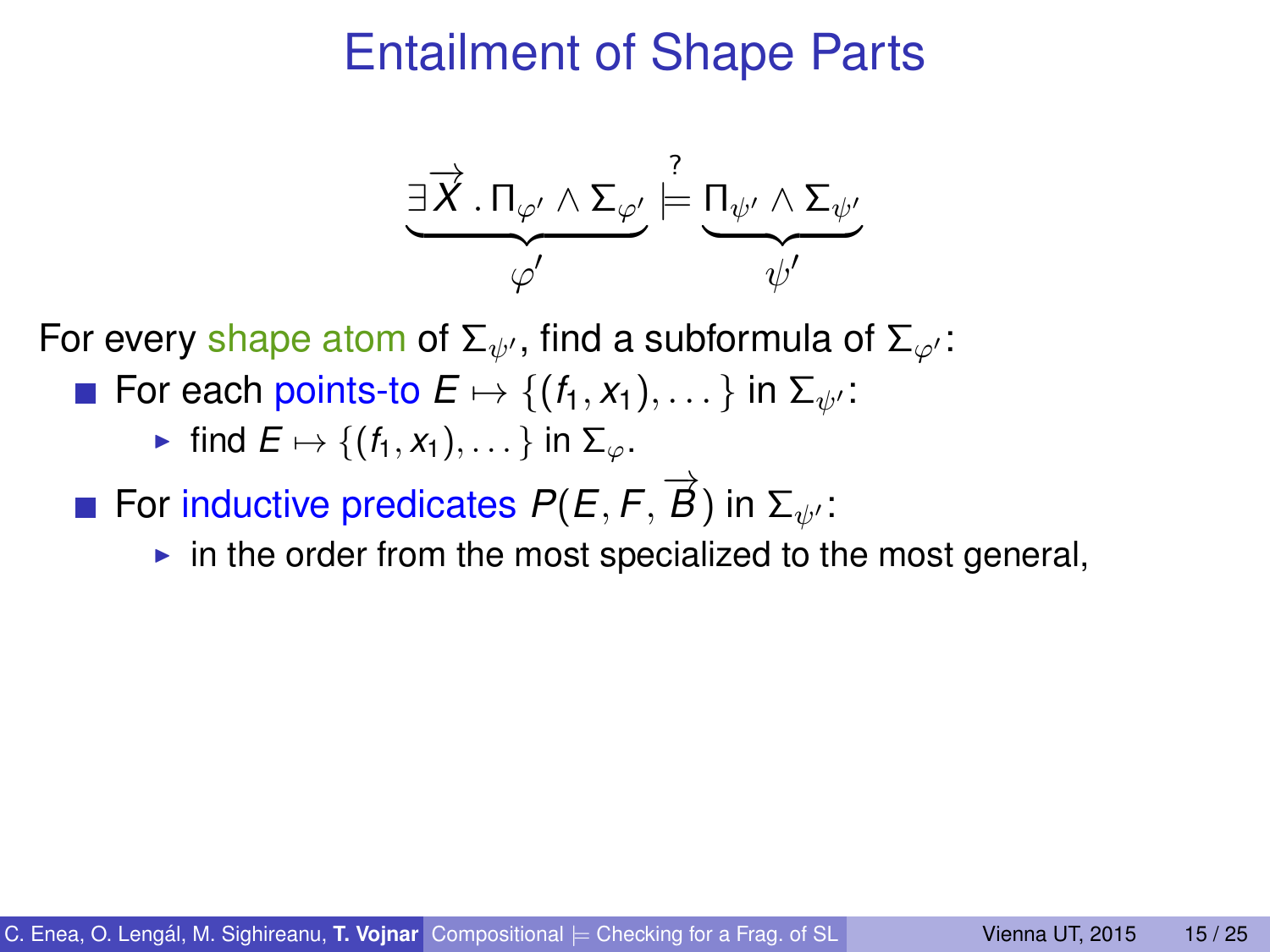

For every shape atom of  $\Sigma_{\psi'}$ , find a subformula of  $\Sigma_{\varphi'}$ :

- **For each points-to**  $E \mapsto \{(f_1, x_1), \dots\}$  **in**  $\Sigma_{\psi}$ **:** 
	- $\triangleright$  find  $E \mapsto \{(f_1, x_1), \dots\}$  in  $\Sigma_{\infty}$ .
- For inductive predicates  $P(E, F, \overrightarrow{B})$  in  $\Sigma_{\psi'}$ :
	- $\triangleright$  in the order from the most specialized to the most general,
	- look at  $\Sigma_{\varphi}$  as a graph,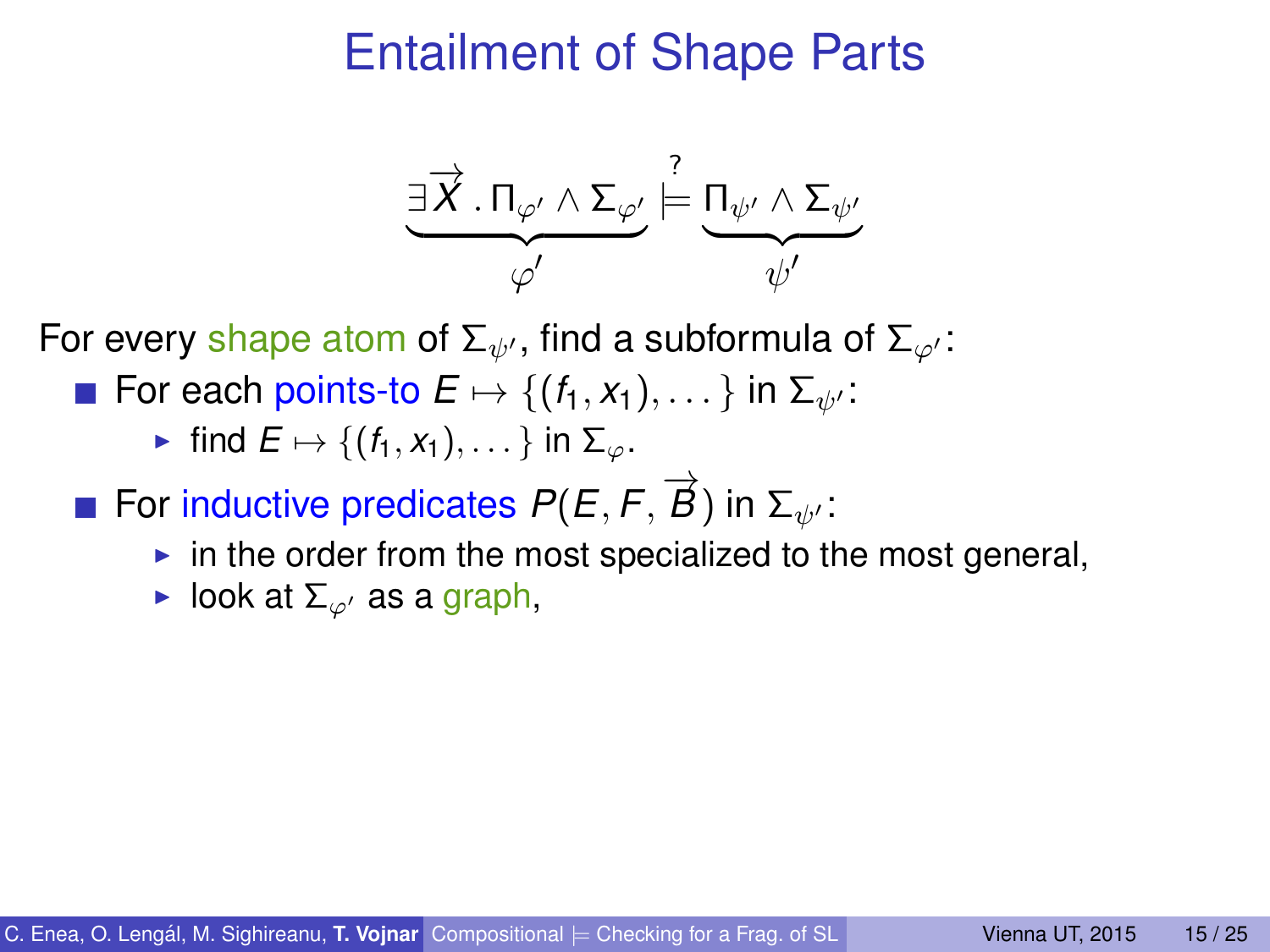

For every shape atom of  $\Sigma_{\psi'}$ , find a subformula of  $\Sigma_{\varphi'}$ :

For each points-to  $E \mapsto \{(f_1, x_1), \dots\}$  in  $\Sigma_{\psi'}$ :

- For inductive predicates  $P(E, F, \overrightarrow{B})$  in  $\Sigma_{\psi'}$ :
	- $\triangleright$  in the order from the most specialized to the most general,
	- $\blacktriangleright$  look at  $\Sigma_{\varnothing}$  as a graph,
	- $\triangleright$  select a subgraph *G* of  $\Sigma_{\varphi}$  corresponding to *E*, *F*, and  $\overrightarrow{B}$ ,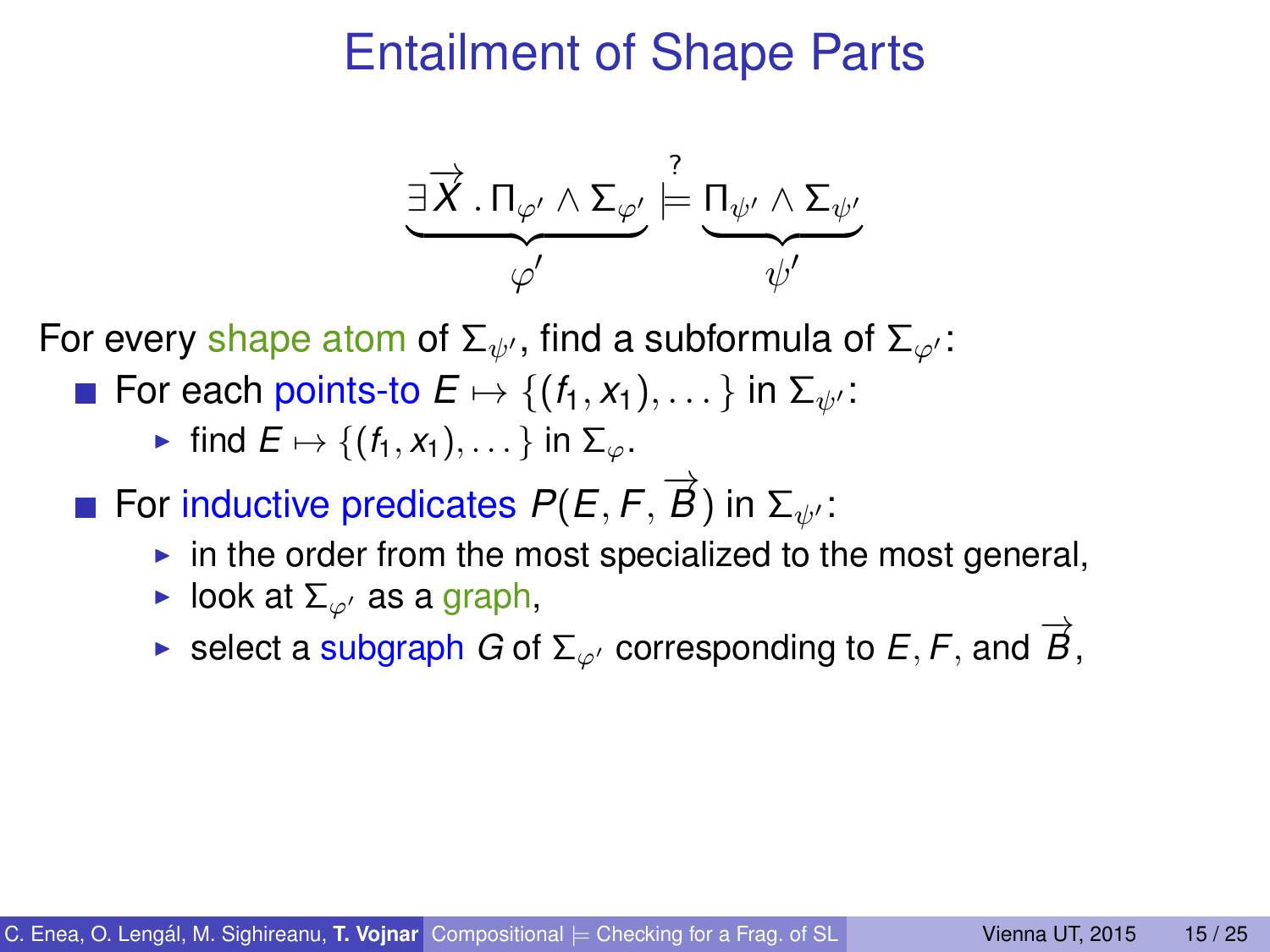

For every shape atom of  $\Sigma_{\psi'}$ , find a subformula of  $\Sigma_{\omega'}$ :

**For each points-to**  $E \mapsto \{(f_1, x_1), \dots\}$  **in**  $\Sigma_{\psi}$ **:** 

- For inductive predicates  $P(E, F, \overrightarrow{B})$  in  $\Sigma_{\psi'}$ :
	- $\triangleright$  in the order from the most specialized to the most general,
	- $\blacktriangleright$  look at  $\Sigma_{\varnothing}$  as a graph,
	- $\blacktriangleright$  select a subgraph *G* of  $\Sigma_{\varphi}$  corresponding to *E*, *F*, and  $\vec{B}$ ,
	- If transform *G* into a tree  $\mathcal{T}_G$  with the root *E*,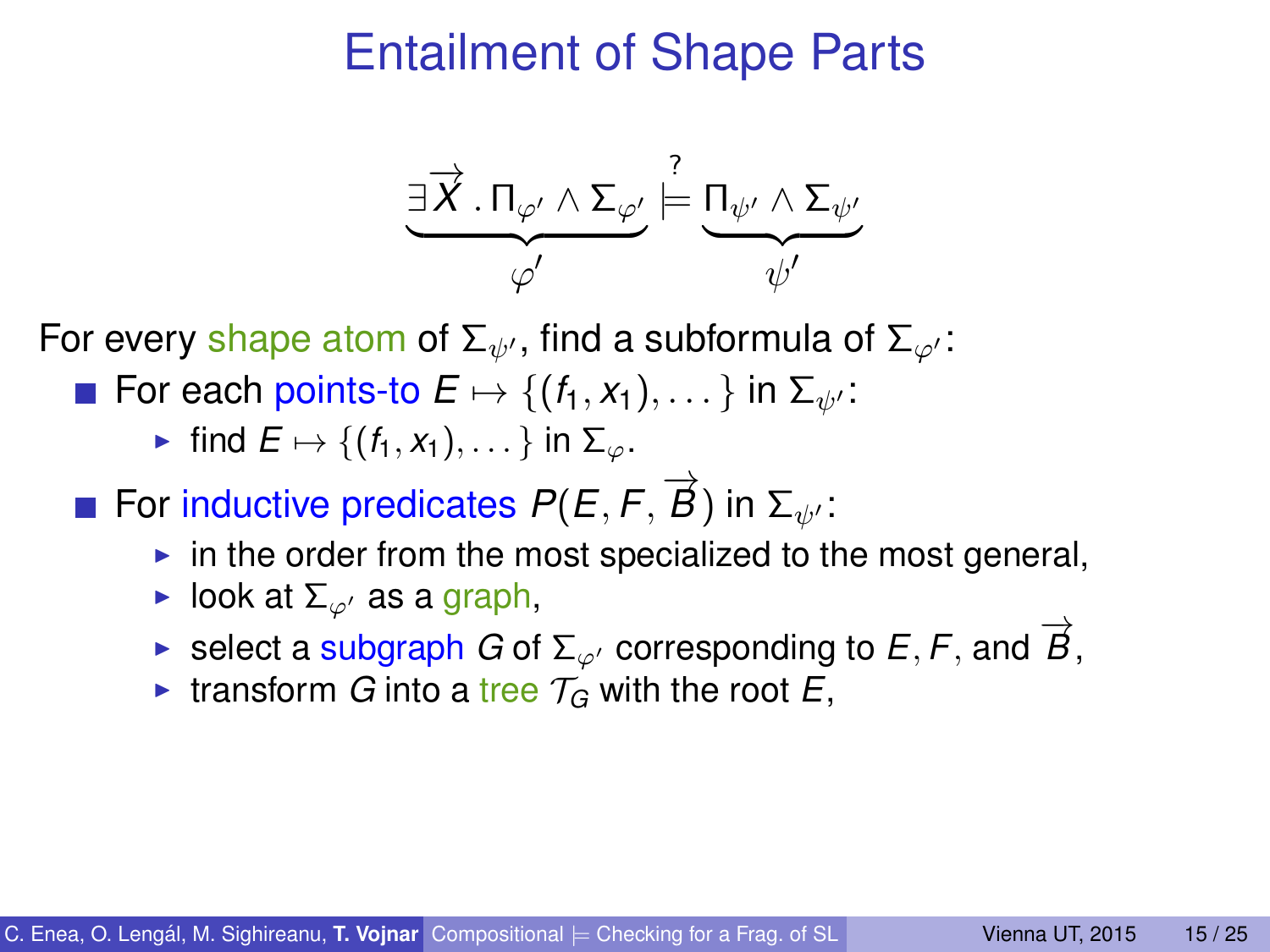

For every shape atom of  $\Sigma_{\psi'}$ , find a subformula of  $\Sigma_{\varphi'}$ :

For each points-to  $E \mapsto \{(f_1, x_1), \dots\}$  in  $\Sigma_{\psi}$ :

- For inductive predicates  $P(E, F, \overrightarrow{B})$  in  $\Sigma_{\psi'}$ :
	- $\triangleright$  in the order from the most specialized to the most general,
	- $\blacktriangleright$  look at  $\Sigma_{\varnothing}$  as a graph,
	- $\blacktriangleright$  select a subgraph *G* of  $\Sigma_{\varphi}$  corresponding to *E*, *F*, and  $\vec{B}$ ,
	- If transform *G* into a tree  $T_G$  with the root *E*,
	- → transform  $P(E, F, \vec{B})$  into a tree automaton  $A_{P(E, F, \vec{B})}$ ,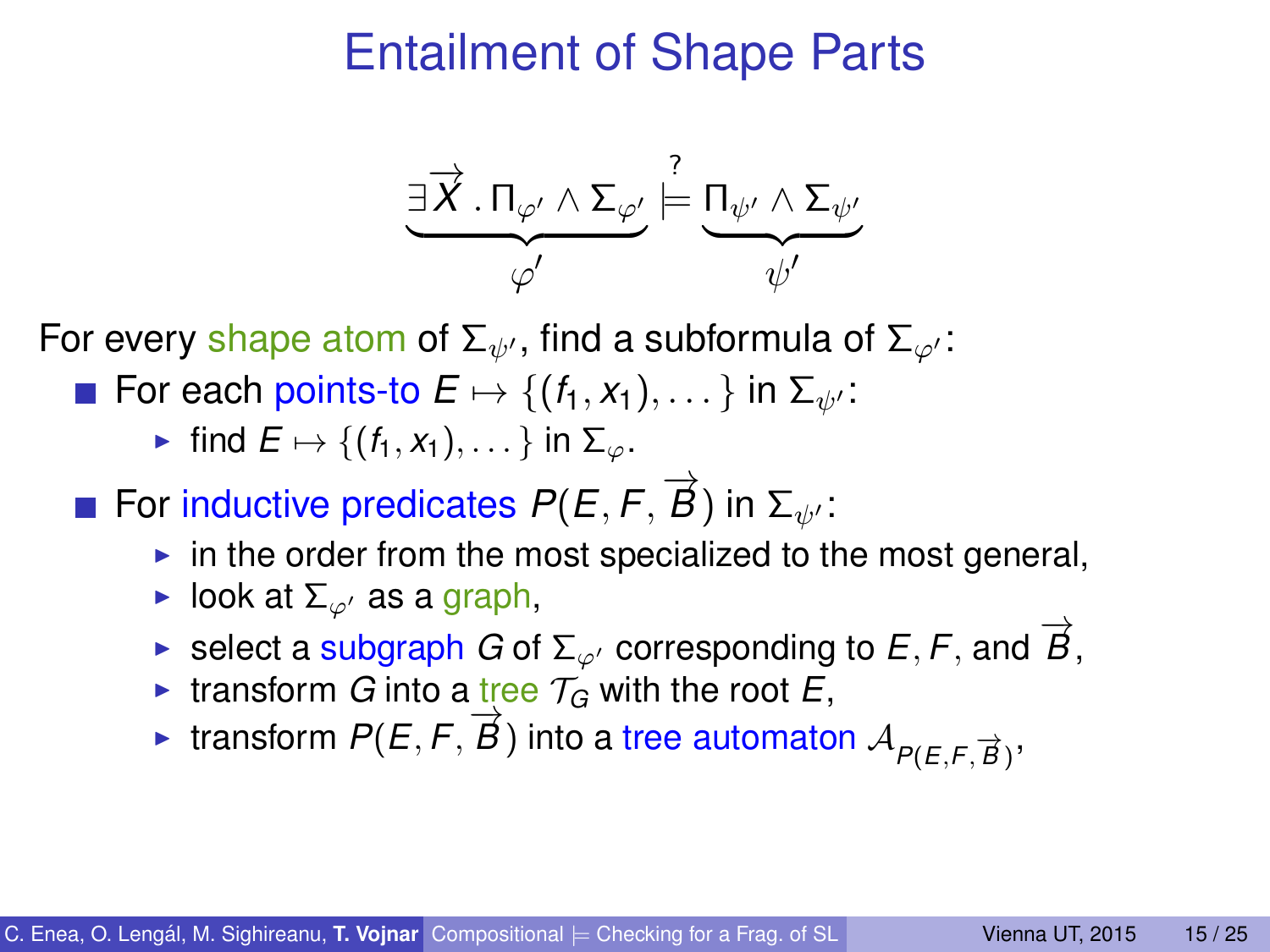$$
\underbrace{\exists \overrightarrow{X}.\, \Pi_{\varphi'} \wedge \Sigma_{\varphi'}}_{\varphi'} \models \underbrace{\Pi_{\psi'} \wedge \Sigma_{\psi'}}_{\psi'}
$$

For every shape atom of  $\Sigma_{\psi'}$ , find a subformula of  $\Sigma_{\varphi'}$ :

For each points-to  $E \mapsto \{(f_1, x_1), \dots\}$  in  $\Sigma_{\psi'}$ :

- For inductive predicates  $P(E, F, \overrightarrow{B})$  in  $\Sigma_{\psi'}$ :
	- $\triangleright$  in the order from the most specialized to the most general,
	- $\blacktriangleright$  look at  $\Sigma_{\varnothing}$  as a graph,
	- $\blacktriangleright$  select a subgraph *G* of  $\Sigma_{\varphi}$  corresponding to *E*, *F*, and  $\vec{B}$ ,
	- If transform *G* into a tree  $T_G$  with the root *E*,
	- → transform  $P(E, F, \vec{B})$  into a tree automaton  $A_{P(E, F, \vec{B})}$ ,

▶ test: 
$$
\mathcal{T}_G \stackrel{?}{\in} \mathcal{L}(\mathcal{A}_{P(E,F,\overrightarrow{B})})
$$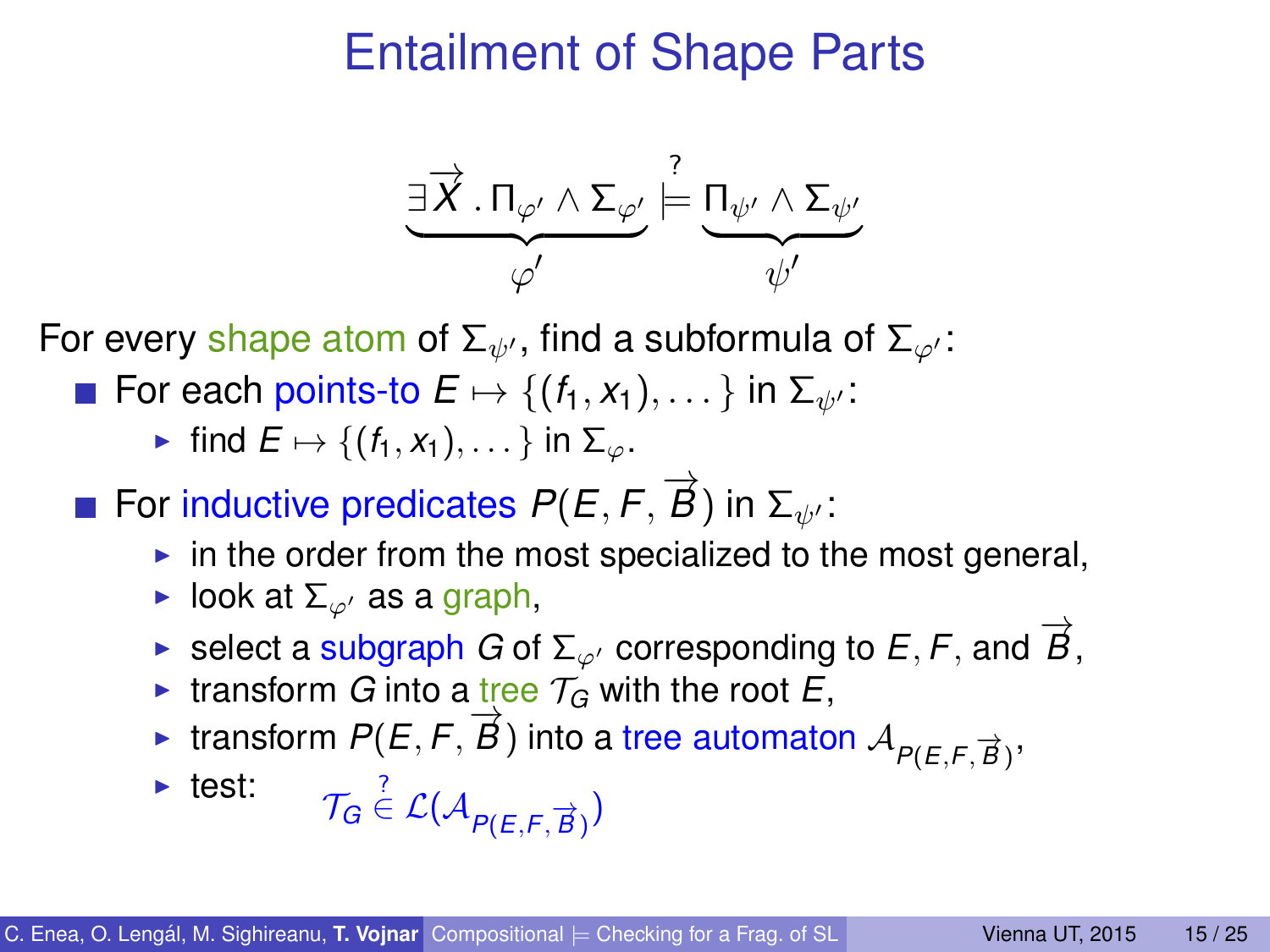A Complex Entailment Example  $\psi_1 \Rightarrow \psi_2$  (3/3)

#### Selected subgraphs:

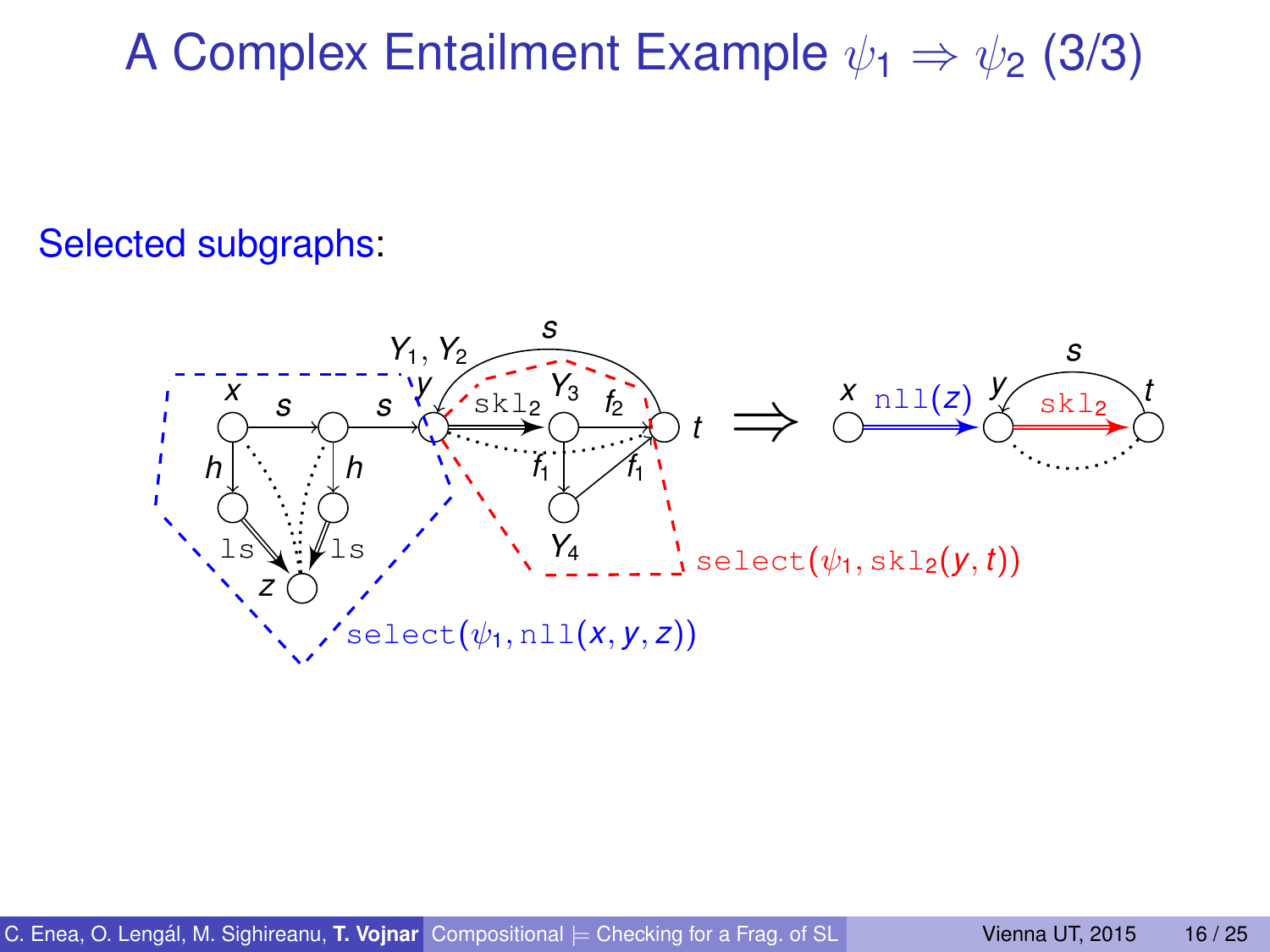Transforming Graphs into Trees (1/2)

Identify a unique spanning tree of a rooted graph:

■ Construct an ordering on selectors such that:

- $\triangleright$  selectors of a predicate  $\prec$  selectors of its nested predicates,
- ► "forward" selectors  $\prec$  selectors going "down" to nested predicates,
- ► selectors going "down"  $\prec$  selectors going to the border.

Spanning tree edges: a part of minimal paths to particular nodes.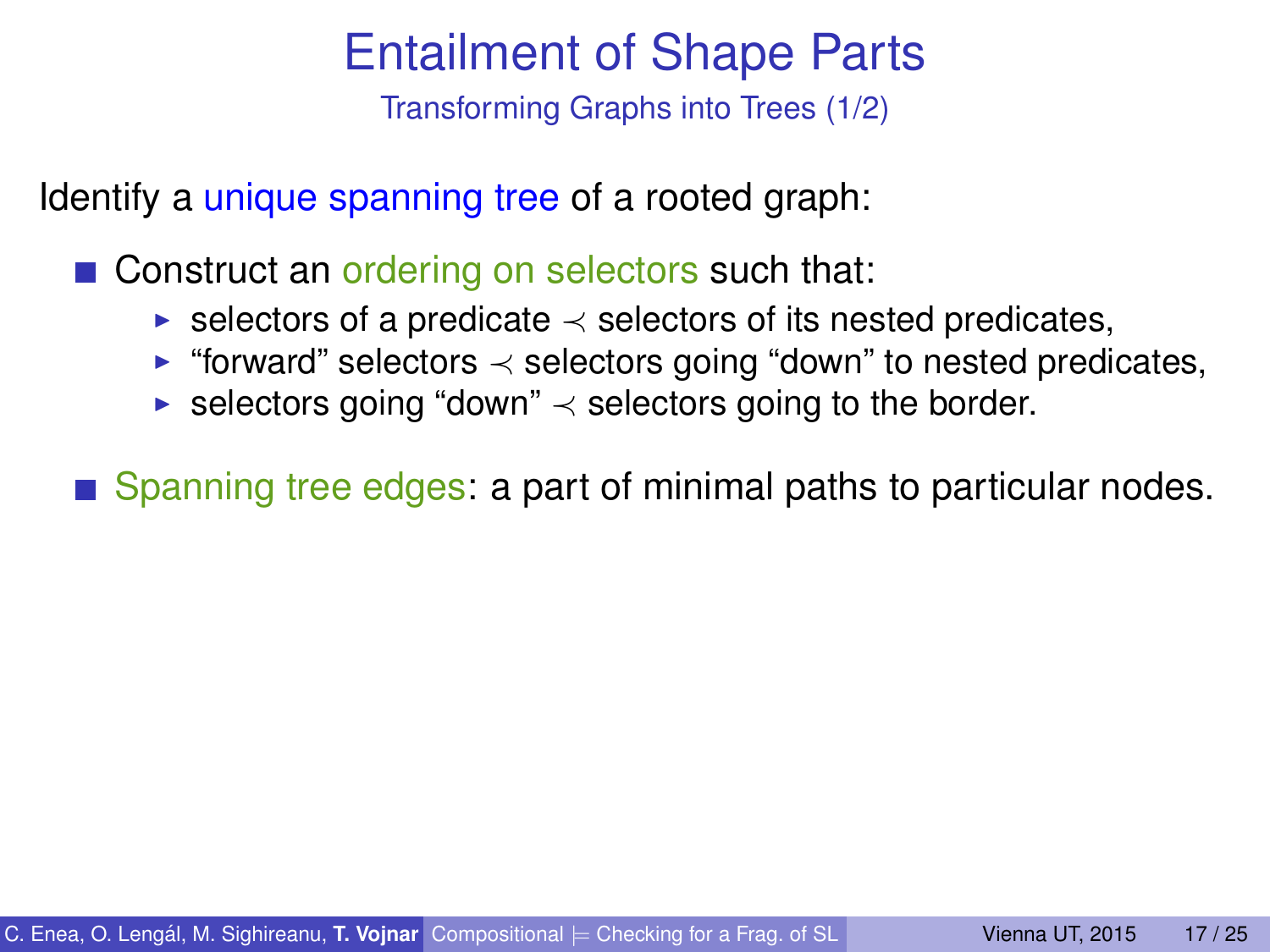Transforming Graphs into Trees (1/2)

Identify a *unique spanning tree* of a rooted graph:

■ Construct an ordering on selectors such that:

- $\triangleright$  selectors of a predicate  $\prec$  selectors of its nested predicates,
- ► "forward" selectors  $\prec$  selectors going "down" to nested predicates,
- ► selectors going "down"  $\prec$  selectors going to the border.

Spanning tree edges: a part of minimal paths to particular nodes.

Label nodes with minimal compacted paths:

- each  $f^n$  in a path,  $n \geq 1$ , replaced by  $f$ ,
- $\blacksquare$  identifies repeated nodes of the same kind.

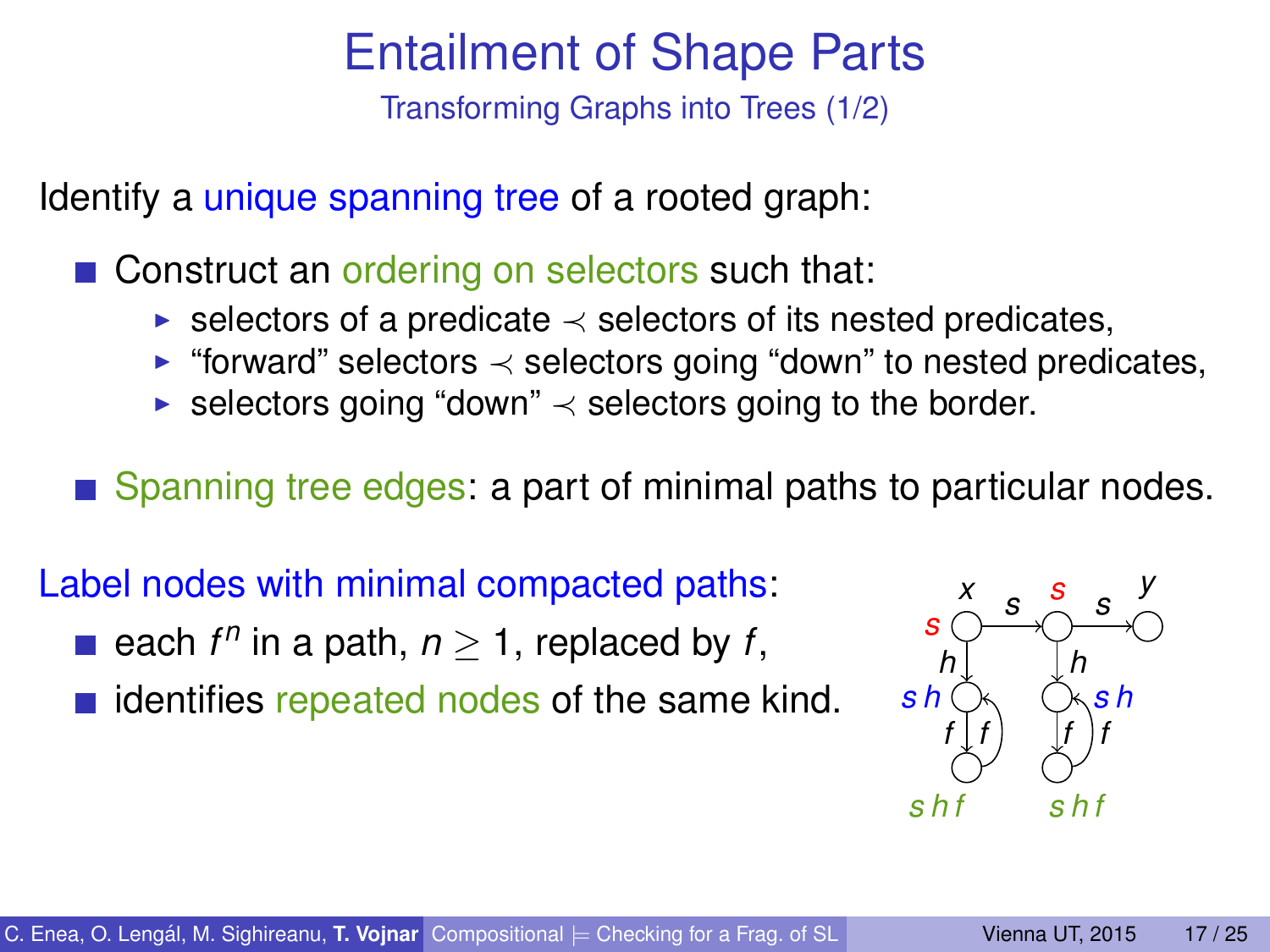Transforming Graphs into Trees (2/2)

Split every join node  $(> 1$  incoming edges) into several copies:

- one for every incoming edge  $\notin$  *ST*,
- label every copy with an alias:
	- $▶$  paths to variables:  $\alpha$ *lias*[*M*],  $M \in \text{Vars}$ ,
	- <sup>I</sup> go "up" to the closest *label* (loops): *alias* ↑[*label*],
	- <sup>I</sup> go "up" and then "down" (multiple joining paths)): *alias* ↑↓[*label*].
- If no alias available, return  $\perp$  (out of fragment).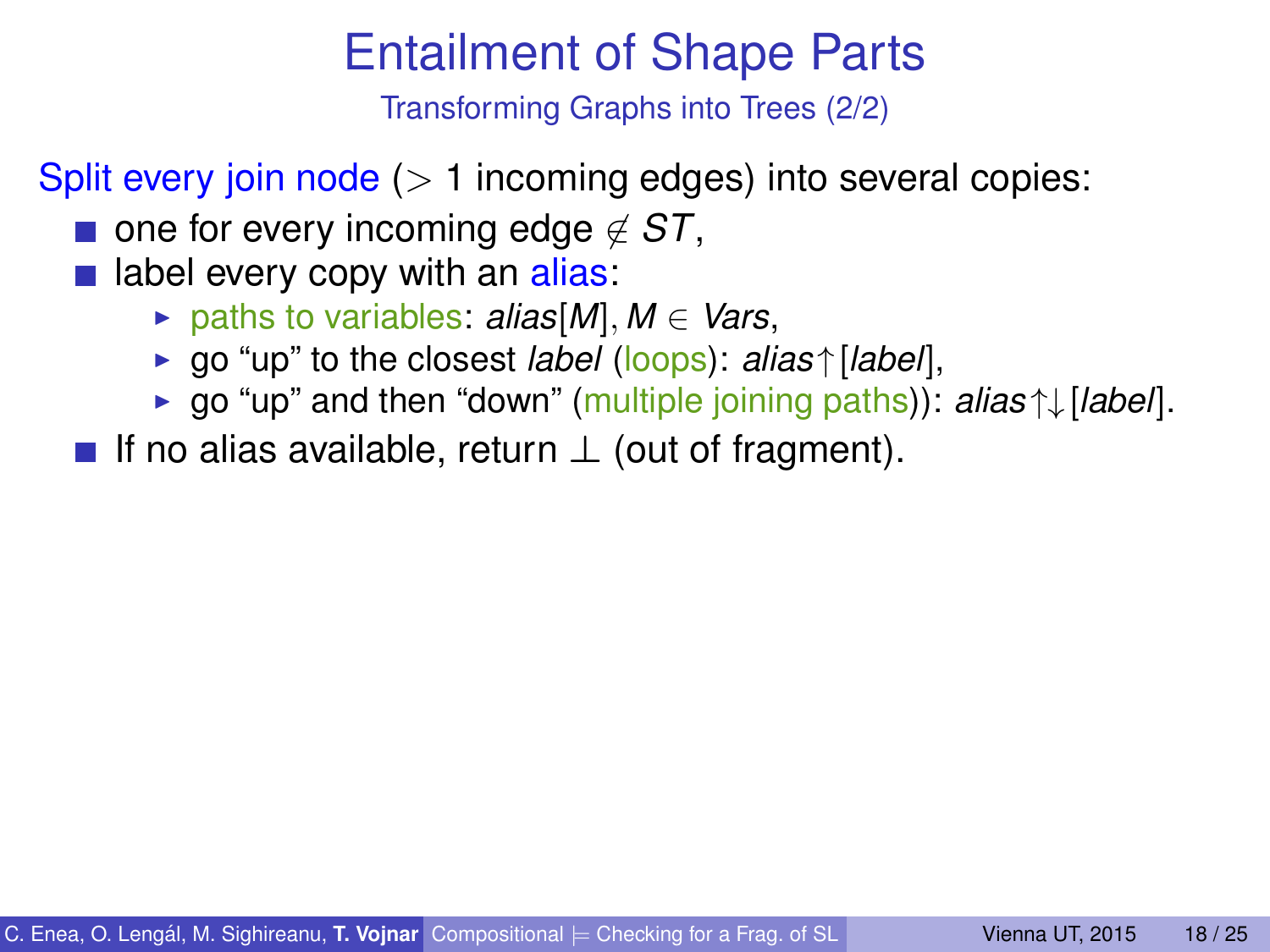Transforming Graphs into Trees (2/2)

Split every join node  $($  > 1 incoming edges) into several copies:

- one for every incoming edge  $\notin$  *ST*,
- $\blacksquare$  label every copy with an alias:
	- $▶$  paths to variables:  $\alpha$ *lias*[*M*],  $M \in \text{Vars}$ ,
	- <sup>I</sup> go "up" to the closest *label* (loops): *alias* ↑[*label*],
	- <sup>I</sup> go "up" and then "down" (multiple joining paths)): *alias* ↑↓[*label*].
- If no alias available, return  $\perp$  (out of fragment).

For example:

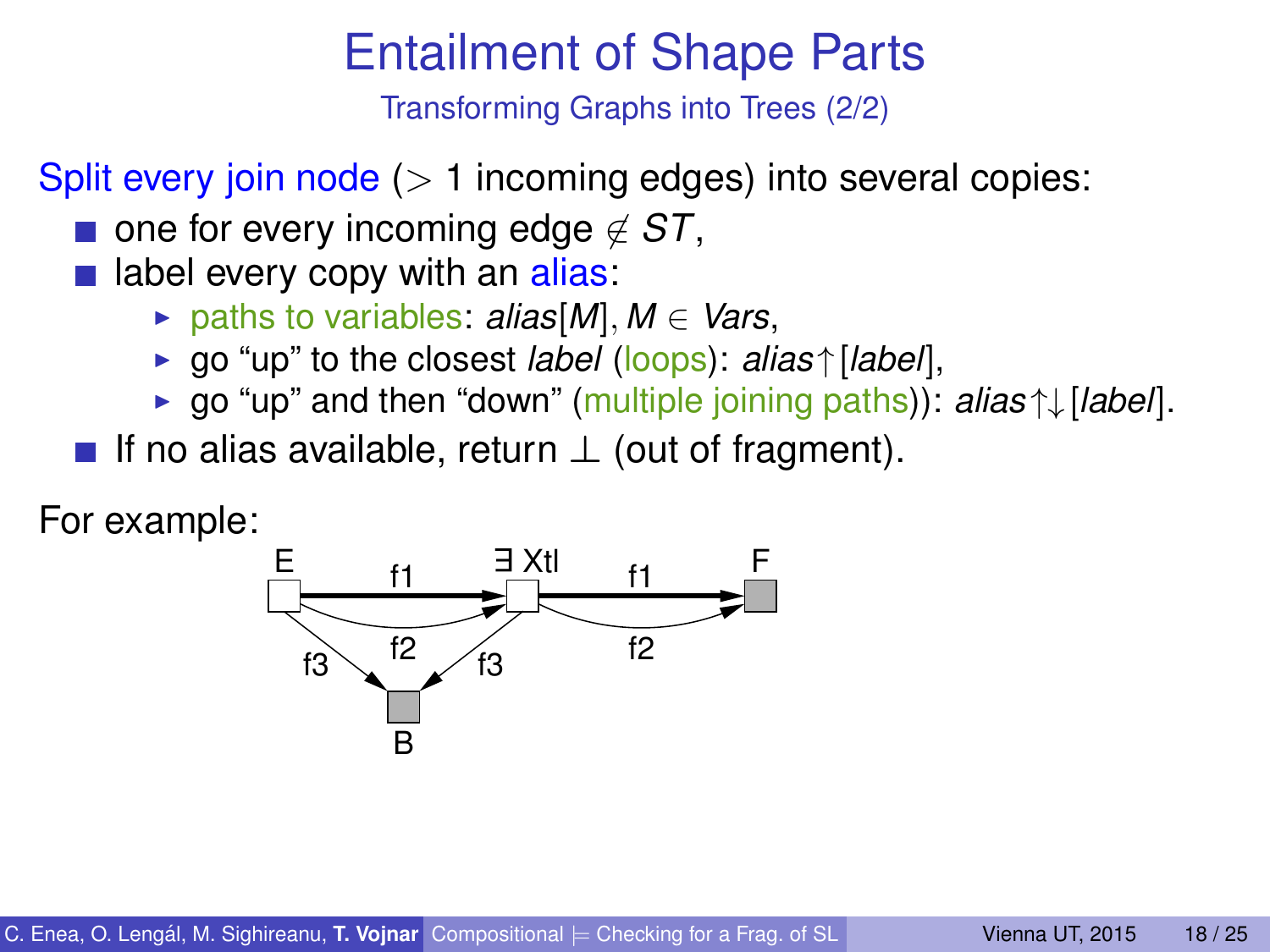Transforming Graphs into Trees (2/2)

Split every join node  $($  > 1 incoming edges) into several copies:

- one for every incoming edge  $\notin$  *ST*,
- $\blacksquare$  label every copy with an alias:
	- $▶$  paths to variables:  $alias[M], M ∈ Vars$ ,
	- <sup>I</sup> go "up" to the closest *label* (loops): *alias* ↑[*label*],
	- <sup>I</sup> go "up" and then "down" (multiple joining paths)): *alias* ↑↓[*label*].
- If no alias available, return  $\perp$  (out of fragment).

For example:



C. Enea, O. Lengál, M. Sighireanu, T. Vojnar Compositional  $=$  [Checking for a Frag. of SL](#page-0-0) Vienna UT, 2015 18/25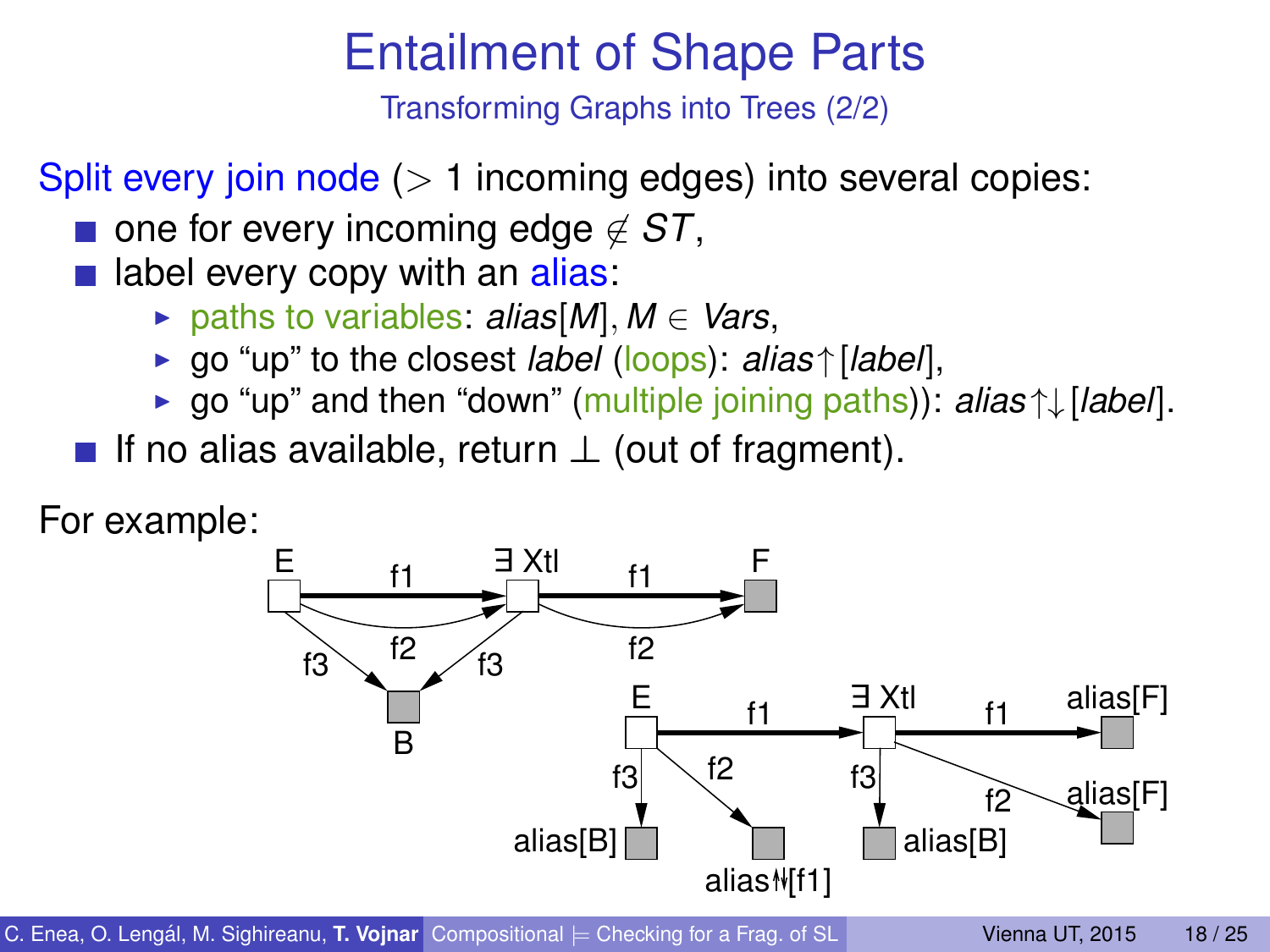Transforming Inductive Predicates into Tree Automata (1/3)

Derive a TA encoding all possible partial as well as full unfoldings of *P* where folded and unfolded parts may arbitrarily interleave: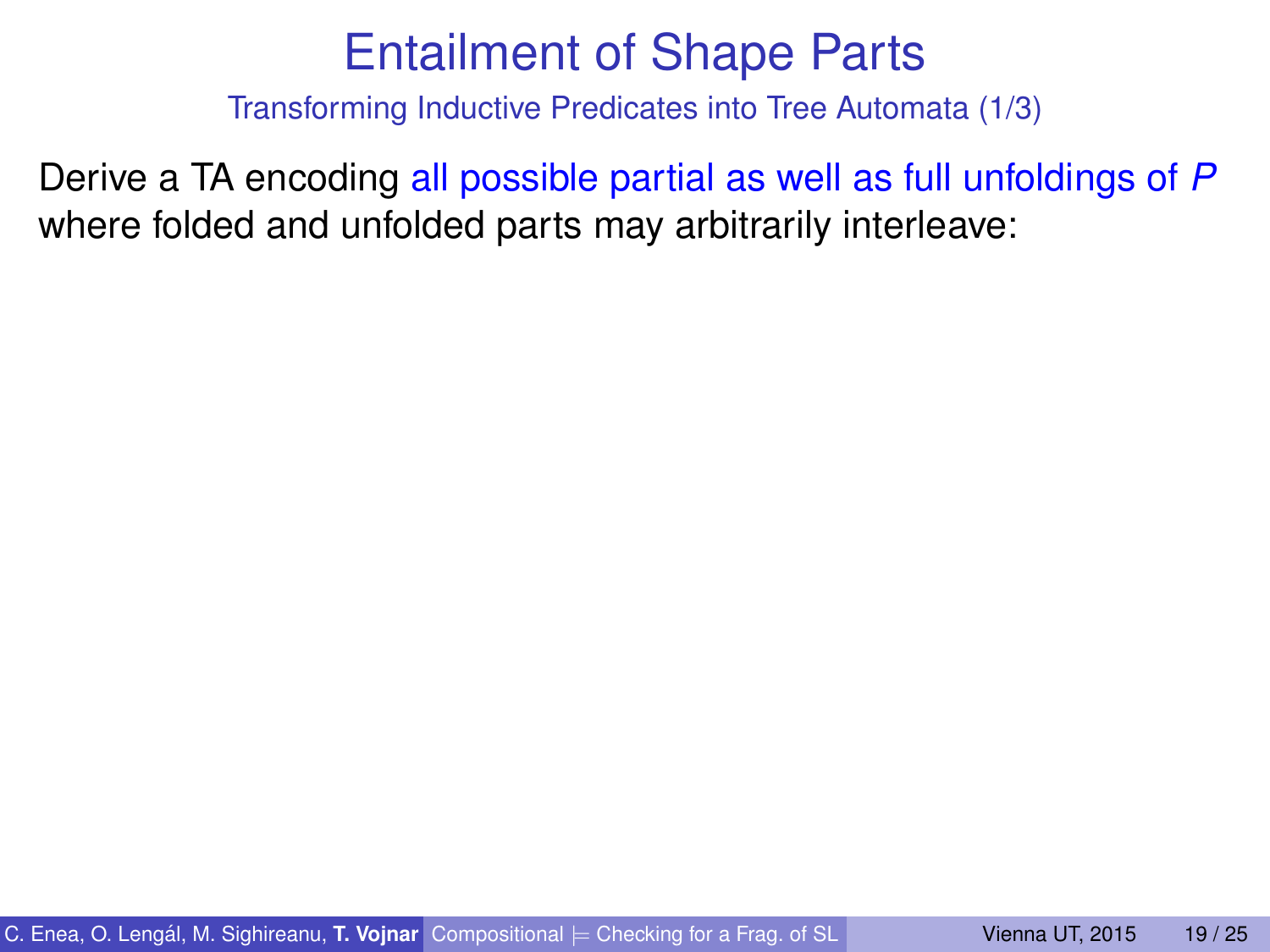Transforming Inductive Predicates into Tree Automata (1/3)

Derive a TA encoding all possible partial as well as full unfoldings of *P* where folded and unfolded parts may arbitrarily interleave:

**1** Unfold the predicate *P* twice  $\sim P^{[2]}$ :

 $\triangleright$  necessary to capture all possible alias relations we use.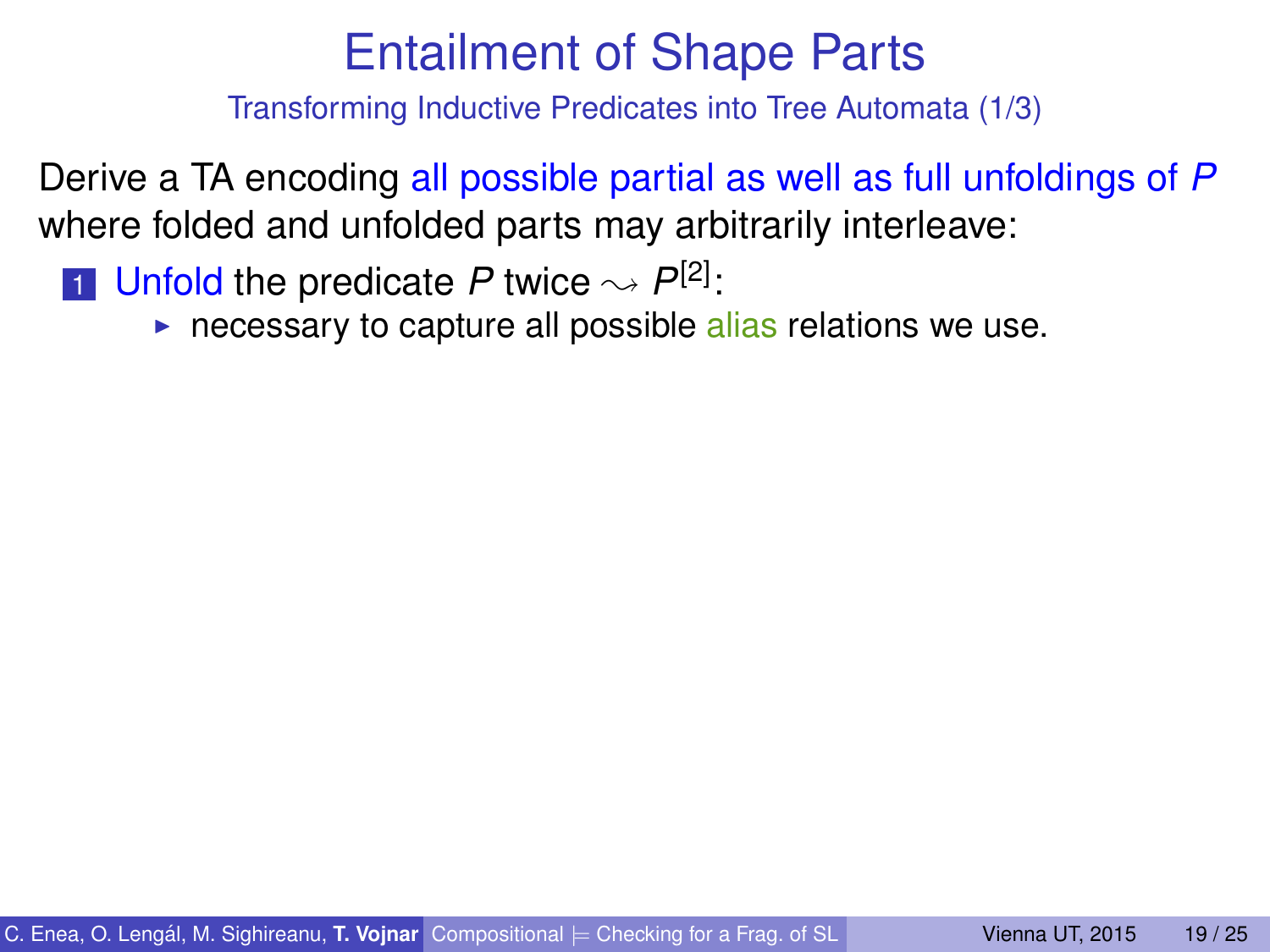Transforming Inductive Predicates into Tree Automata (1/3)

Derive a TA encoding all possible partial as well as full unfoldings of *P* where folded and unfolded parts may arbitrarily interleave:

**1** Unfold the predicate *P* twice  $\sim P^{[2]}$ :

 $\triangleright$  necessary to capture all possible alias relations we use.

• E.g., 
$$
\Sigma_P(E, X_{t}, B) = E \mapsto \{(f_1, X_{t}), (f_2, X_{t})(f_3, B)\}
$$
:

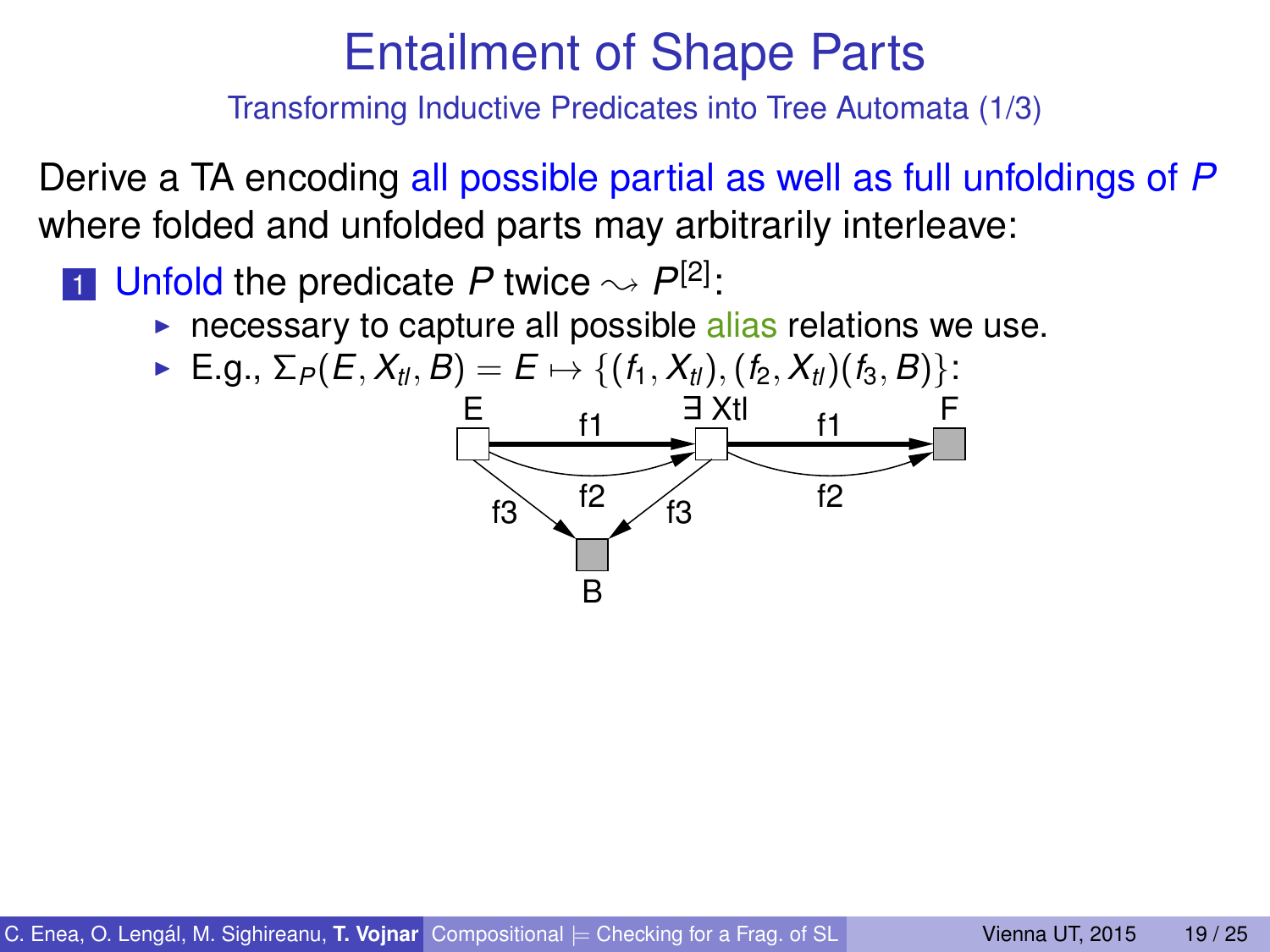Transforming Inductive Predicates into Tree Automata (1/3)

Derive a TA encoding all possible partial as well as full unfoldings of *P* where folded and unfolded parts may arbitrarily interleave:

**1** Unfold the predicate *P* twice  $\sim P^{[2]}$ :

 $\triangleright$  necessary to capture all possible alias relations we use.

• E.g., 
$$
\Sigma_P(E, X_{t}, B) = E \mapsto \{(f_1, X_{t}), (f_2, X_{t})(f_3, B)\}
$$
:





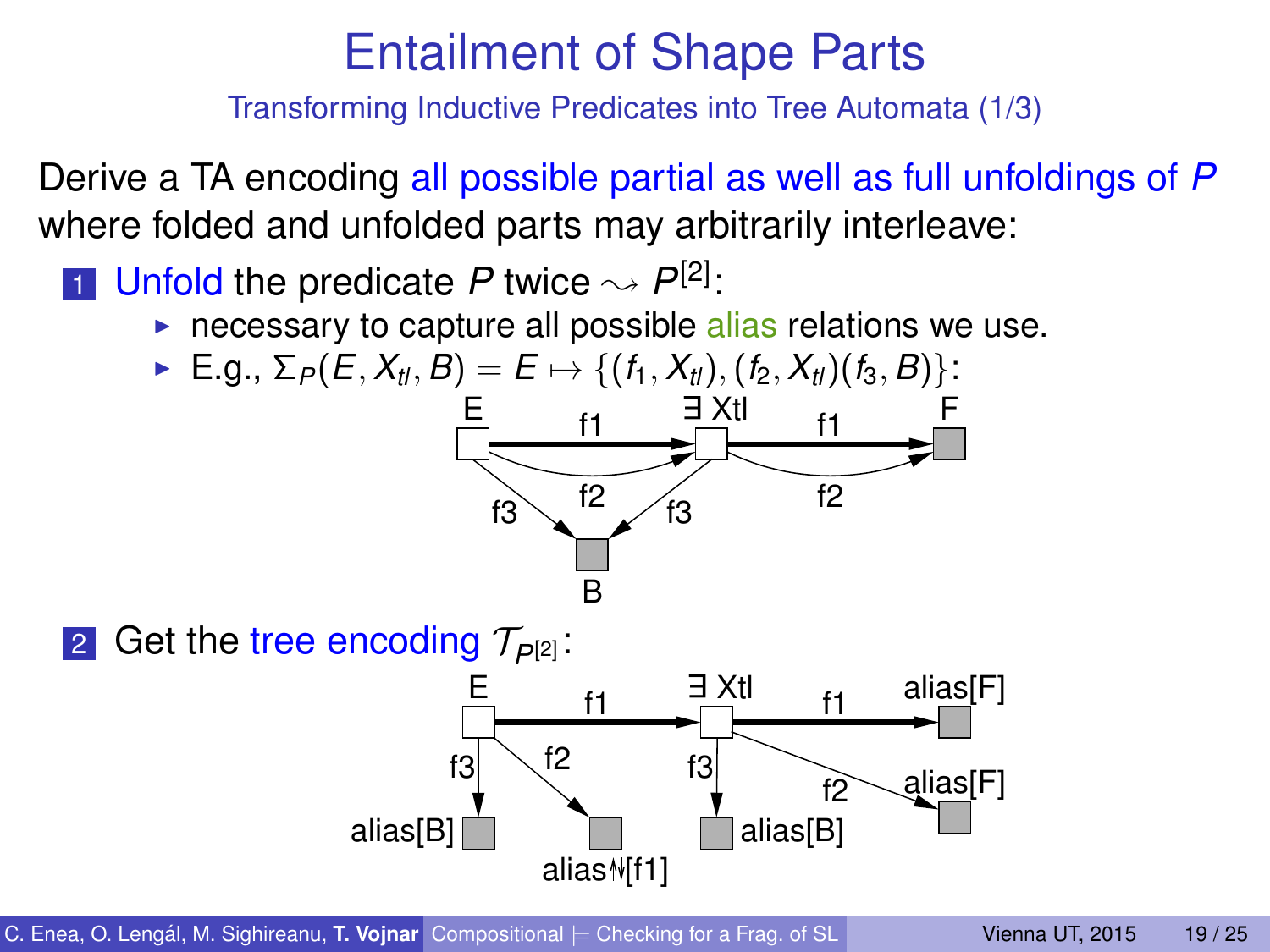Transforming Inductive Predicates into Tree Automata (2/3)

**3** Transform  $\mathcal{T}_{P^{[2]}}$  into a tree automaton  $\mathcal{A}_{P^{[2]}}$  accepting  $\{\mathcal{T}_{P^{[2]}}\}$ :

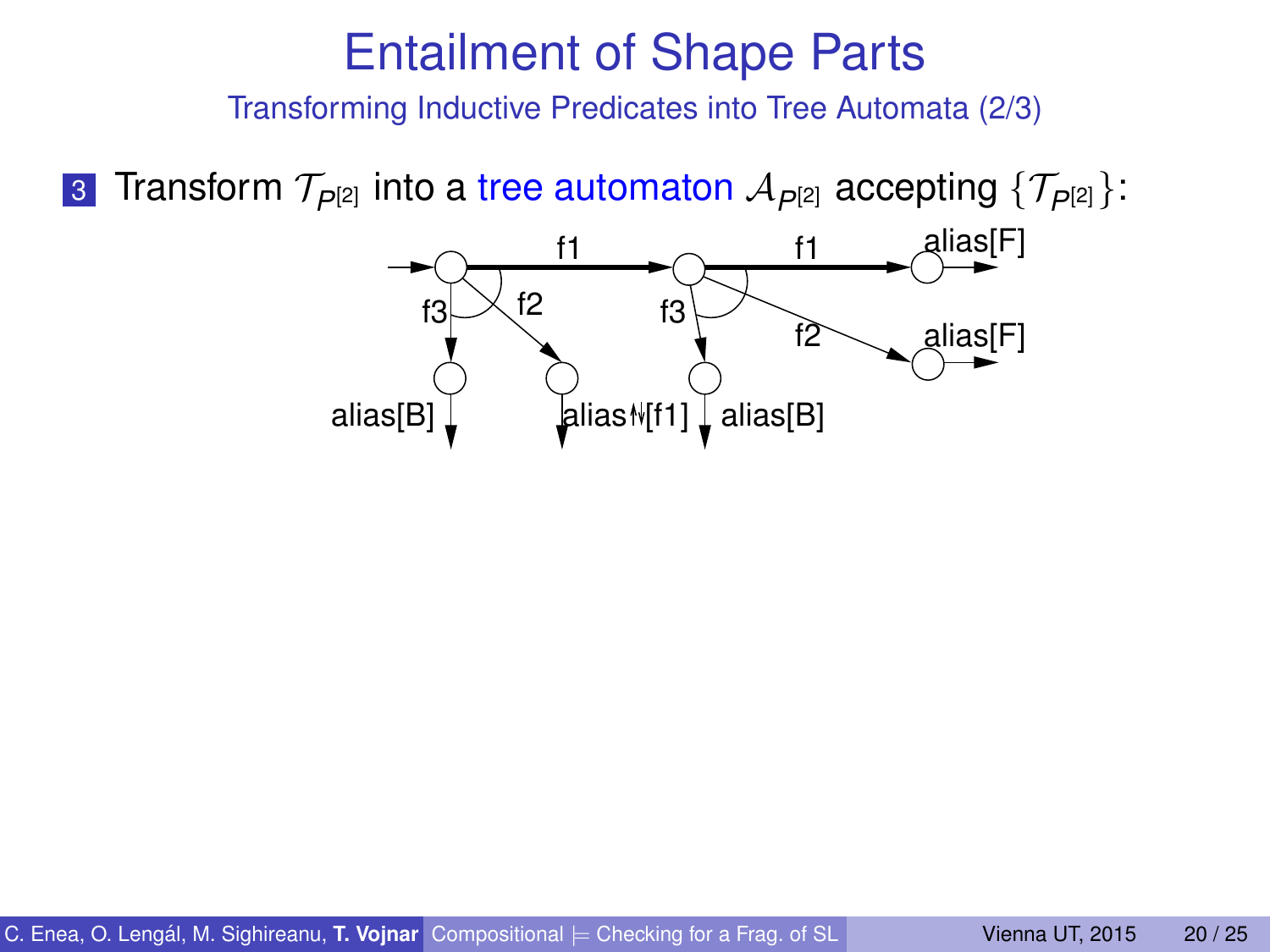Transforming Inductive Predicates into Tree Automata (2/3)

3 Transform  $\mathcal{T}_{\rho[2]}$  into a tree automaton  $\mathcal{A}_{\rho[2]}$  accepting  $\{\mathcal{T}_{\rho[2]}\}$ :



Add a loop enabling construction of the list backbone of size  $>$  2:

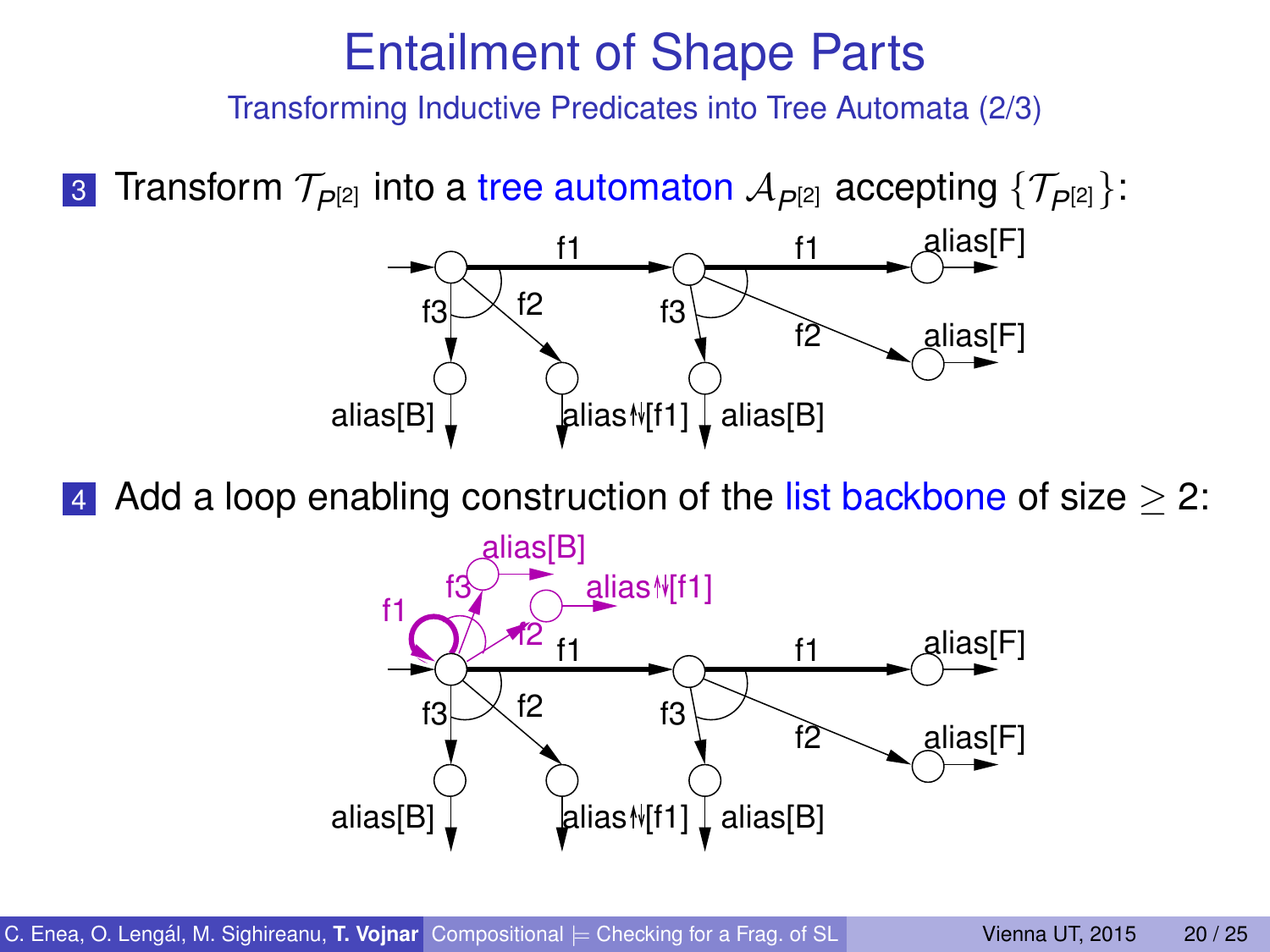Transforming Inductive Predicates into Tree Automata (3/3)

5 Duplicate backbone transitions with transitions over  $P \rightsquigarrow A_{P[2+]}$ ,  $\triangleright$  to enable arbitrary interleaving:

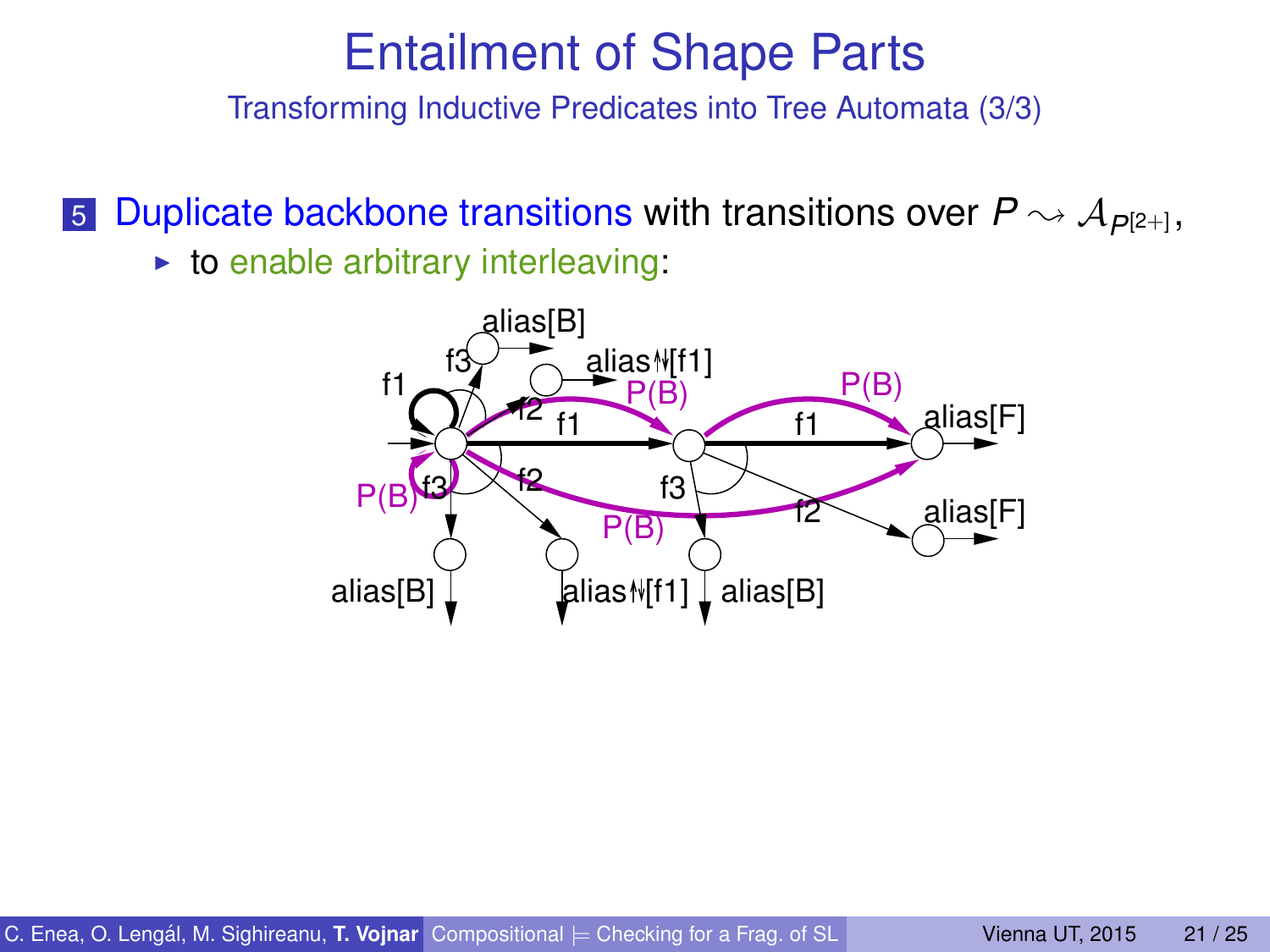Transforming Inductive Predicates into Tree Automata (3/3)

5 Duplicate backbone transitions with transitions over  $P \rightsquigarrow A_{P[2+]}$ ,  $\triangleright$  to enable arbitrary interleaving:



<sup>6</sup> For every nested predicate edge over *Q*, insert A*Q*,

**•** and modify the aliases appearing in  $A<sub>O</sub>$ .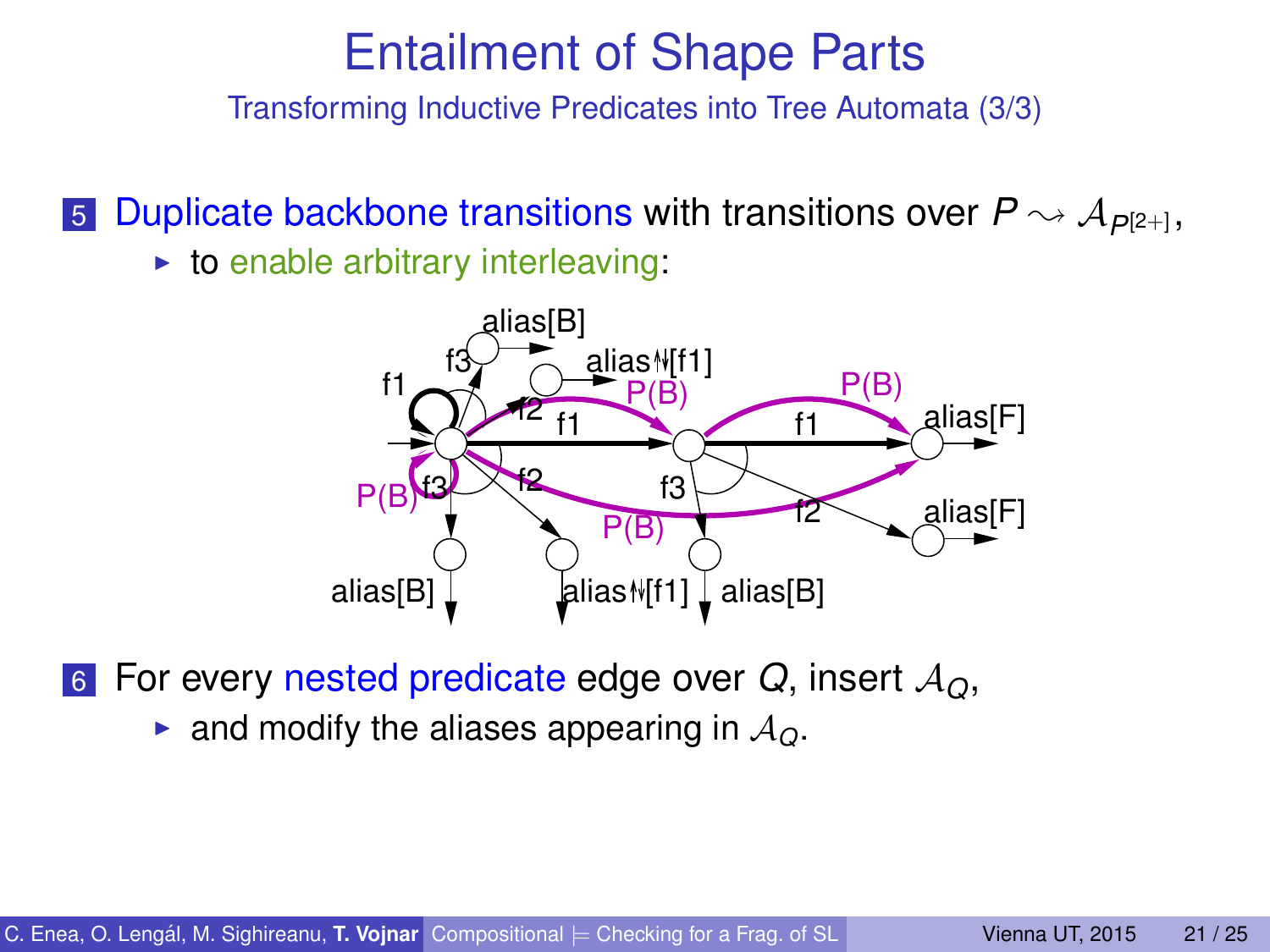Transforming Inductive Predicates into Tree Automata (3/3)

5 Duplicate backbone transitions with transitions over  $P \rightsquigarrow A_{P[2+]}$ ,  $\triangleright$  to enable arbitrary interleaving:



<sup>6</sup> For every nested predicate edge over *Q*, insert A*Q*,

- **•** and modify the aliases appearing in  $A<sub>O</sub>$ .
- **7** Unite  $\mathcal{A}_{\rho[2+]}$  with  $\mathcal{A}_{\rho[1]} \rightsquigarrow \mathcal{A}_{\rho[1+]}$ .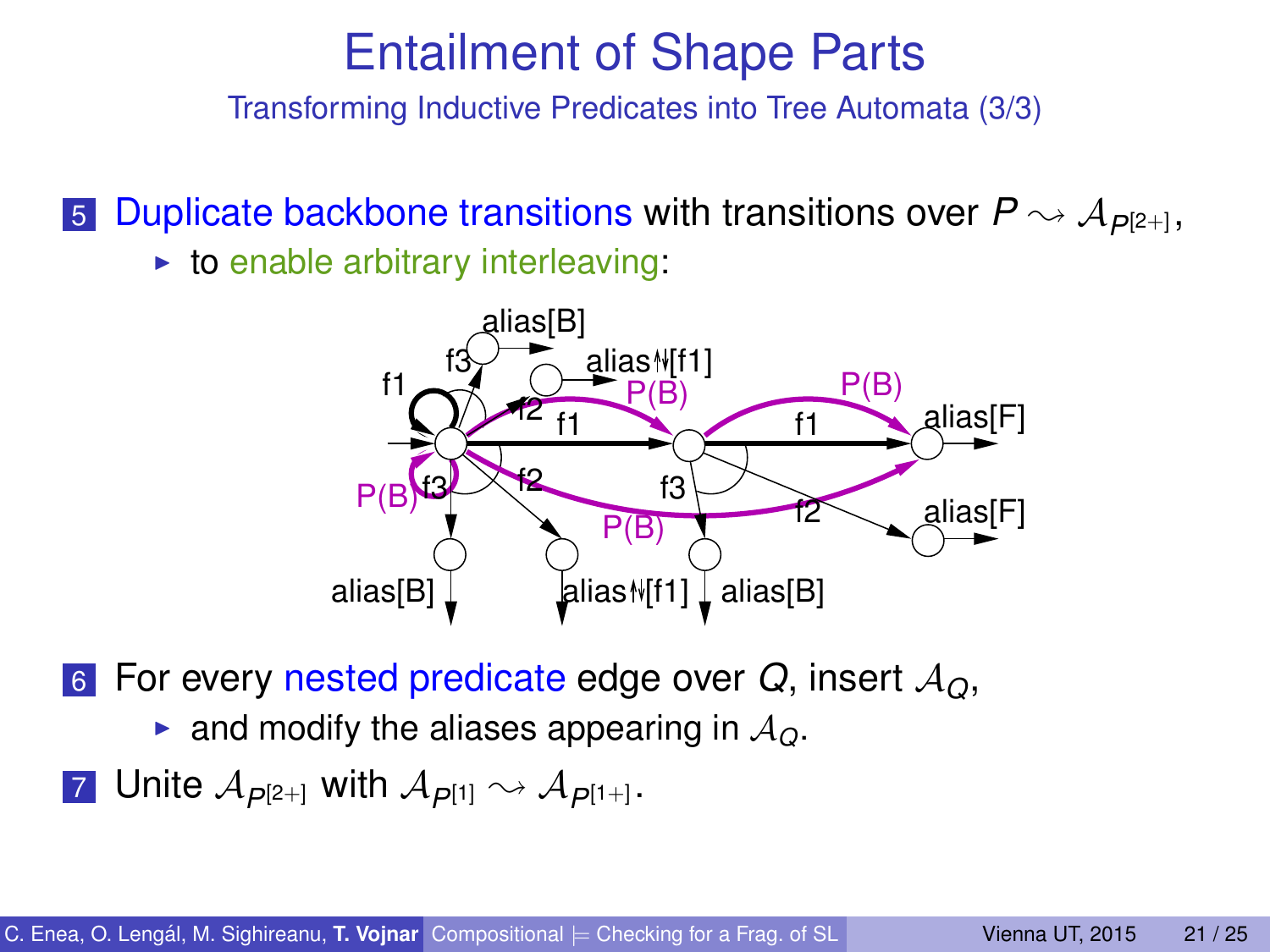## Soundness, Completeness & Complexity

The decision procedure is:

sound,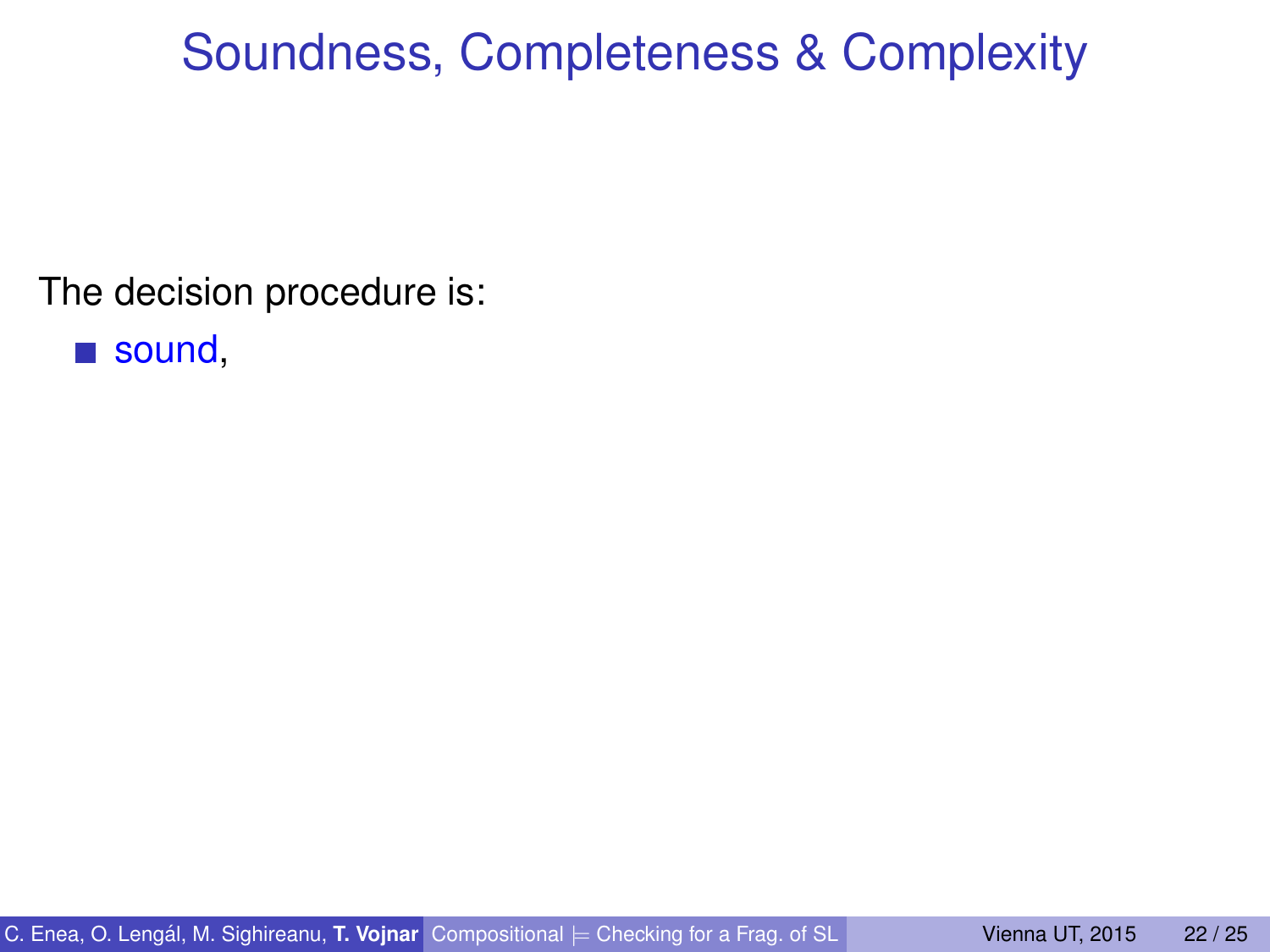# Soundness, Completeness & Complexity

The decision procedure is:

- sound,
- polynomial (relative to SAT) and incomplete:
	- $\triangleright$  issues with possibly empty nested lists and consequent aliasing,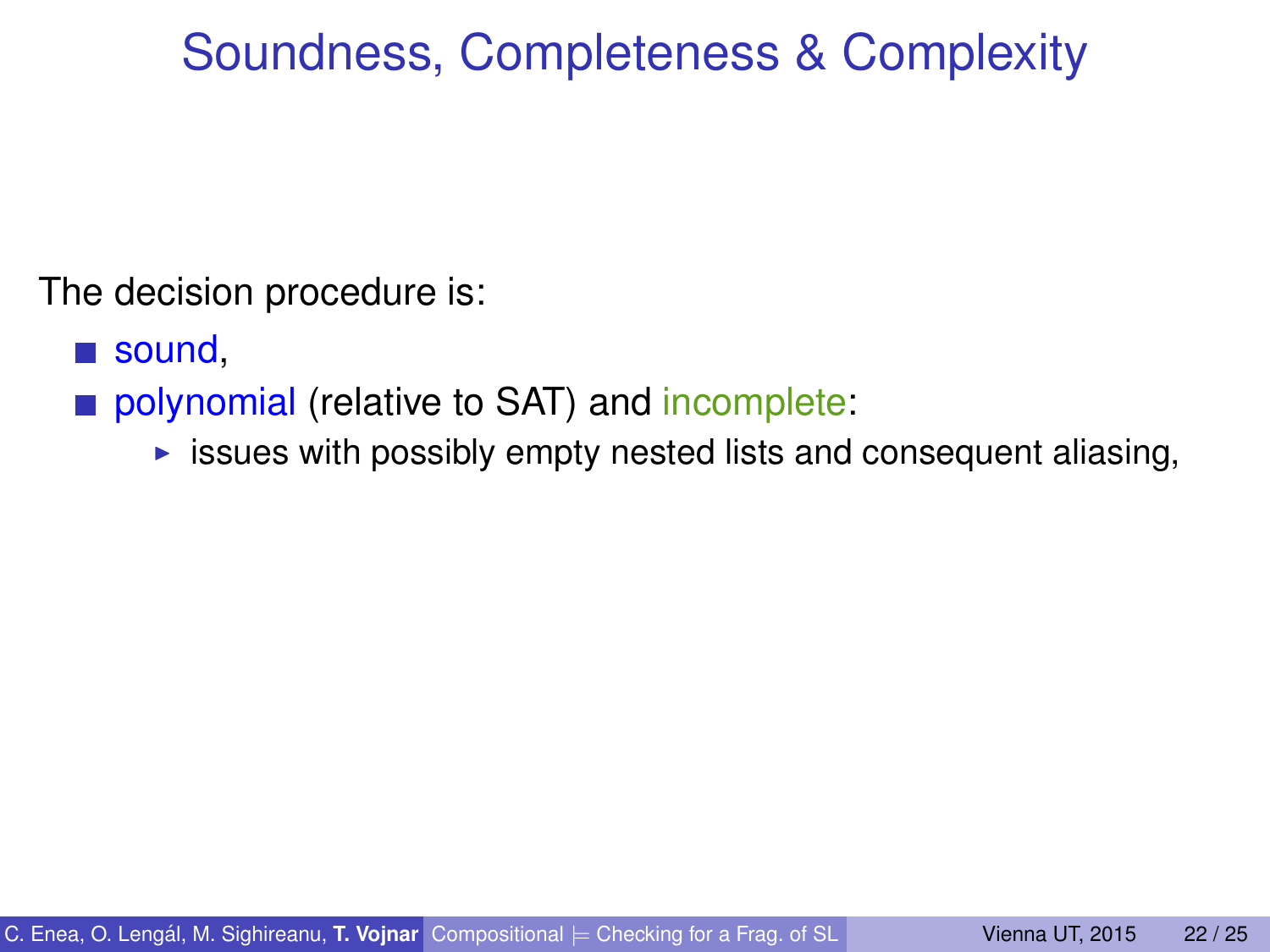# Soundness, Completeness & Complexity

The decision procedure is:

- sound,
- polynomial (relative to SAT) and incomplete:
	- $\triangleright$  issues with possibly empty nested lists and consequent aliasing,
- an easy extension exponential and complete:
	- $\triangleright$  exponential in the maximum height of the hierarchy of nested predicates.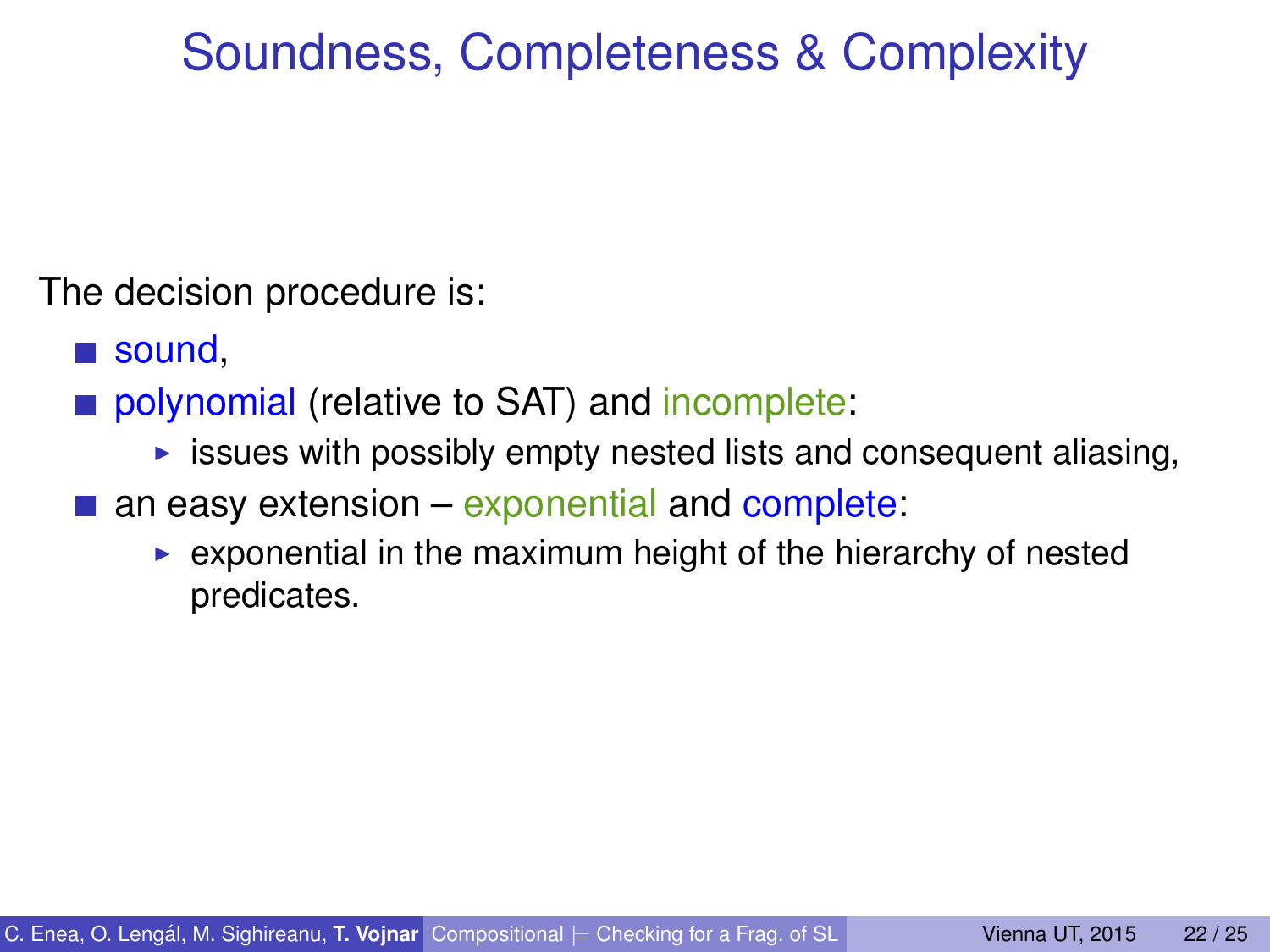$d11(E, F, P, S) = (E = S \wedge F = P \wedge emp) \vee$  $(E \neq S \land F \neq P \land \exists X_{t} \bot \ldots E \mapsto \{(\text{next}, X_{t} \bot), (\text{prev}, P)\} * \text{dll}(X_{t} \bot, F, E, S)).$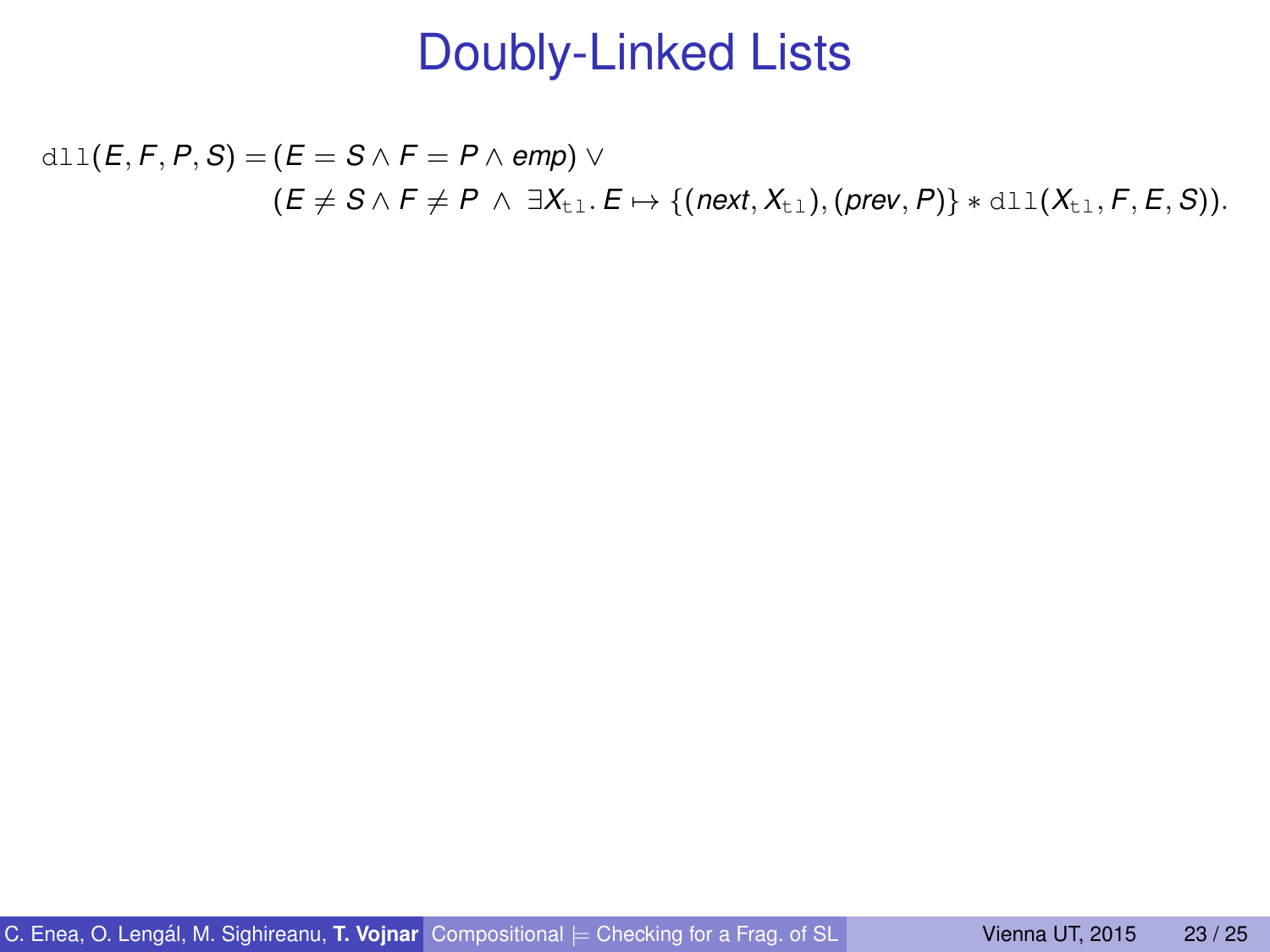$d11(E, F, P, S) = (E = S \wedge F = P \wedge emp) \vee$  $(E \neq S \land F \neq P \land \exists X_{t}$ .  $E \mapsto \{(next, X_{t})$ ,  $(\text{prev}, P)\} * \text{dl}(X_{t}$ , *F*, *E*, *S*)).

A new kind of label is needed to close the next/prev loops:

second predecessor with a given label.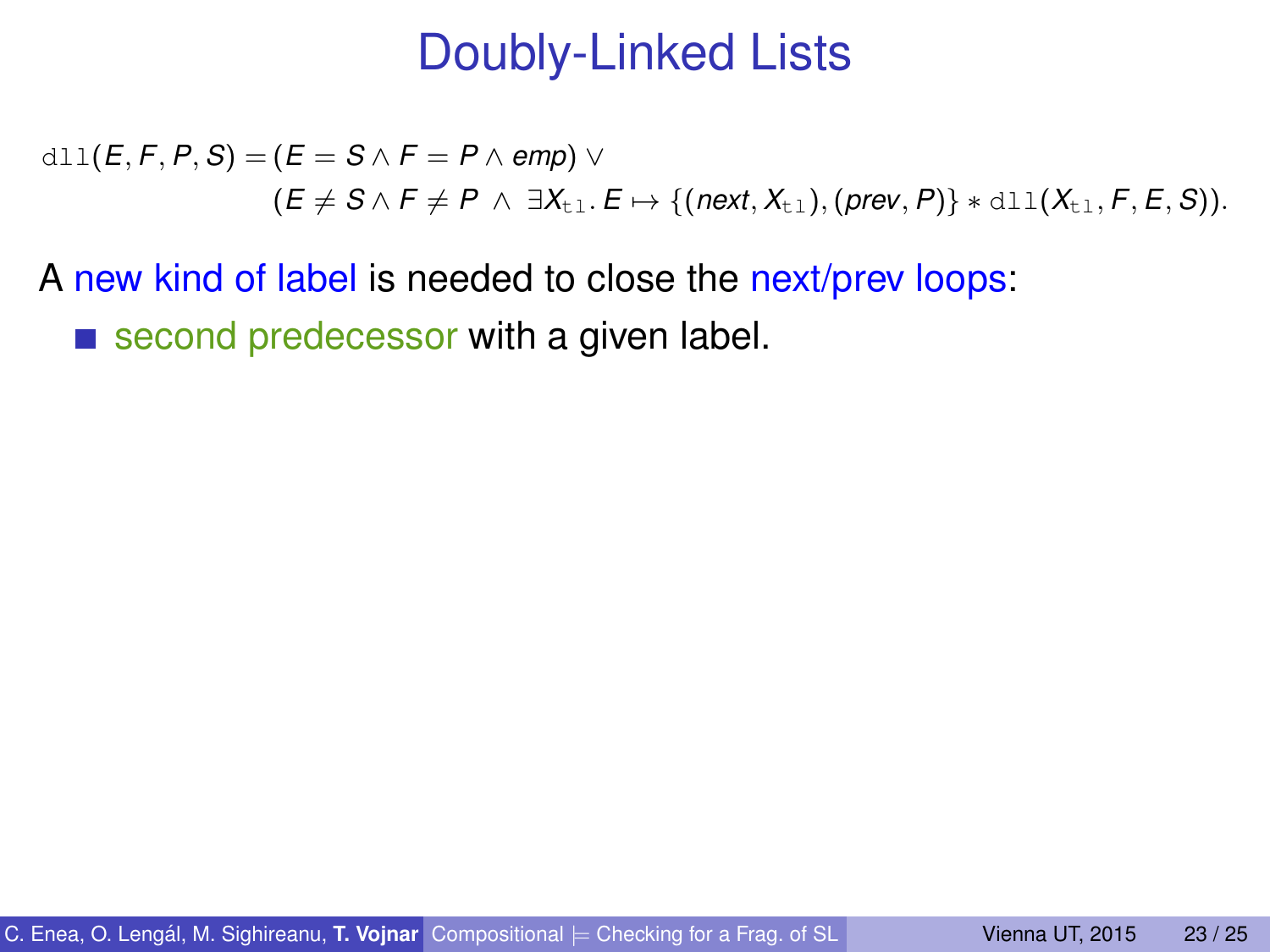$d11(E, F, P, S) = (E = S \wedge F = P \wedge emp) \vee$  $(E \neq S \land F \neq P \land \exists X_{t}$ .  $E \mapsto \{(next, X_{t})$ ,  $(\text{prev}, P)\} * \text{dl}(X_{t}$ , *F*, *E*, *S*)).

A new kind of label is needed to close the next/prev loops:

second predecessor with a given label.

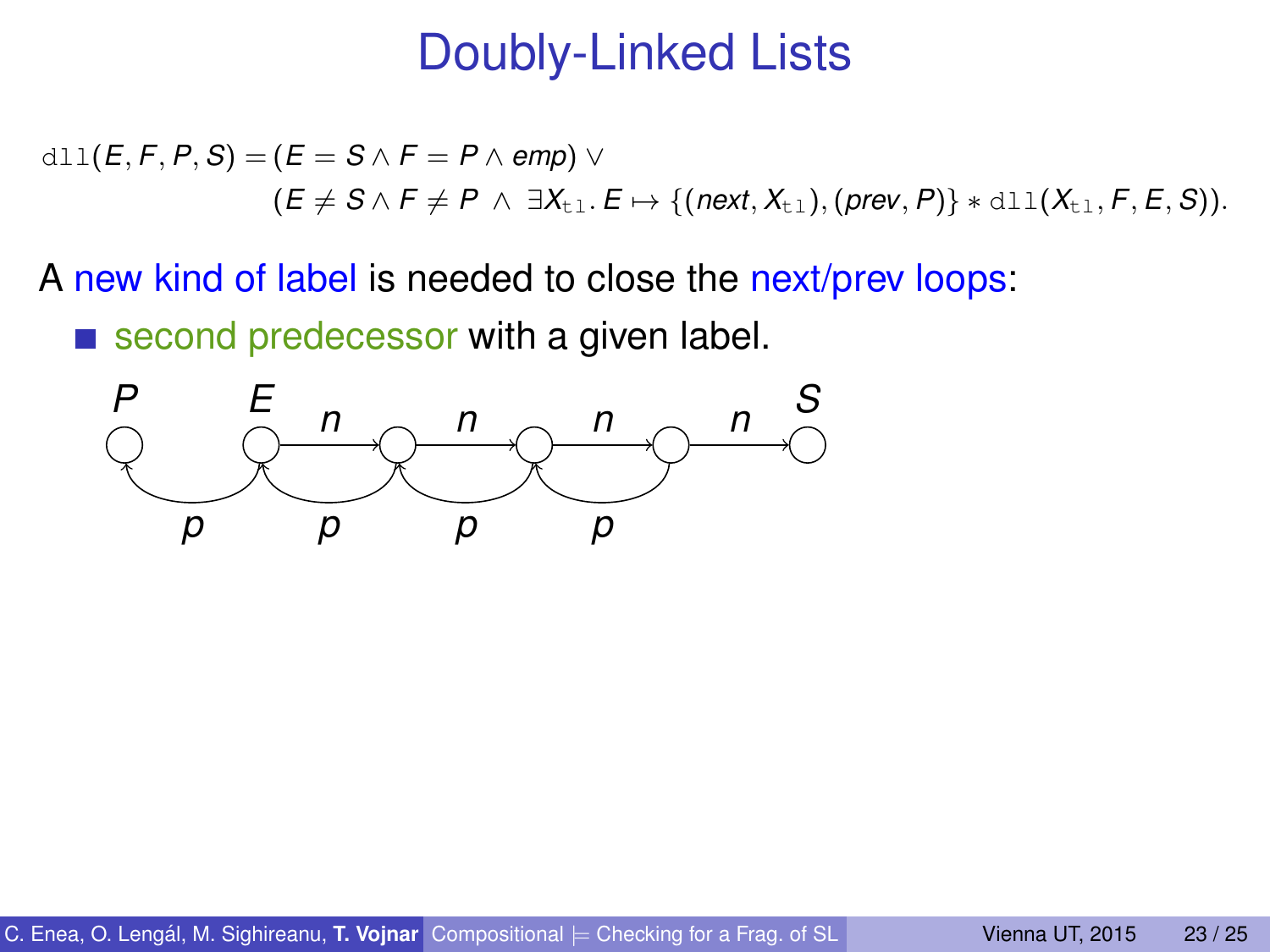$d11(E, F, P, S) = (E = S \wedge F = P \wedge emp) \vee$  $(E \neq S \land F \neq P \land \exists X_{t}$ .  $E \mapsto \{(next, X_{t})$ ,  $(\text{prev}, P)\} * \text{dl}(X_{t}$ , *F*, *E*, *S*)).

A new kind of label is needed to close the next/prev loops:

second predecessor with a given label.

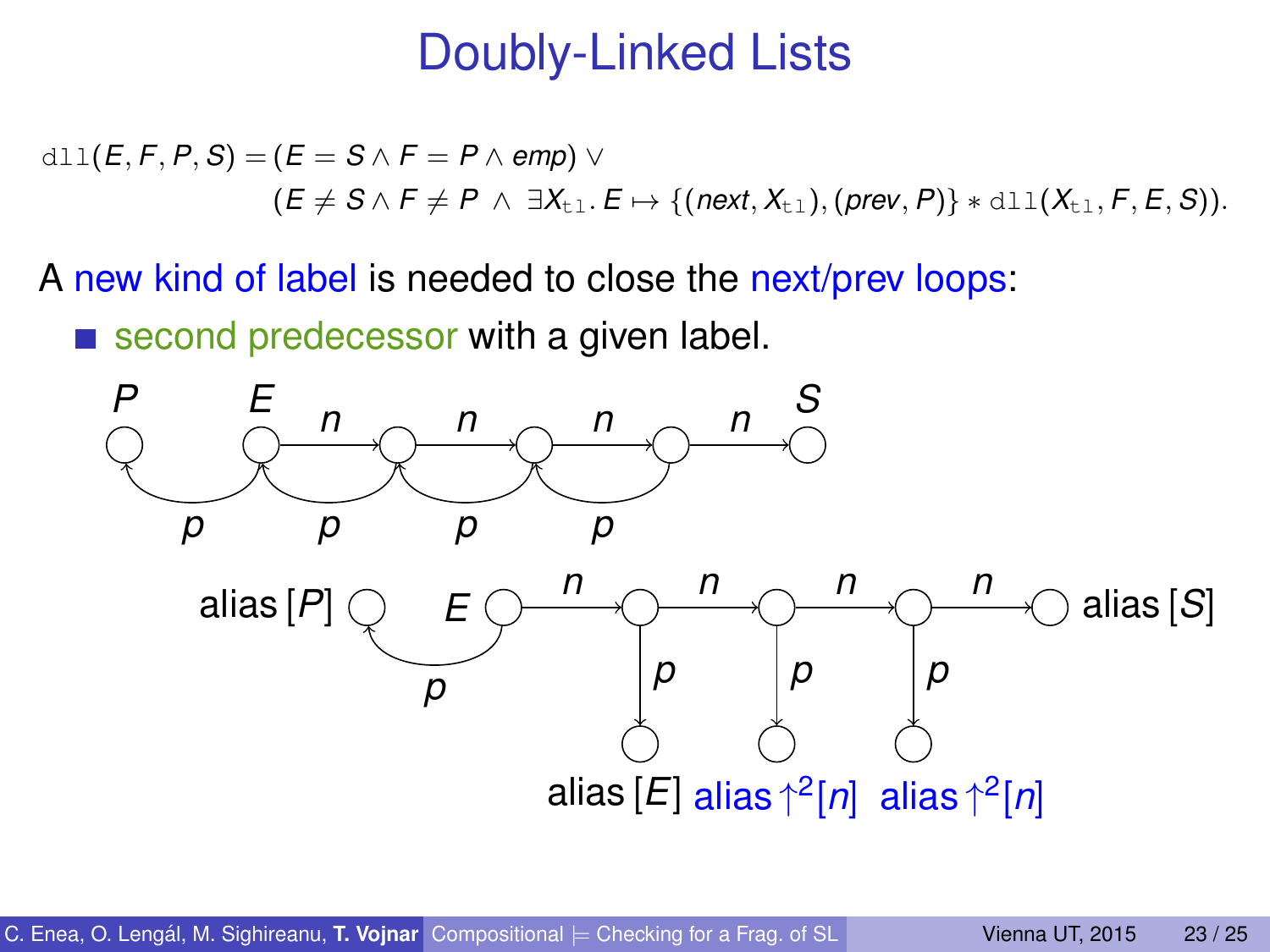$d11(E, F, P, S) = (E = S \wedge F = P \wedge emp) \vee$  $(E \neq S \land F \neq P \land \exists X_{t}$ .  $E \mapsto \{(next, X_{t})$ ,  $(\text{prev}, P)\} * \text{dl}(X_{t}$ , *F*, *E*, *S*)).

A new kind of label is needed to close the next/prev loops:

second predecessor with a given label.



One more kind of label needed for circular DLLs.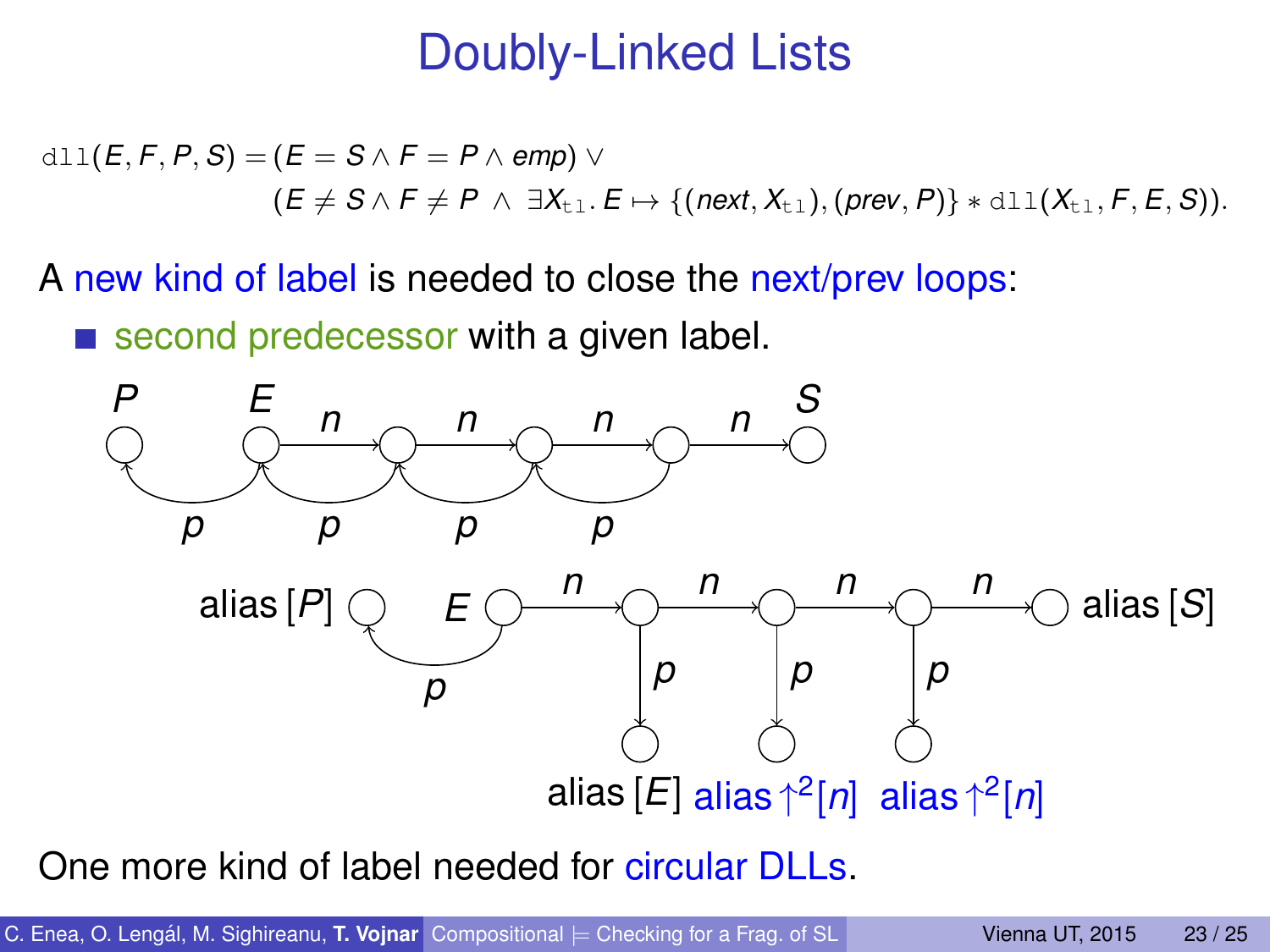## Experimental Results

Implemented in a solver **SPEN**.

- **Input format: SMTLIB2,** 
	- $\triangleright$  extension for separation logic.
- $\blacksquare$  Uses:
	- $\blacktriangleright$  MINISAT,
	- $\triangleright$  VATA tree automata library.
- Benchmarks (from SL-COMP'14):
	- ► 292 ls problems:  $< 8$  s  $2<sup>nd</sup>$  place,
	- ► 43 "*fixed definitions*" problems operations on:
		- nested singly-linked lists,
		- nested circular singly-linked lists,
		- 3-level skip lists,
		- doubly-linked lists.
		- average time:  $0.35 s 1<sup>st</sup>$  place.